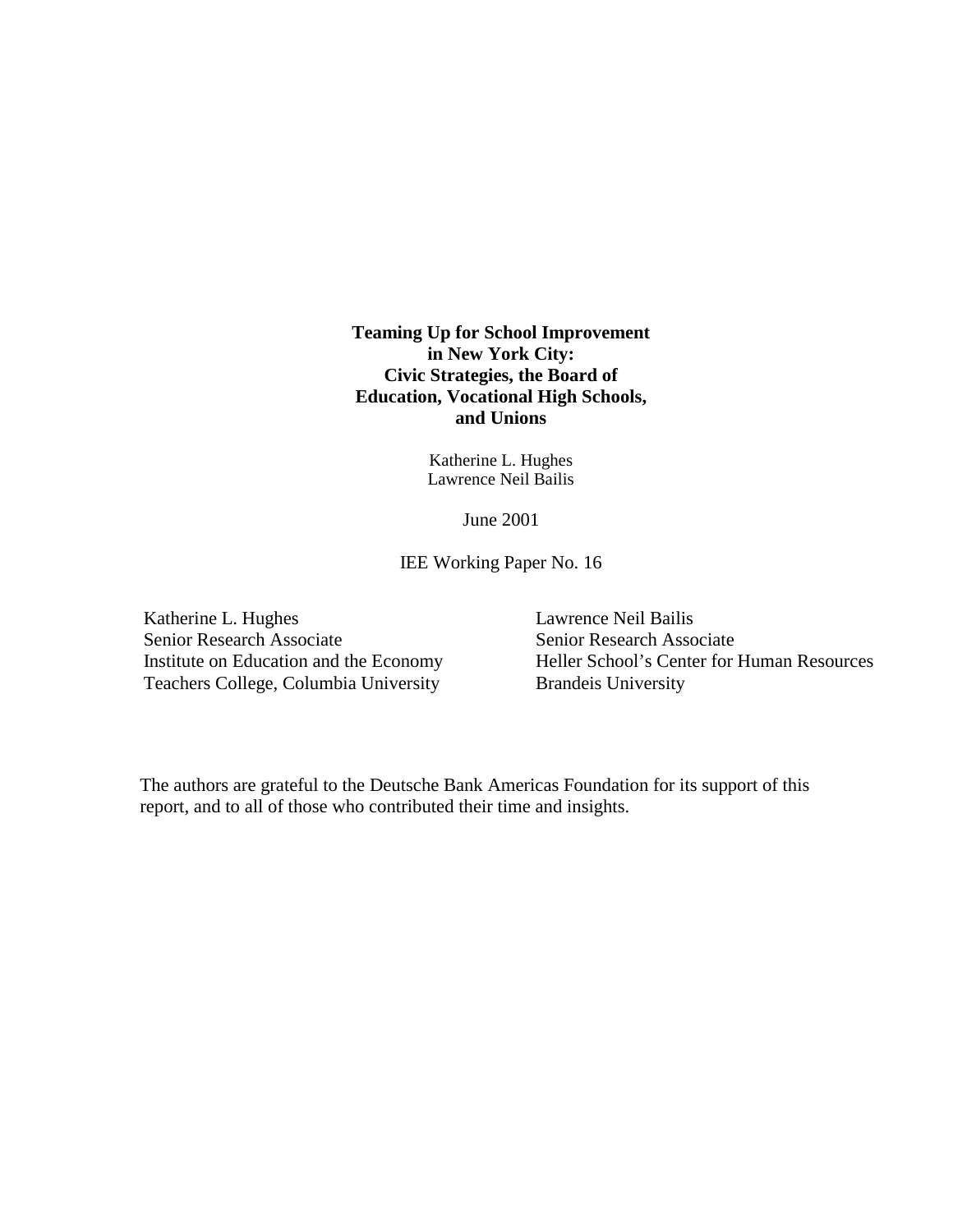For additional copies please contact-Institute on Education and the Economy Teachers College, Columbia University 525 W. 120<sup>th</sup> Street, Box 174 New York, NY 10027 212-678-3091 (telephone) 212-678-3699 (fax) [www.tc.columbia.edu/iee](http://www.tc.columbia.edu/iee)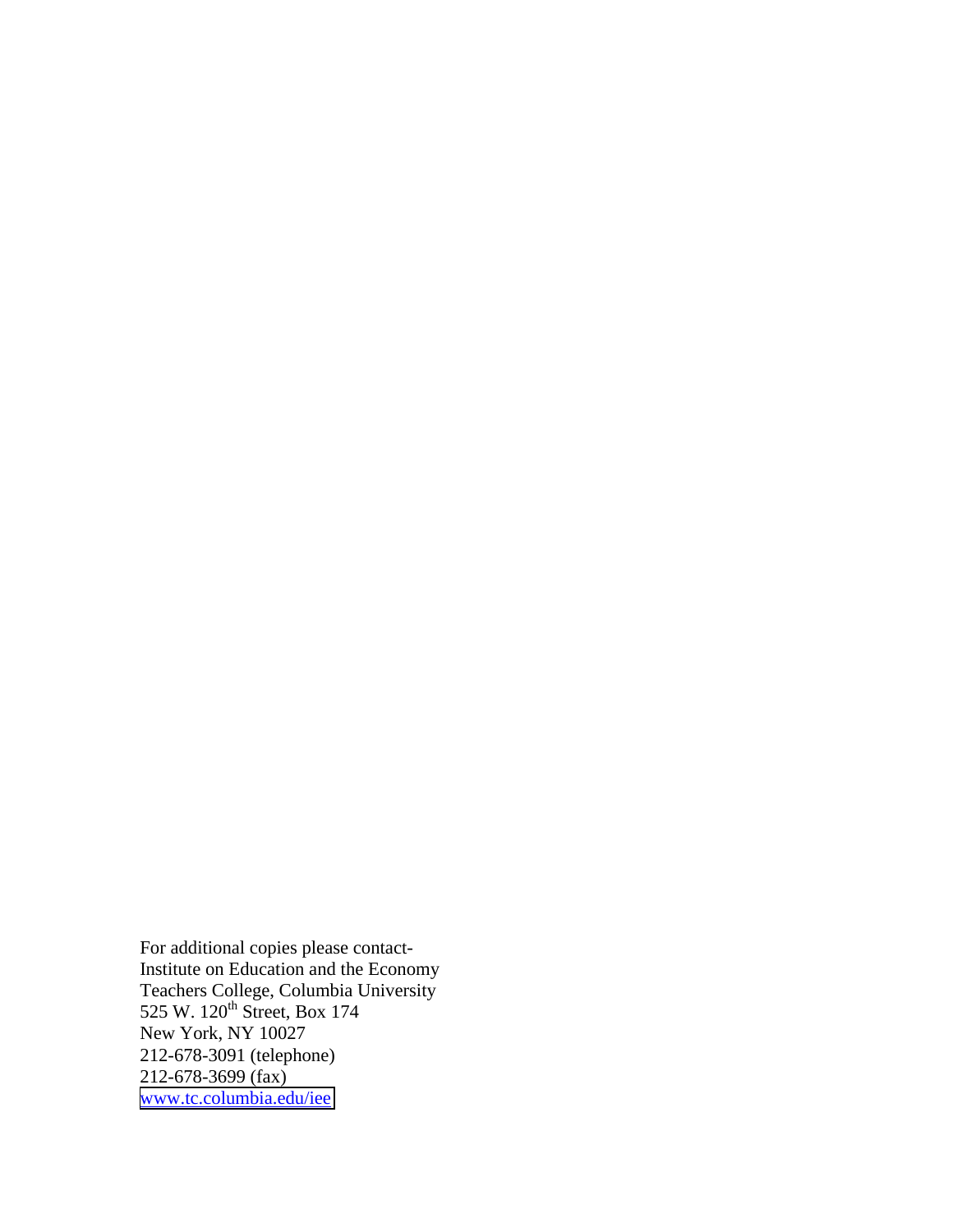| Table of Contents                                                 |  |
|-------------------------------------------------------------------|--|
|                                                                   |  |
|                                                                   |  |
|                                                                   |  |
| <b>CONTEXT - THE CHANGING IMAGES AND EXPECTATIONS OF</b>          |  |
| CHANGING NATIONAL PERSPECTIVES ON VOCATIONAL EDUCATION  4         |  |
|                                                                   |  |
|                                                                   |  |
| SUMMARY AND ANALYSIS OF THE CIVIC STRATEGIES SCHOOL               |  |
|                                                                   |  |
|                                                                   |  |
|                                                                   |  |
|                                                                   |  |
| ADJUSTMENT OF THE MODEL ACCORDING TO AVAILABLE FUNDING AND SCHOOL |  |
|                                                                   |  |
|                                                                   |  |
|                                                                   |  |
|                                                                   |  |
|                                                                   |  |
|                                                                   |  |
|                                                                   |  |
|                                                                   |  |
|                                                                   |  |
|                                                                   |  |
|                                                                   |  |
| PROJECT-BASED LEARNING (PBL) INITIATIVES                          |  |
|                                                                   |  |
|                                                                   |  |
|                                                                   |  |
|                                                                   |  |

# **Table of Contents**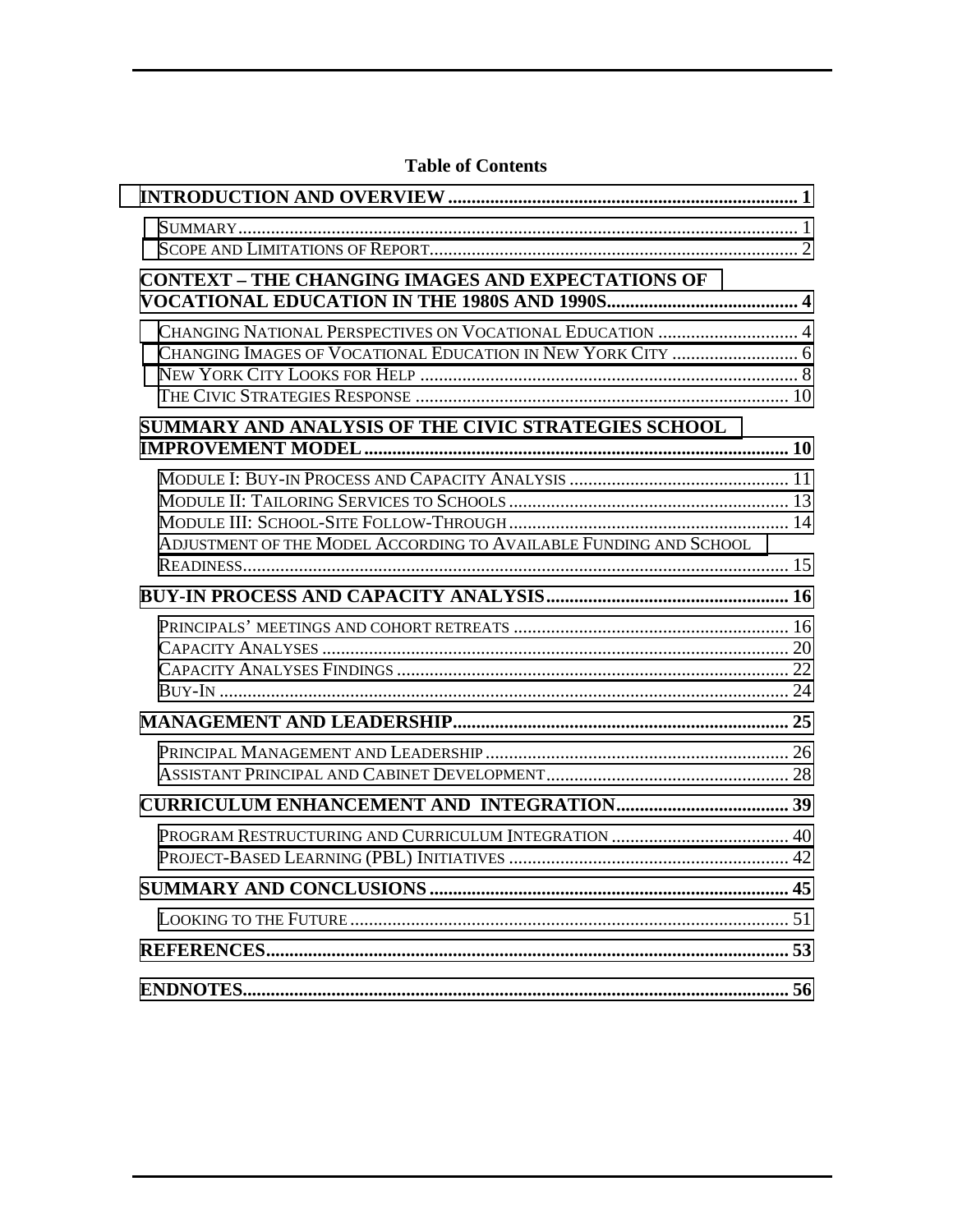#### <span id="page-3-0"></span>**INTRODUCTION AND OVERVIEW**

This report describes and analyzes the progress of an ambitious school improvement initiative in New York City's vocational high schools. In response to the need to implement new state-mandated higher academic standards for all students, the New York City Board of Education contracted with Civic Strategies, a Boston-based non-profit firm, to carry out a vocational school improvement effort for two years. In September 1998, Civic Strategies began implementing its three-step model of school improvement: school needs assessment and staff buy-in, development of school-specific improvement plans, and delivery of tailored professional development activities. This report is not so much a strict evaluation of the initiative as it is a description of the process by which Civic Strategies approaches whole-school improvement, with examples of some specific interventions and resulting changes. We review the effort from the starting date through the summer of 2000, with limited follow-up of activities through winter 2001.

#### Summary

In sum, we find that the Civic Strategies' school improvement approach was thoughtful and well-founded and, given the conditions at the targeted schools and the budget, wellimplemented.

As we will describe, Civic Strategies' initial proposal for work was modified – once the amount of funding was set by the Board of Education, and again after initial school visits showed the variety and depth of their needs. While the impetus for the initiative came from a sense of urgency about new, state-mandated academic tests for all (including vocational) students, Civic Strategies' perspective is that interventions in curriculum and teaching do not progress far without first strengthening schools' management base. After spending some time in the targeted schools, Civic Strategies staff felt even more strongly that this perspective was correct, and with the agreement of central Board of Education staff, the development of leadership and management became the early priority.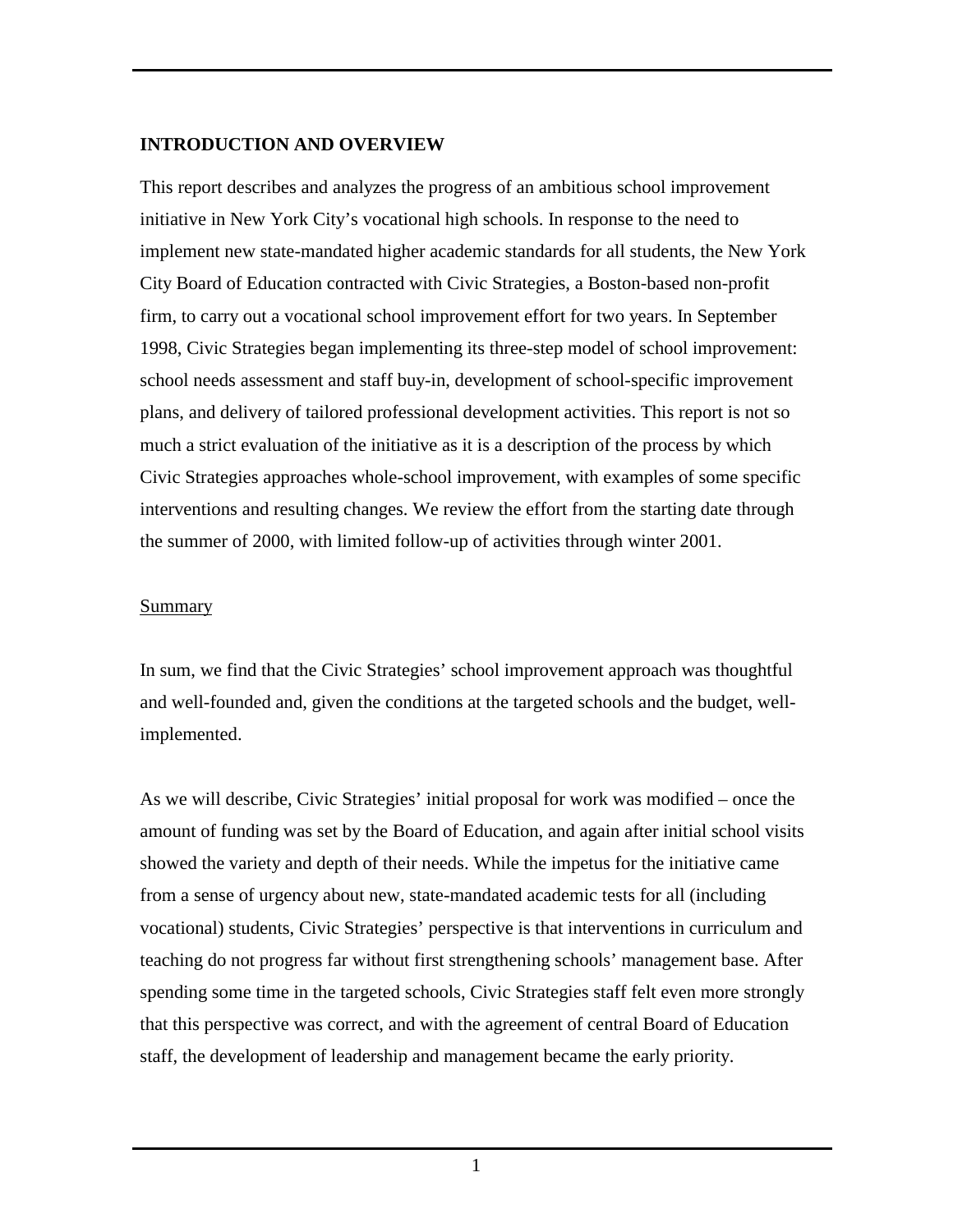<span id="page-4-0"></span>While Civic Strategies' chosen focus can be debated (and indeed, there is a divide in the school improvement literature between those who emphasize working with school leadership and management and those who target classroom teachers), Civic Strategies has won enthusiastic supporters in New York City. We estimate that the approach has resulted in positive changes at two-thirds of the schools, while the model was not fully implemented in the other one-third of the schools for reasons we will discuss further below. According to their own records, Civic Strategies staff have delivered approximately 2,000 Professional Development Applications to the schools since beginningwork in the fall of 1998. Civic Strategies continues to work with four high school superintendencies.

#### Scope and Limitations of Report

This report is based on ten months of field research (November 1999 through August 2000) in New York City's vocational schools, the superintendents' offices, and central Board of Education and union offices; attendance at Civic Strategies staff meetings; and analysis of documents produced by Civic Strategies and the New York City Board of Education. Our research was not designed to be a traditional evaluation study that attempts to quantify progress on agreed-upon outcomes. Instead, we were asked to step back and assess the approach at the broadest level: the ways that it has been implemented in New York City, and the implications for further school reform efforts, both in the City and elsewhere. Thus we try here to give a sense of the *process*, as well as the progress, of the initiative, from the perspectives of the different participants.

Therefore, for example, while Civic Strategies' charge was to deliver services in 19<sup>[ii](#page-58-0)</sup> vocational high schools, we did not attempt to visit all of the schools. This was due in part to limited resources and to the fact that, when the research began in the fall of 1999, not all of the schools were yet fully engaged with Civic Strategies, because the schools were brought in to the initiative in three subsequent cohorts. More importantly, the idea was to obtain as much in-depth information about the approach as possible, and this led us to a methodology that focused more on a sub-set of schools.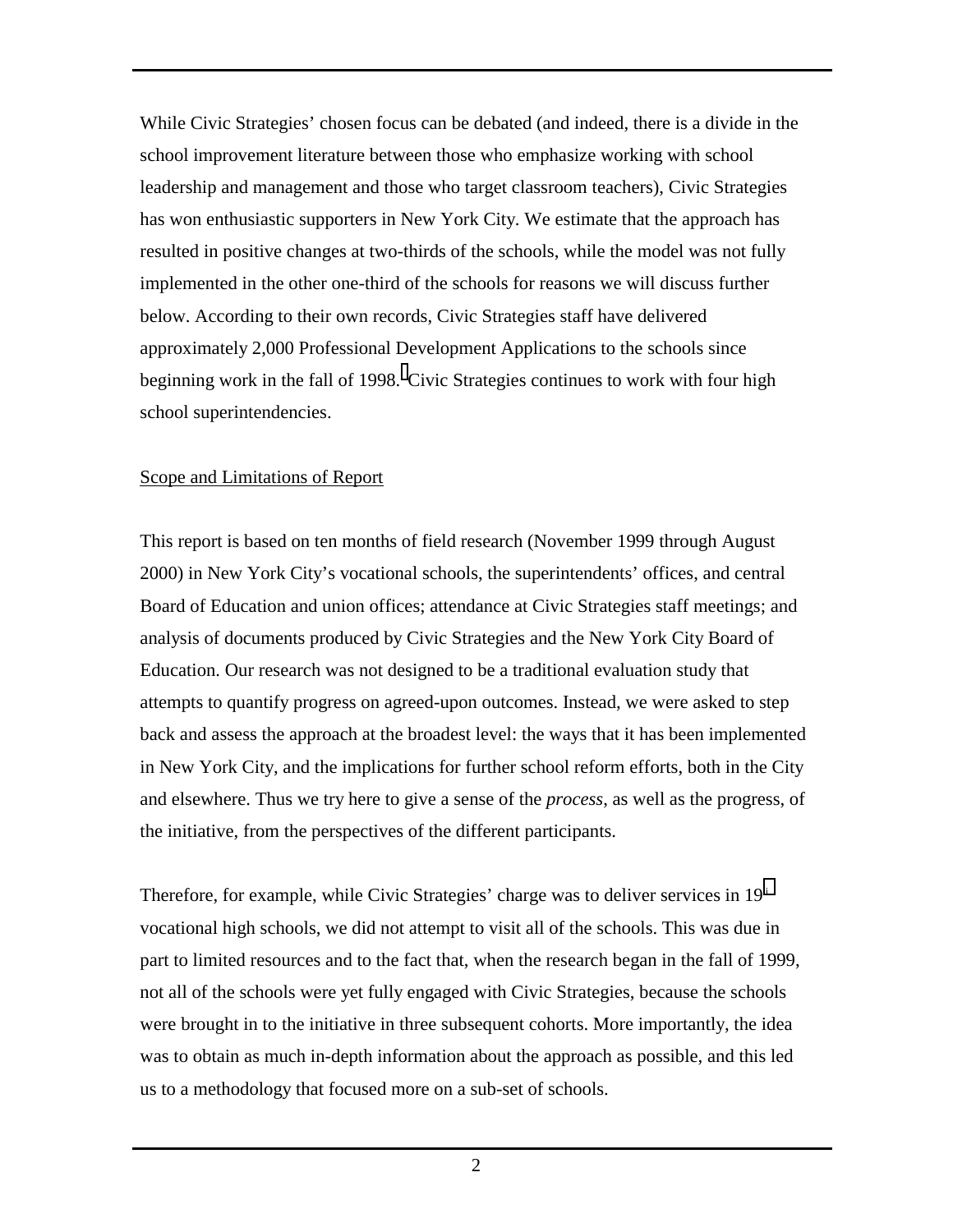We initially met with a selection of principals, focusing on those within the first assigned cohort of schools and others who had already reached a relatively high level of participation. After soliciting input from Civic Strategies and Board of Education staff, we then selected several schools and activities for in-depth research. Given the overall objectives of the study, it made more sense to use our resources to concentrate on those schools where Civic Strategies activities were most advanced. Thus, since we did not observe activities in all of the schools, general statements about progress in schools should be understood to be based upon a sample where the Civic Strategies approach appears to have taken hold the best. We will address in this report, to a limited degree, the issue of why the Civic Strategies approach seems to work well in some schools rather than others, but we have not been able to study the issue systematically; in our opinion, the topic is worthy of research in the future.

At the schools, we conducted one-on-one and group interviews of school staff. We observed services being delivered by Civic Strategies at schools and other locations. We also interviewed both current and former Board of Education officials, borough superintendents,<sup>iii</sup> and union officials. In addition to this we held numerous conversations with Civic Strategies staff and in general kept in close contact with them throughout the study, also attending many of their internal staff meetings. We did not speak with students nor did we observe any classes because, for the most part, the Civic Strategies approach was just beginning to impact pedagogy and curriculum in even the most advanced schools. In addition, while Civic Strategies sub-contracted with the New York Citywide School-to-Work Alliance to review the schools' current industry partnerships and make recommendations for creating and upgrading such partnerships, our study did not address that aspect of the project.

Finally, to protect the confidentiality of our respondents, no names are used in this report. Specific quotations are used to represent general impressions and points that were expressed by at least several respondents.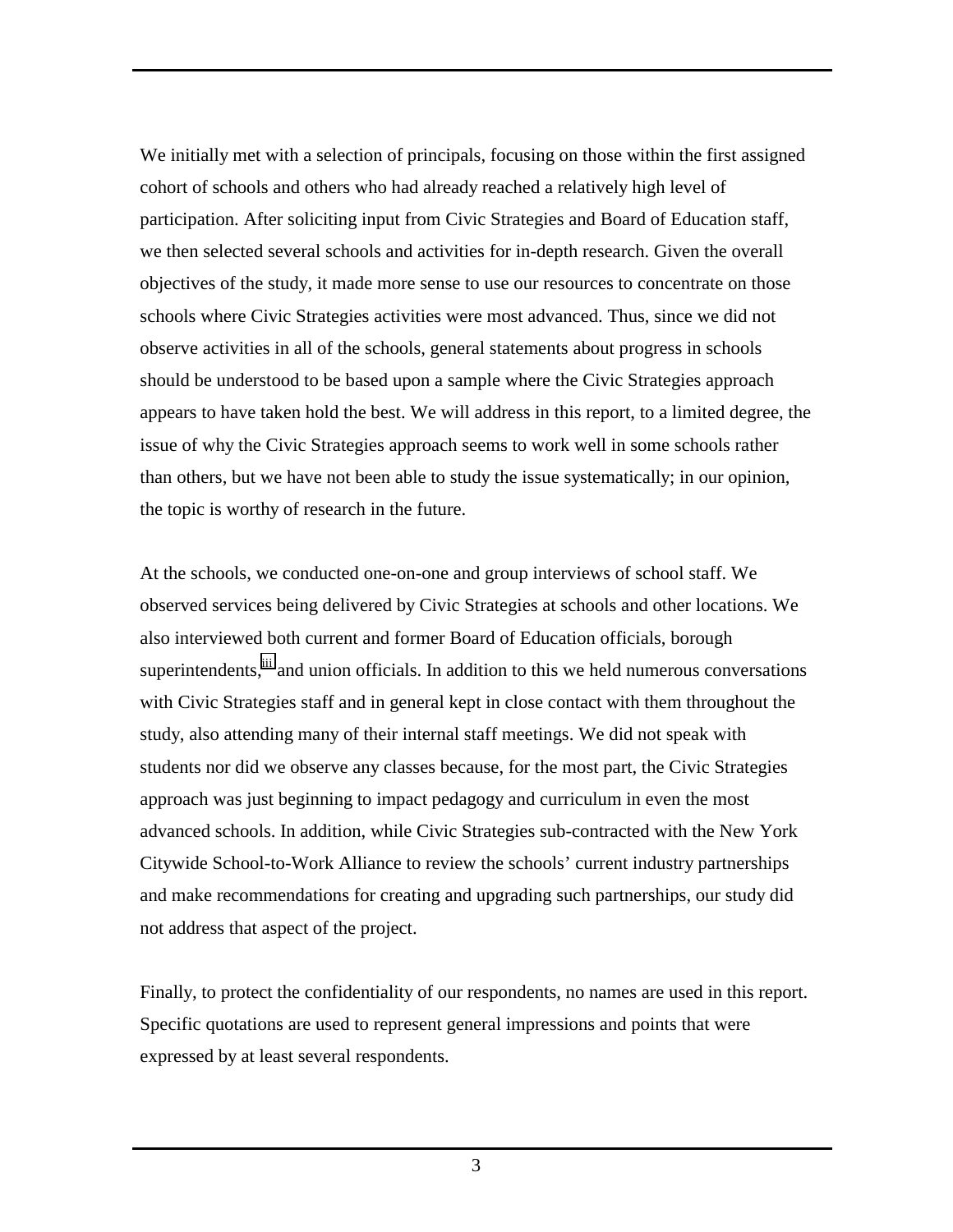# <span id="page-6-0"></span>**CONTEXT – THE CHANGING IMAGES AND EXPECTATIONS OF VOCATIONAL EDUCATION IN THE 1980S AND 1990S**

*Summary: The New York City decision to engage Civic Strategies and the approach that Civic Strategies adopted can both be traced back to widely changing images of vocational education in the past two decades: images of the purpose of vocational education, the success that it was having, and the kinds of steps that are now judged necessary to "fix" it. In particular, the 1990s were marked by increasingly negative assessments of vocational education, and numerous proposed reforms, including a call for higher academic standards.* 

#### Changing National Perspectives on Vocational Education

Beginning with the 1983 publication of *A Nation at Risk* (National Commission on Excellence in Education), which argued that a weak education system was damaging U.S. productivity and competitiveness, the American public became increasingly concerned with the academic preparation of high school students. The changing nature of work away from mass production, and the rising wage premium associated with college education, led to a wave of education reform in the 1980s focusing on increased academic standards. For the most part, the education reformers saw secondary schooling as preparation for higher education rather than a career.

As a result, traditional vocational programs nationwide saw a significant decline in their enrollment numbers, as well as a drop in their prestige as an educational option. In its February 2000 study, *Vocational Education in the United States: Toward the Year 2000*, the National Center for Education Statistics (NCES) reported that occupationally specific course taking and vocational specialization fell in the 1980s.<sup>iv</sup> Perhaps more indicative of the lack of prestige associated with vocational education is another U.S. Department of Education survey's finding that only a small shrinking minority of students considered themselves to be vocational students, regardless of their actual academic history; only 7.9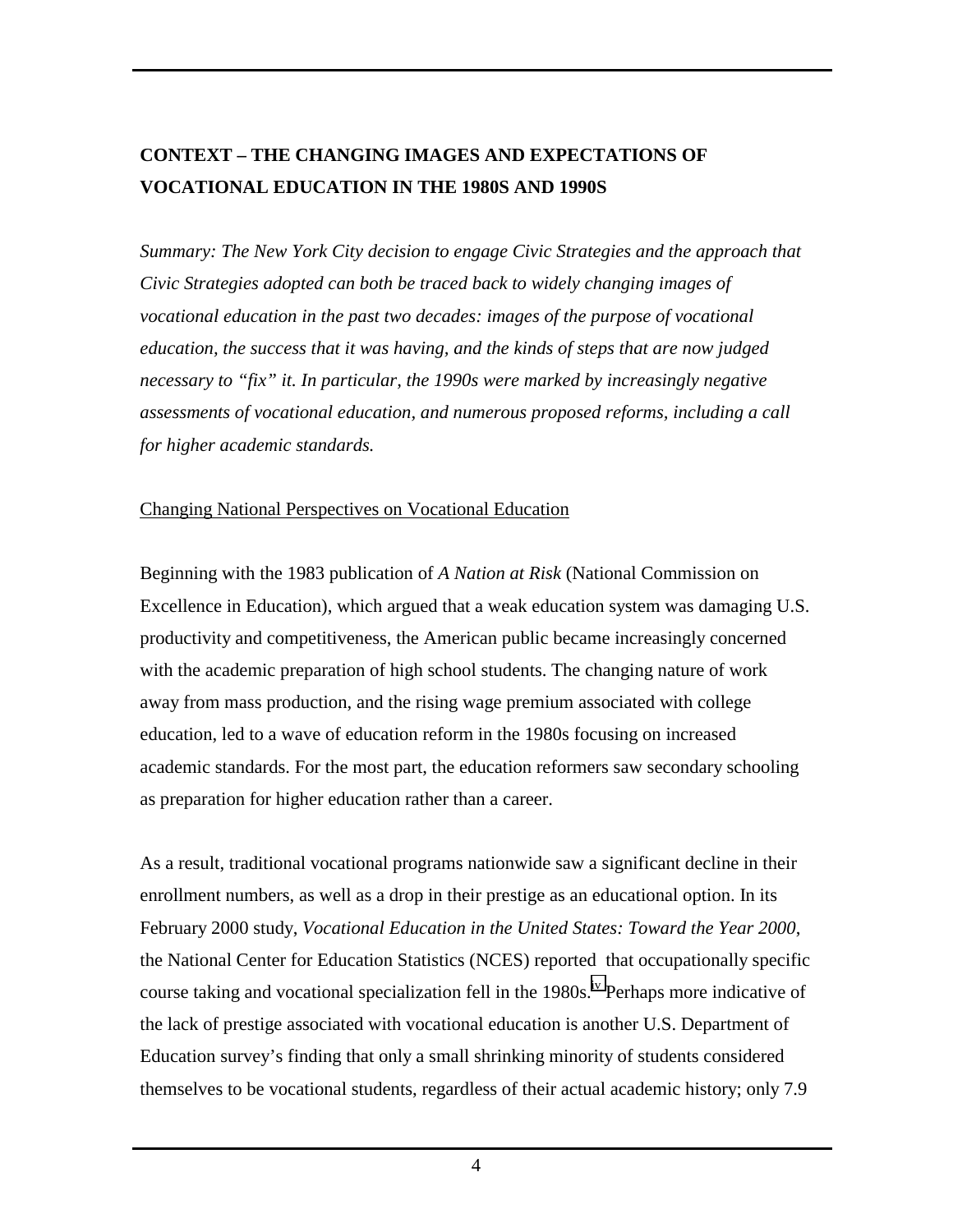percent of high school students in 1990 called themselves "vocational," in contrast to 21 percent in 1980 (Mansnerus, 1994).

The NCES study found that vocational education students through the early 1990s were disproportionately members of special populations,  $v$  took a disproportionate number of remedial courses, and had relatively low grade point averages. Vocational education students also had lower math scores on the NAEP than non-vocational students (the causal direction of this relationship is unclear). Despite all of this, the NCES did find that the overall academic achievement of vocational students increased between 1982 and 1994, so that the percentage of vocational concentrators (those taking three or more courses in an occupational area) meeting the "New Basics" core academic standards outlined in *A Nation at Risk* reached the percentage of general graduates (non-collegebound, non-vocational) meeting the standards.<sup>vi</sup>

While student and parent interest in traditional vocational education was declining, new reports such as *America's Choice: High Skills or Low Wages!* (Commission on the Skills of the American Workforce, 1990) and *What Work Requires of Schools: A SCANS report for America 2000* (Secretary's Commission on Achieving Necessary Skills, 1991) continued the alarmism over the nation's economic position. Yet these reports had a different prescription; they called for teaching new skills that are neither traditionally academic nor vocational (see the list in the SCANS report) and emphasized new academic and vocational connections. Policy-makers began to turn their attention toward creating a new form of vocational education, and promoting a variety of innovative (and not so innovative) practices, such as apprenticeships, career academies, and Tech Prep.

National legislation gave increased financial backing to vocational preparation in the early 1990s. Congress re-authorized the Perkins Vocational Education and Training Act in 1990, and President Clinton signed the School-to-Work Opportunities Act in 1994. These Acts were intended to bring new federal dollars to support the re-structuring of vocational programs, and to encourage the integration of vocational and academic skills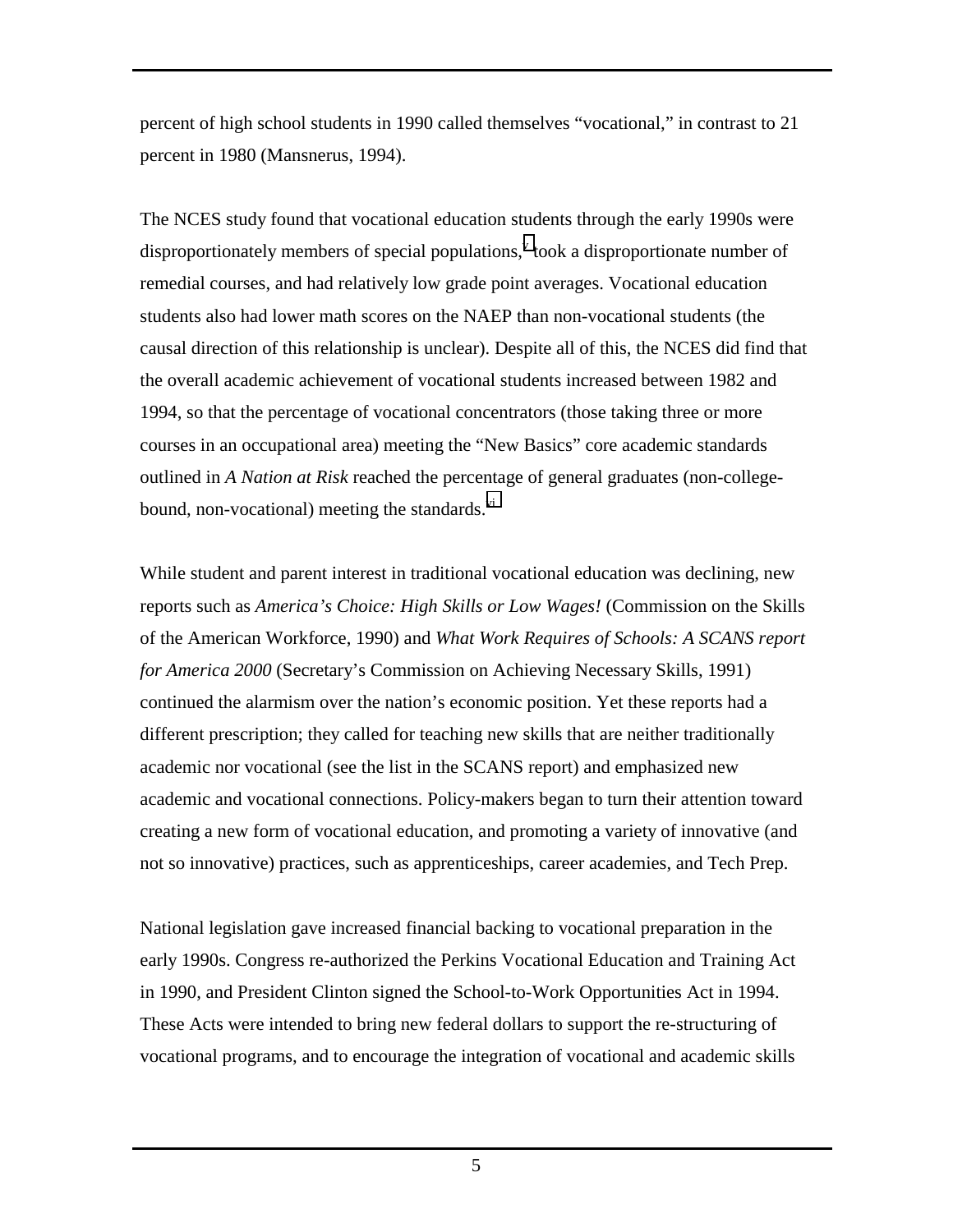<span id="page-8-0"></span>in an attempt to make vocational education an appealing and viable option for the noncollege-bound and college-bound alike.

#### Changing Images of Vocational Education in New York City

A review of the literature<sup>vii</sup> revealed surprisingly little about the state of vocational education in New York City in recent decades. This supports the assertion of many people interviewed for this report that vocational education had been "ignored" in New York City for some time. On the whole, however, generally positive reports in the mid-1980s give way to reports of violence and deterioration in the late 1980s and 1990s. The newspaper articles we reviewed tended to report on individual schools, and on noteworthy or extreme events (both positive and negative), so it is difficult to draw conclusions about the state of the entire system.

An *Education Week* article written in 1988 describes students "clamoring to get in" to the city's vocational schools; for the 1985-86 school year, 36,000 students applied for the 9,000 slots available. While state comptroller Edward Regan took this demand, and a study indicating the vocational schools had a lower drop-out rate than other schools, to indicate that the city should build more vocational schools, the Board of Education paid little heed (Walker, 1988). Other reports around this time (New York Times, 1988; Townsend, 1989) portray vocational students as hard-working and the teachers as dedicated. The articles describe how the students used their skills to create their own businesses, win grants for their schools, and prepare to enter highly skilled trades. They stress the need for trained workers and the high salaries that students with such skills can command. They also pay homage to the dedication of the teachers in vocational schools who forgo higher salaries in the private sector in order to teach future trades workers.

By late 1989, however, the reports became more negative. A student was killed at Alfred E. Smith High School in 1989 (Lee, 1989). In January 1991, George Westinghouse Vocational and Technical High School found that 151 of its 1,800 students had failed every single class the preceding semester (Olson, 1992). At Park West High School, the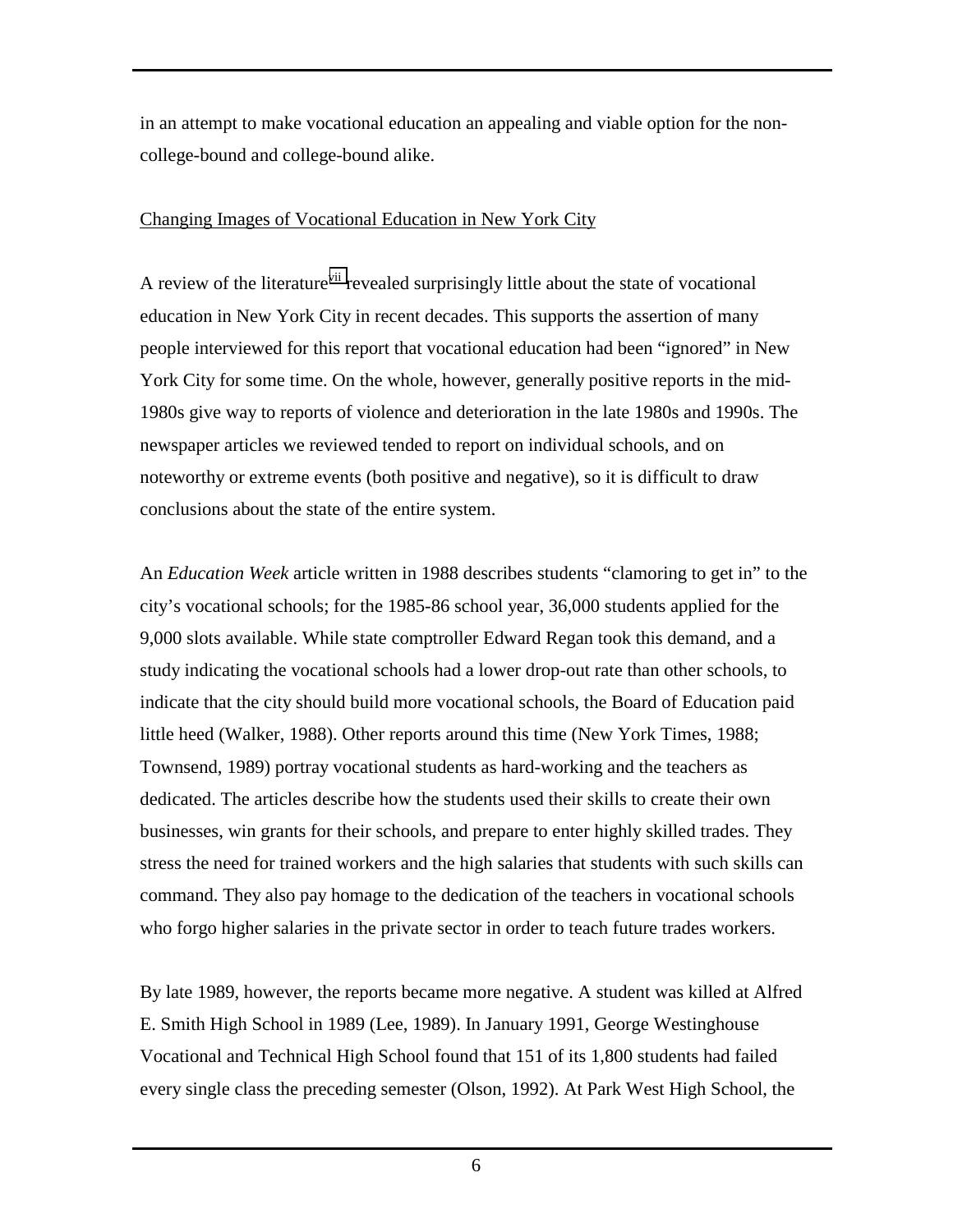18 kitchens intended to serve over 800 students in a world-class culinary arts program were virtually shut down – only 200 students and 5 teachers remained involved (Lambert, 1995). At Chelsea Vocational High School, which specialized in teaching electronics and technology, 1,173 students attended classes in a building that was still heated with coal and had a cafeteria that sat 139 people. Budget cuts put an end to a plan for renovations (Lambert, 1994). Two years later, the vocational system received more bad publicity when its planned "showcase" school, the High School for Cooperative Technical Education, failed to open on time due to building safety violations (Williams, 1996).<sup>viii</sup>

These articles, then, leave the reader without a sense of the overall system, or even that there was a comprehensive system. They give the sense of a group of schools with occasional success but that frequently are burdened with scant resources, little prestige and a troubled student population. In many ways it seems that New York City's vocational schools had quietly slid from view, possibly as academics and politicians focused on the problems of the non-selective comprehensive high schools, the promise of the new career magnet programs, and the successes of the City's elite schools. While it is also likely that the change in the city-wide high school admissions process beginning with the 1987 freshman had an effect on the vocational schools, from the available literature it is difficult to determine the nature of the effect. $\frac{ix}{ }$ 

The current image of vocational education in New York City remains bleak. For example, a recent *New York Times* front-page article described the current status of New York City's vocational high schools as "struggling to survive and rushing to reinvent themselves" (Kershaw, 2000). The article, however, focuses more on the former than the latter, and contrasts the glory days of the schools with a current sense of "peril." Some of the reason for the sense of peril comes from the national trends described above – the increasingly low-status nature of vocational programs and coursework, and the increasing importance of college in students' future plans (which seems to call for a collegepreparatory curriculum).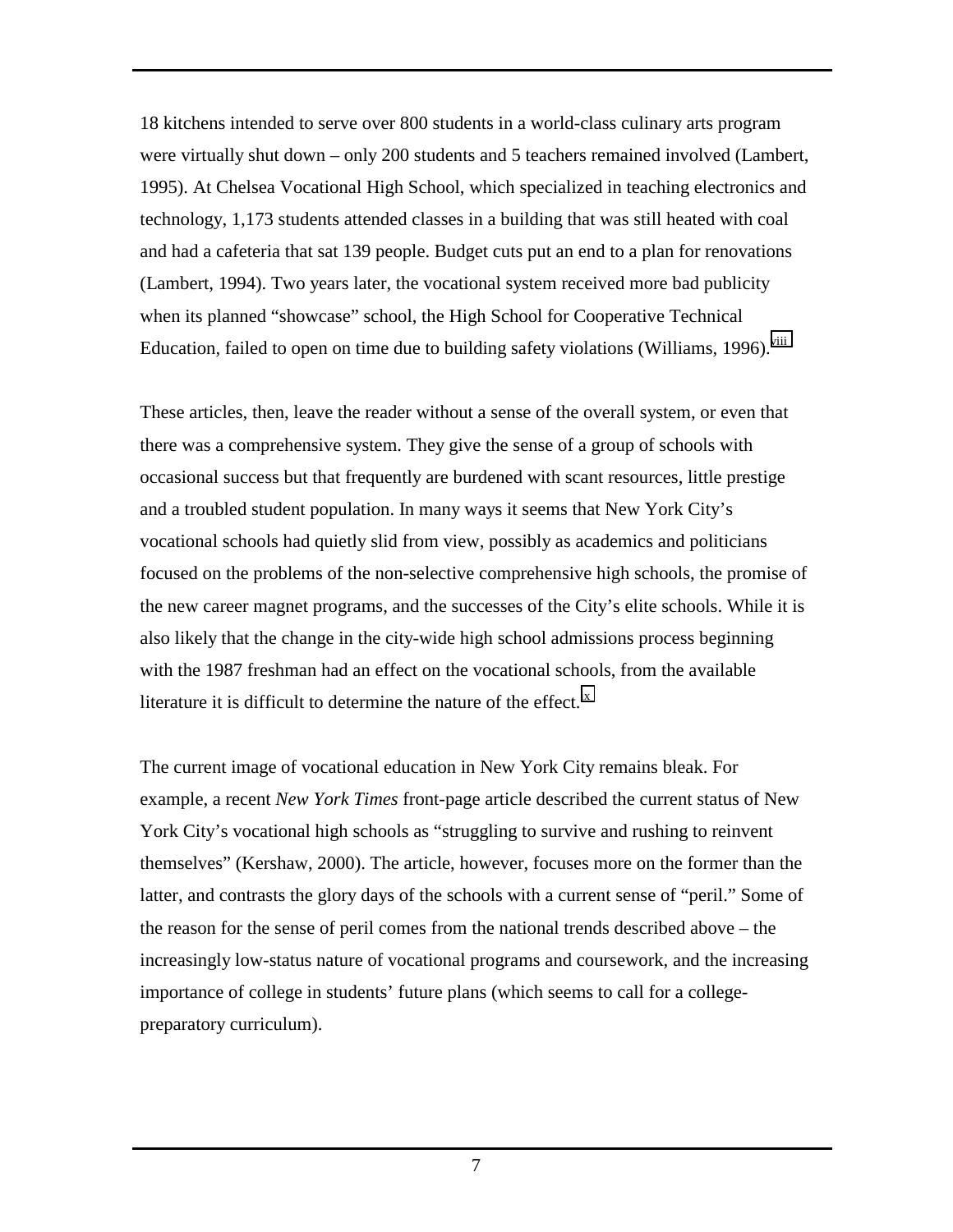<span id="page-10-0"></span>Despite all of these factors, the primary catalyst in New York City for concerted efforts to promote change in the vocational schools has been the State's new academic requirements. Statewide English and four other subject-area exams, which in the past were taken by students desiring a higher-level Regents diploma, now must be passed by *all* students to graduate. It was this development that spurred New York City Board of Education officials to look more closely at the achievement of vocational students. Their comparison of vocational schools' Regents test-taking and test scores to those of the comprehensive schools found a large disparity. As one Board of Education official said in an interview for this report, the vocational students had been done an injustice – the city had been teaching trades and granting diplomas without requiring Regents standards, and suddenly, "Surprise! All students have to meet Regents standards." The new requirements also hold teachers responsible for teaching a curriculum that leads to a state-validated diploma, as indicated by their students' passing rates.

While the superintendents and principals interviewed tended to agree that all students *should* meet the standards in order to do away with two classes of students, several principals pointed out the large gap between the proficiency levels of their incoming freshman and the Regents requirements. One of them said that  $s/he<sup>x</sup>$  $s/he<sup>x</sup>$  $s/he<sup>x</sup>$  has numerous incoming students who can read only at a  $5<sup>th</sup>$  or  $6<sup>th</sup>$  grade level. As another principal aptly put it: "Yes, they need high standards, but you start with pre-K, so that by the time they get to high school, the kids have a fighting chance." Furthermore, since students in vocational programs take more credits in order to complete their occupational concentration, completing more stringent academic requirements in addition means that their high school years will be more arduous than that of non-vocational students. But regardless of the details, it seemed clear that New York City's vocational high schools (and their students) needed help in order to meet the new graduation standards.<sup>[xi](#page-58-0)</sup>

### New York City Looks for Help

For several years during the 1980s, a separate superintendent was designated for the New York City vocational schools. The loss of this position in 1990 meant the loss of an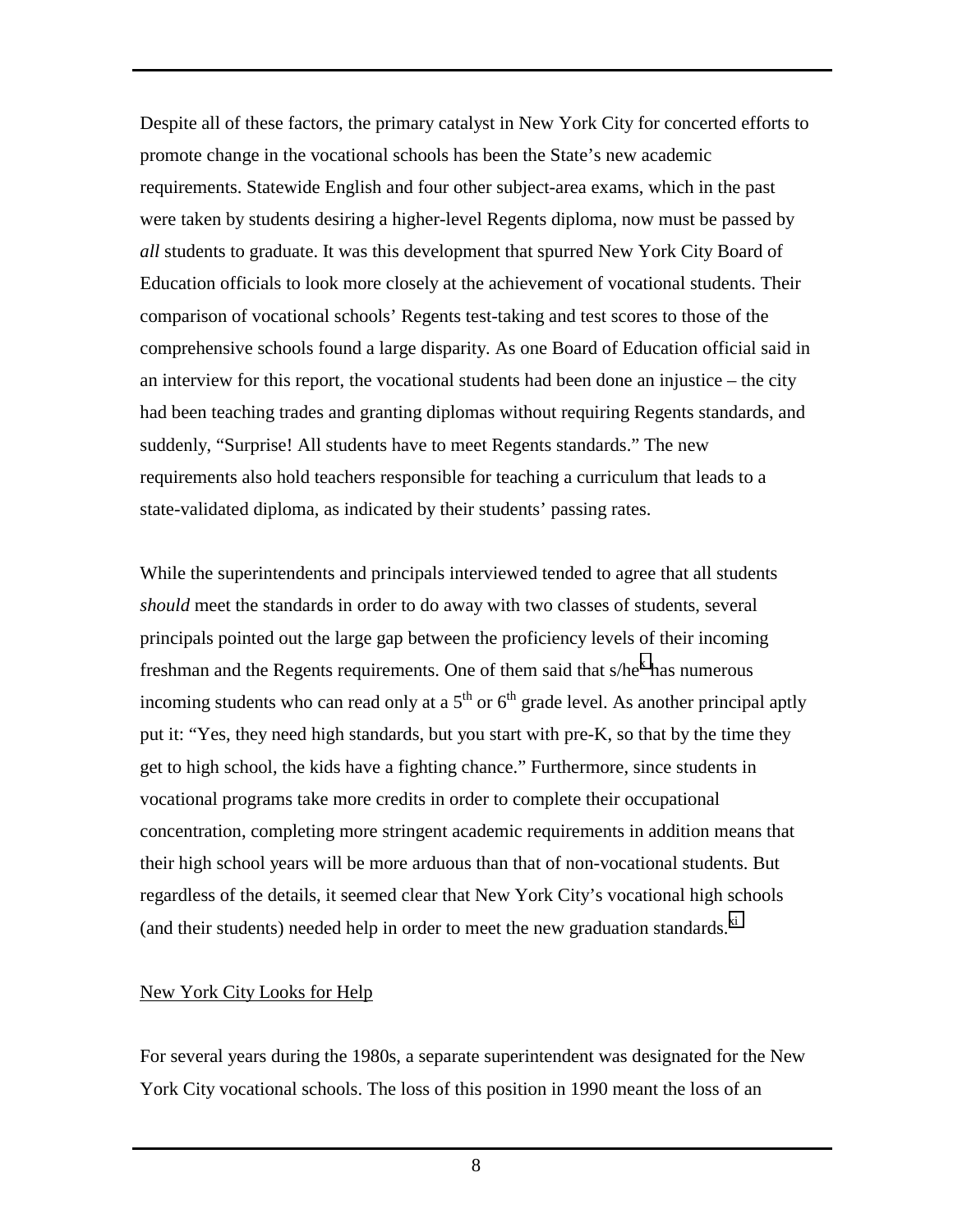advocate for these schools; there was no longer an individual in the school system solely dedicated to the vocational high schools. These schools were apportioned amongst the high school superintendents according to geography. When the new Regents requirements were instituted, the superintendents and their staffs were instructed to give attention to the problem of student achievement at the vocational schools. Yet it was eventually concluded that a centrally-coordinated effort was required, and that an outside group should be dedicated to the problem. In the summer of 1998, a Request for Proposals (RFP) was issued, entitled "Strategies for the systematic reform of occupational education in the NYC public schools." A one-year renewable contract was offered to an organization that could provide professional development services to 19 vocational high schools. According to the RFP: "Professional development is required so that school staffs at the vocational high schools succeed in the development of rigorous performance standards and in increasing the abilities of our students to achieve these standards" (p. 7).

It was clear from the RFP itself, and from those who initiated it, that this would be a challenging undertaking. The agenda was straightforward – raise the achievement of the students in the vocational schools. A high-level Board of Education official said that it was understood from the beginning that the schools would need serious restructuring to enable them to do so. Some individuals interviewed refer to this as the schools having to adjust to a new "dual system" of vocational *and* academic preparation for their students.

The RFP suggested a way to proceed: the organization selected should assess each school to determine its needs, and then develop and coordinate professional development activities organized around New York State standards, as well as the City Chancellor's Goals and Objectives. Several specific areas to work on were suggested: an emphasis on the  $9<sup>th</sup>$  grade, the "unification of academic and vocational studies," "innovative" instructional strategies," "thematic studies," project-based instruction, team teaching, and "the development of industry-enriched vocational high schools" that would include significant business involvement in work-based learning for students, teacher externships, and curriculum.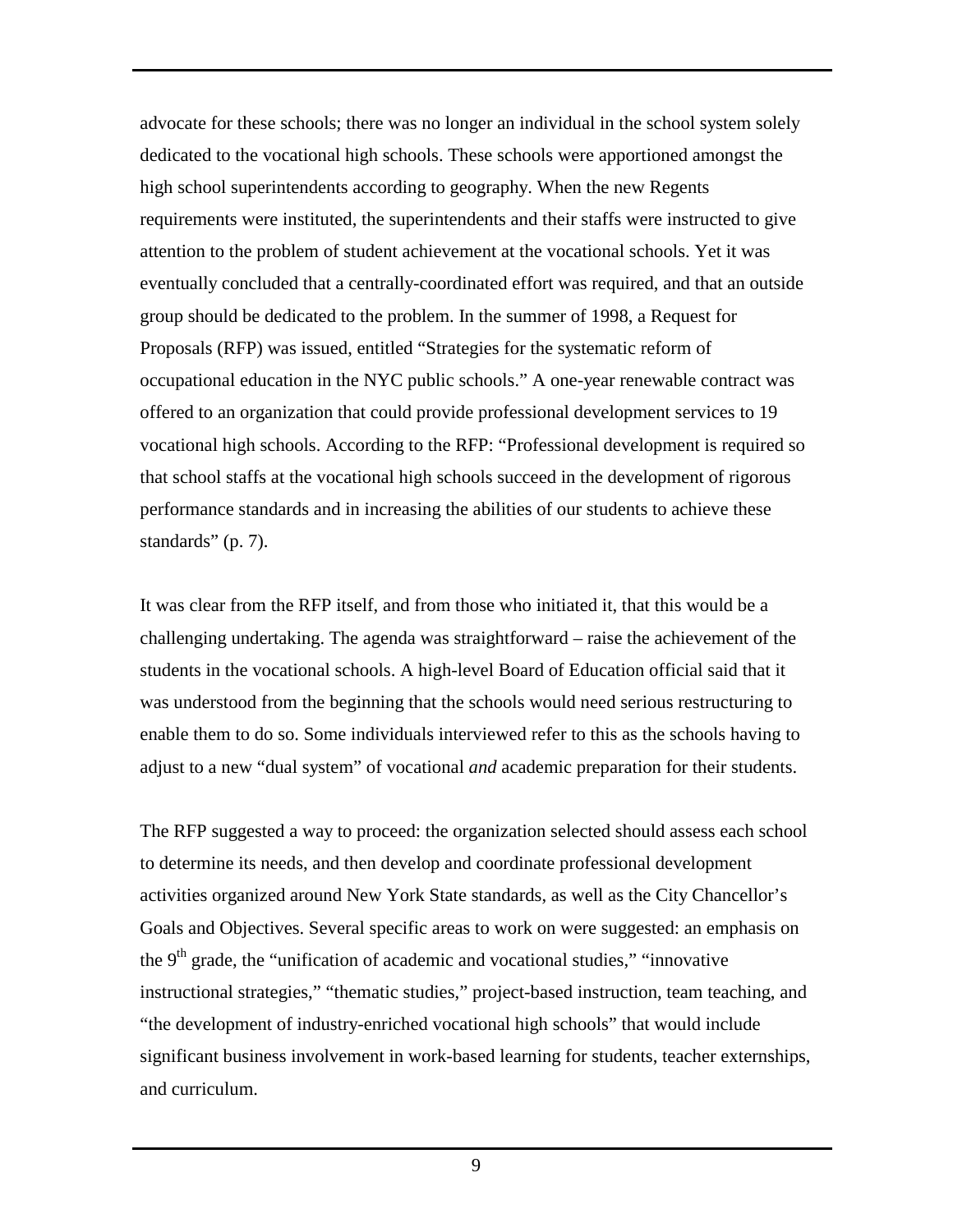#### <span id="page-12-0"></span>The Civic Strategies Response

According to Board of Education officials, Civic Strategies' proposal was "the most realistic," of the more than two dozen proposals that were received. Civic Strategies described the challenge as "building the capacity to change" in the schools themselves, rather than imposing change from the outside. Civic Strategies was awarded the contract and began work in September of 1998. Before describing the services delivered over the two years of the contract, we first describe in further detail the Civic Strategies' model of work as put forth in the proposal.

# **SUMMARY AND ANALYSIS OF THE CIVIC STRATEGIES SCHOOL IMPROVEMENT MODEL**

*Summary: The Civic Strategies school improvement model consists of three sensible steps that center on diagnosis and buy-in, development of school-specific improvement plans, and delivery of tailored professional development activities. The model is in line with much of the latest thinking in the education/school reform literature.* 

The model of work Civic Strategies put forth in the proposal consisted of three phases, or "modules": (a) a diagnosis and rapport-building phase, (b) the formulation of tailored "improvement models" that would have different components depending on the results of the first phase, and then (c) on-going delivery and follow-up by Civic Strategies staff. The implementation outline in the proposal called for the (originally) 19 schools to be divided into three clusters (6-6-7); the schools in each cluster would go through the modules at approximately the same time.

Civic Strategies contrasted its proposed services with those of other technical assistance providers by stating that it would not simply be providing a menu of services (e.g., different kinds of professional development workshops), but would first assist the schools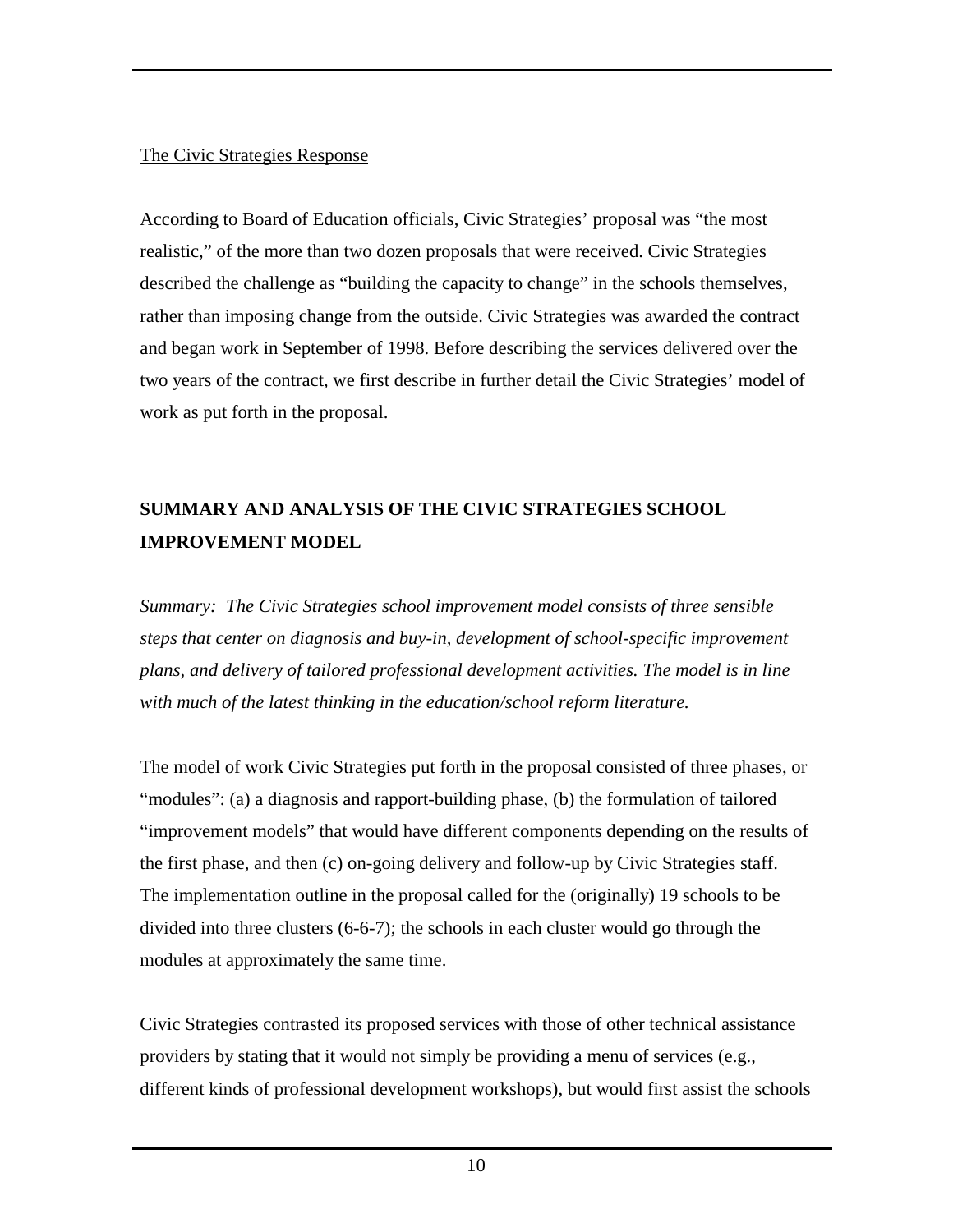<span id="page-13-0"></span>in determining and coming to a consensus about their particular needs. Once a direction was agreed upon, Civic Strategies would draw upon its staff's expertise and its connections to other experts in delivering and overseeing the services. Civic Strategies had previously used this model of work in other communities, and their experience had shown them the necessity of gaining a sense of rapport and partnership with the participants before interventions could be tailored and executed.

### Module I: Buy-in Process and Capacity Analysis

In its proposal, Civic Strategies refers to the diagnosis of each school as a "capacity analysis." This was planned to be a series of one-on-one and group interviews in each school, covering the school staff's goals, strengths, problems, needs, and so on. The capacity analyses was designed to serve two distinct, but interrelated, purposes: learning enough about the schools in order to tailor the approach to the unique characteristics of each of them as well as initiating a crucial "getting to know you" process.

At the same time, Civic Strategies staff would meet with principals individually and in small groups. These ongoing meetings would also serve multiple purposes. First, they would provide an efficient vehicle to share information about the initiative to the principals. In addition, they would provide a good opportunity to start the relationshipbuilding process between each of them and Civic Strategies staff. These meetings would also play a vital part in the school-specific research, in that they would provide an early opportunity for Civic Strategies staff to learn which principals would be the most receptive or the most resistant to change in general and to specific elements of the proposed process of change in particular. As noted in its proposal, Civic Strategies sees it as important to "be viewed as allies and resources to the principals" (p.11). Once completed, Civic Strategies staff would discuss the findings of the capacity analysis with each school's principal, and at that time gain a further sense of the principal's awareness and understanding of his or her school's challenges, and of possible barriers to addressing the challenges.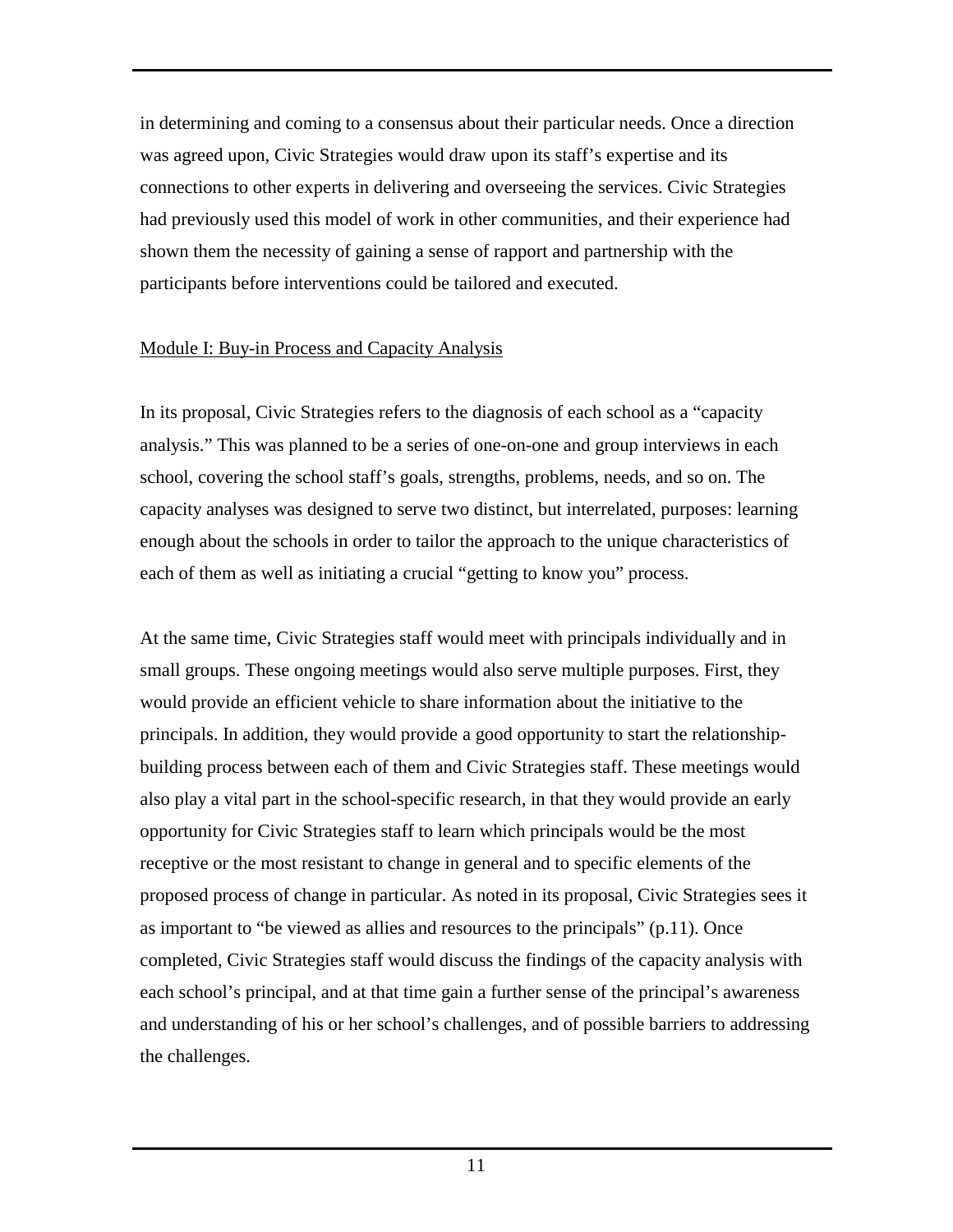The Civic Strategies proposal recognized that real change would only be possible if principals, building administrators, and teachers first accepted the need to change. In accord with much literature on school change (Elmore, 1999; Little, 1995; McLaughlin and Talbert, 1990), Civic Strategies notes how important "school culture," or the values and beliefs of school staff regarding the purpose and practices of education and of teaching, would be to the process of change. According to this point of view, the vocational schools would have to achieve a common vision about student achievement in order for fundamental and lasting improvement to occur. In particular, as Civic Strategies and others who are involved in school reform see it, professional development, without necessary shifts in attitudes and beliefs, would not likely lead to sustained improvements in management and instruction and thus in better student outcomes. As Elmore (1999) states: "Organizations improve because they agree on what is worth achieving *and then* create processes that help their employees learn what they need to meet these goals" (p. 12, emphasis added).

In addition to the focus on schools' cultural conditions, the Civic Strategies approach stresses the importance of structural conditions over which administrators have control. Agreement on direction must be paired with an effective school management structure before instructional-level professional development can be successful. The proposal argued that a substantial time commitment needed to be made to analysis and upgrading of the role of the schools' leaders and administrators, as they likely need to alter their managerial patterns before they can effectively guide school-wide changes in support of instruction. School leaders and administrators need to learn to allow staff "the latitude, time, and confidence to try new things and take the necessary risks that are associated with authentic change" (p.5).

This core element of the Civic Strategies model is also supported by recent literature on educational change. Elmore has written that one of the main problems in schools is that supervision has become focused on administration, rather than on instruction. As he sees it, school leaders need to be re-focused on how they can support instruction, so that improvement can occur (1999). In surveys of teachers' opinions of their working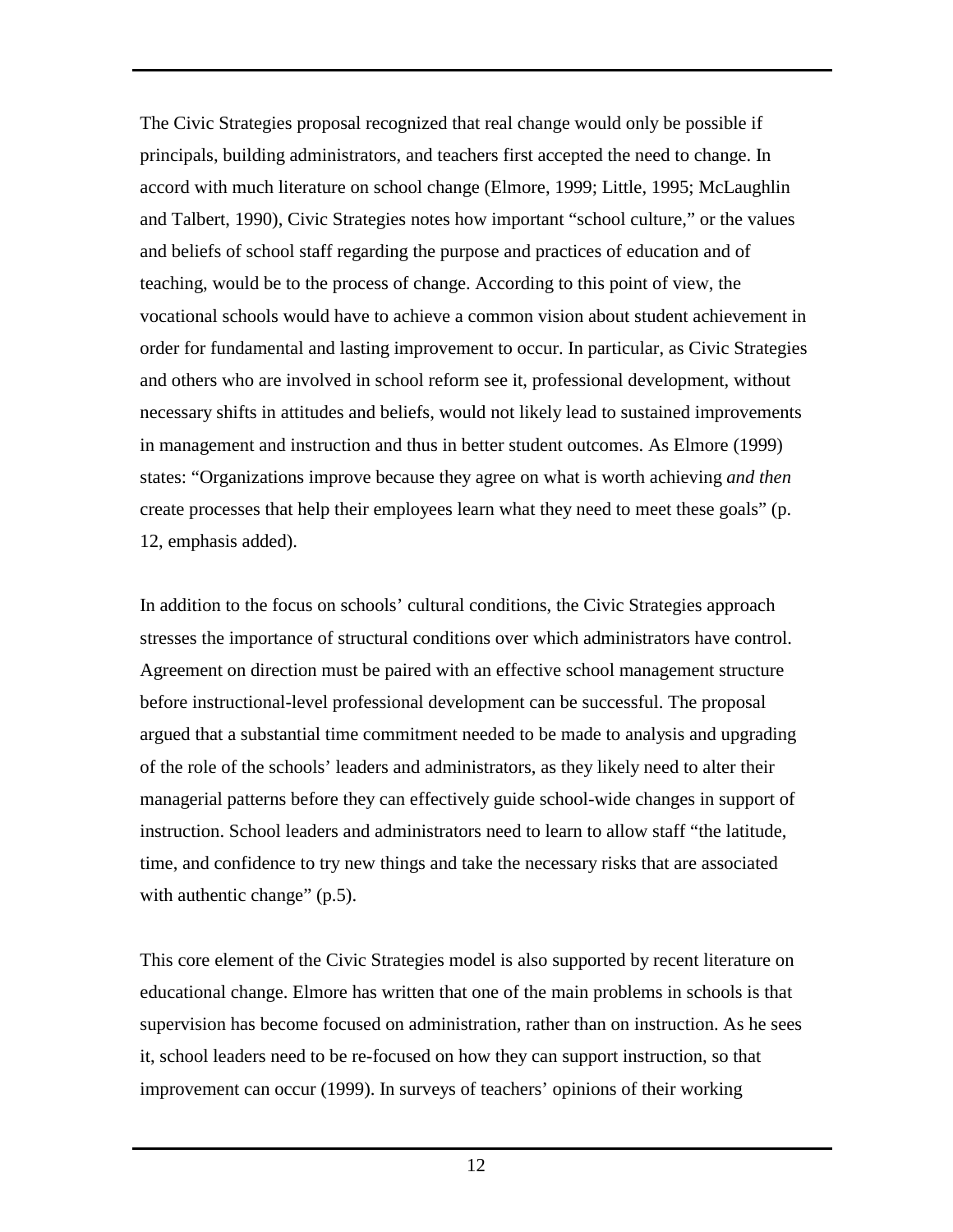<span id="page-15-0"></span>conditions, areas of critical concern often include administrators who are not supportive, and evaluation and supervision that is not helpful (Corcoran, 1990). Research has shown that the most effective schools are those in which principals create conditions that attract and hold good teachers (Corcoran, 1990). Time, space, resources, and authority are conditions that "supply the motivation, opportunity, and resources for professional learning and, in turn, for the redesign of schooling" (Little, 1995, p. 282-3). Teachers are able to work better in environments with strong and supportive instructional leadership and supervision, among other things (ibid.).

Thus attention to school leadership and management is an appropriate initial focus in a school improvement intervention, and the diagnosis and buy-in phase is crucial to getting the process off on the right foot and hence to the ultimate achievement of any positive outcomes.

# Module II: Tailoring Services to Schools

The overall reforms that were called for by the New York City Board of Education, and envisioned by Civic Strategies, mirror (but are not limited to) the general thrust of reforms in vocational education nationwide: more rigorous academics, academic and vocational integration, and the use of outside resources, such as businesses, to modernize programs and make curriculum more relevant (Little, 1995). However, as Civic Strategies argued in their proposal, in keeping with the research on school reform (Desimone, 2000), the *specifics* of these reforms have to be developed through consensus with the individual schools, according to the capacity analysis results and the principal's priorities, not imposed from outside.

The previous module of work was expected to result in the creation, in each school, of a School Change Task Force group, which would ideally become "committed to the proposed course of action and ready to begin spreading the word throughout the school and community" (p. 13). Module two, then, would present "knowledge development and skill building planning sessions," in which approximately half of each school's staff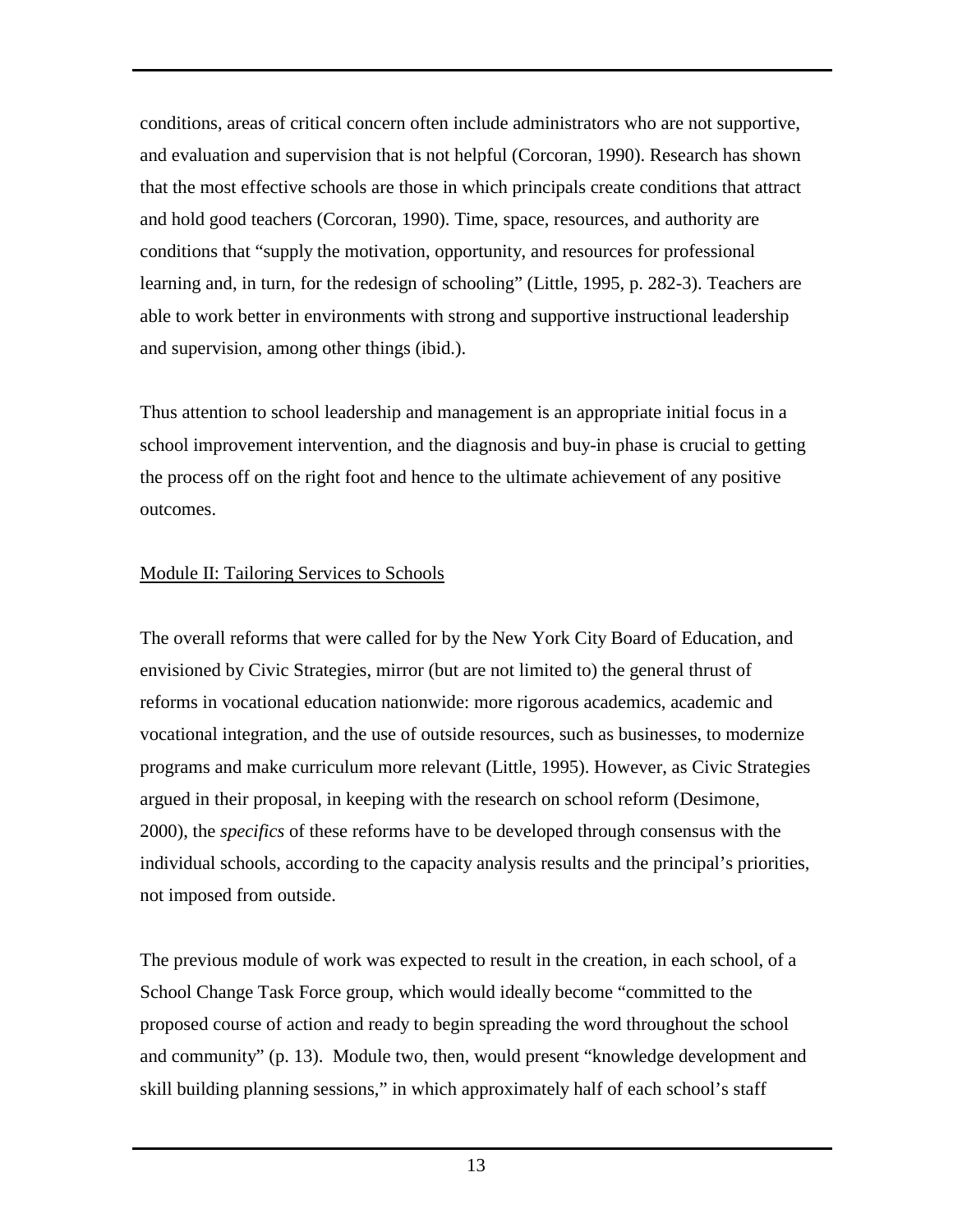<span id="page-16-0"></span>would participate. The proposal suggested 10 possible professional development sessions, such as "Why Educate Differently?", "Integrating Academics and Occupational Curriculum," and "Using Project-based Learning and Thematic Studies All the Time." Several sessions would be devoted to industry participation within the schools. These sessions were put forth only as possibilities; with the specific content to be based on research and tailored for each school. This plan of ongoing, connected professional development activities is also supported by research on urban high school restructuring (Little, 1995).

In order to improve communication across the schools, and between the schools and Civic Strategies, the proposal also called for monthly sessions with cohorts of principals, and similar monthly sessions with clusters of assistant principals that would enable them to learn new skills, share successes and problems with one another, and so on. These activities were to be designed to build the skill-sets of these groups of school leaders, who, according to research, would, in all likelihood, need assistance with their roles as managers and as instructional leaders (Elmore, 1999; Corcoran, 1990; Louis, 1990).

### Module III: School-Site Follow-Through

The Civic Strategies proposal stated that each school would have a New York City-based "Cluster Facilitator/Advisor (CFA)," because "without regular, direct intervention on-site most professional development disappears without a trace" (p. 23). This individual, who would spend at least one-half a day each week on-site, would serve as a "coach" to the school staff, ensuring that they stayed on-task and completed agreed-upon objectives. "The CFA is almost an in-house professional development resource person to the school" (p. 17), and so the proposal budgeted for three such individuals, one for every cluster of schools. Civic Strategies also offered to provide the schools with "Issues Experts" – other professionals who could provide specialized information and technical assistance to the schools. By helping the schools to draw upon whatever expertise they might need, Civic Strategies would be able to deliver comprehensive support in ways that insured that the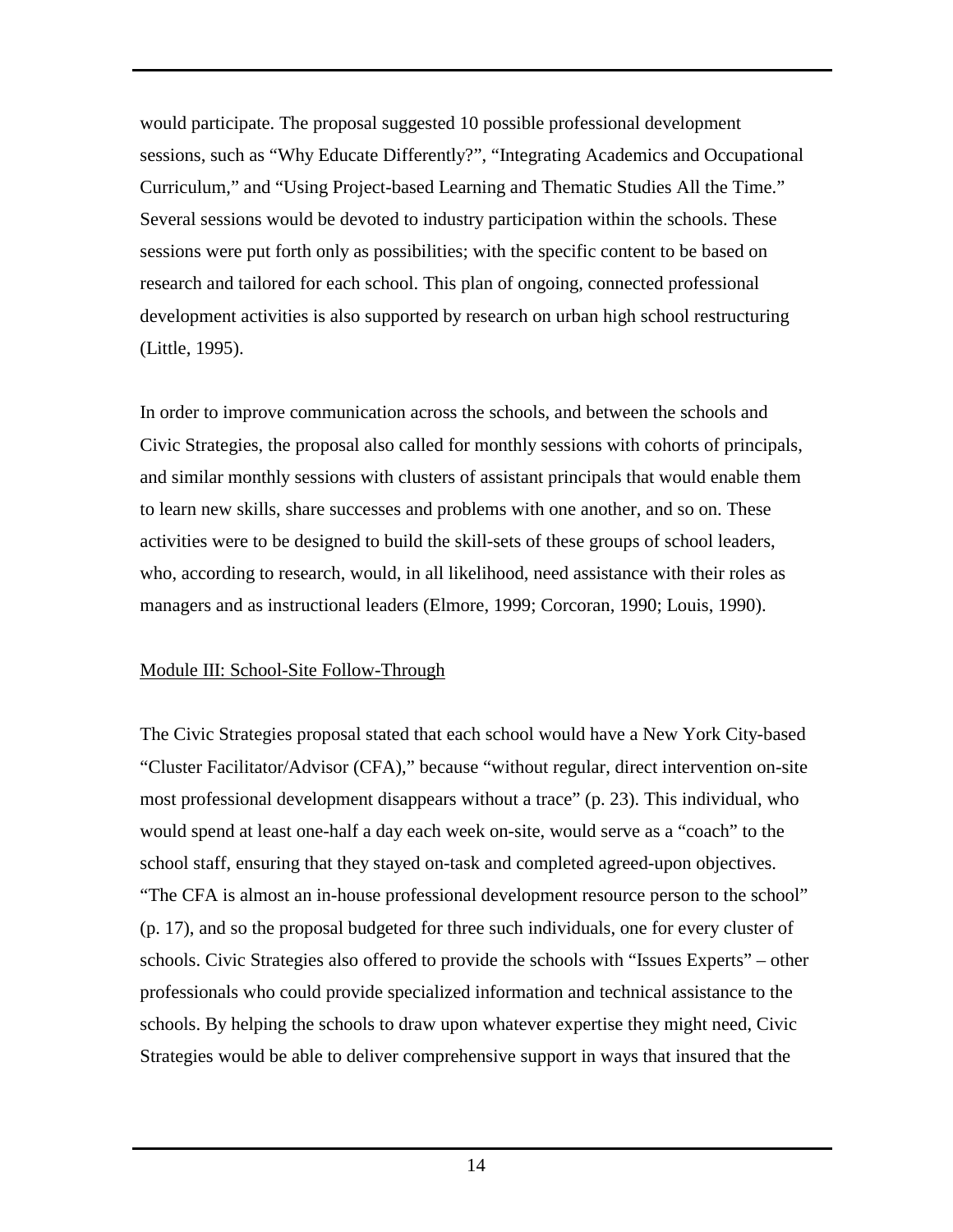<span id="page-17-0"></span>changes that were being promoted would become an integral part of the school culture and standard operating procedures.

#### Adjustment of the Model According to Available Funding and School Readiness

It was not possible to implement the Civic Strategies school improvement model in the manner outlined in its proposal because the Board of Education was only able to fund the project at about half of the amount requested.<sup>xii</sup> A Board of Education official said that it was understood that the amount awarded, \$500,000 a year,<sup>xiii</sup> would not be enough for significant work in 20 schools along the lines of the Civic Strategies proposal. Thus the budget reduction precluded full implementation of aspects of the model in all of the schools. In addition, it became clear early on that the frequent, staff-intensive activities proposed in Module II were too ambitious from a logistics point of view. Gaining release time for so many teachers at once was a significant hurdle. And, as Civic Strategies staff became familiar with the schools, it was felt that many of the schools would not be ready for professional development in curriculum and instruction in the first year, or perhaps even the second. So while the initiative and funding was framed in terms of a one- to two-year effort, Civic Strategies and Board of Education officials understood and agreed that significant improvement in the schools would likely take several years longer.

For these reasons, the proposal, in particular modules two and three, was implemented differently than it was written. The buy-in process, to no one's surprise, turned out to be a substantial challenge that took much of the two years' resources. The capacity analyses, as we will show, led the work to focus even more on the management, as opposed to instructional, level than initially envisioned. Thus while the proposal stated that approximately half of the schools' faculties would participate in professional development, and indeed, according to the literature, active teacher participation is crucial to a school change program (Desimone, 2000), at the end of the first two years the effort had not yet penetrated the schools to this extent.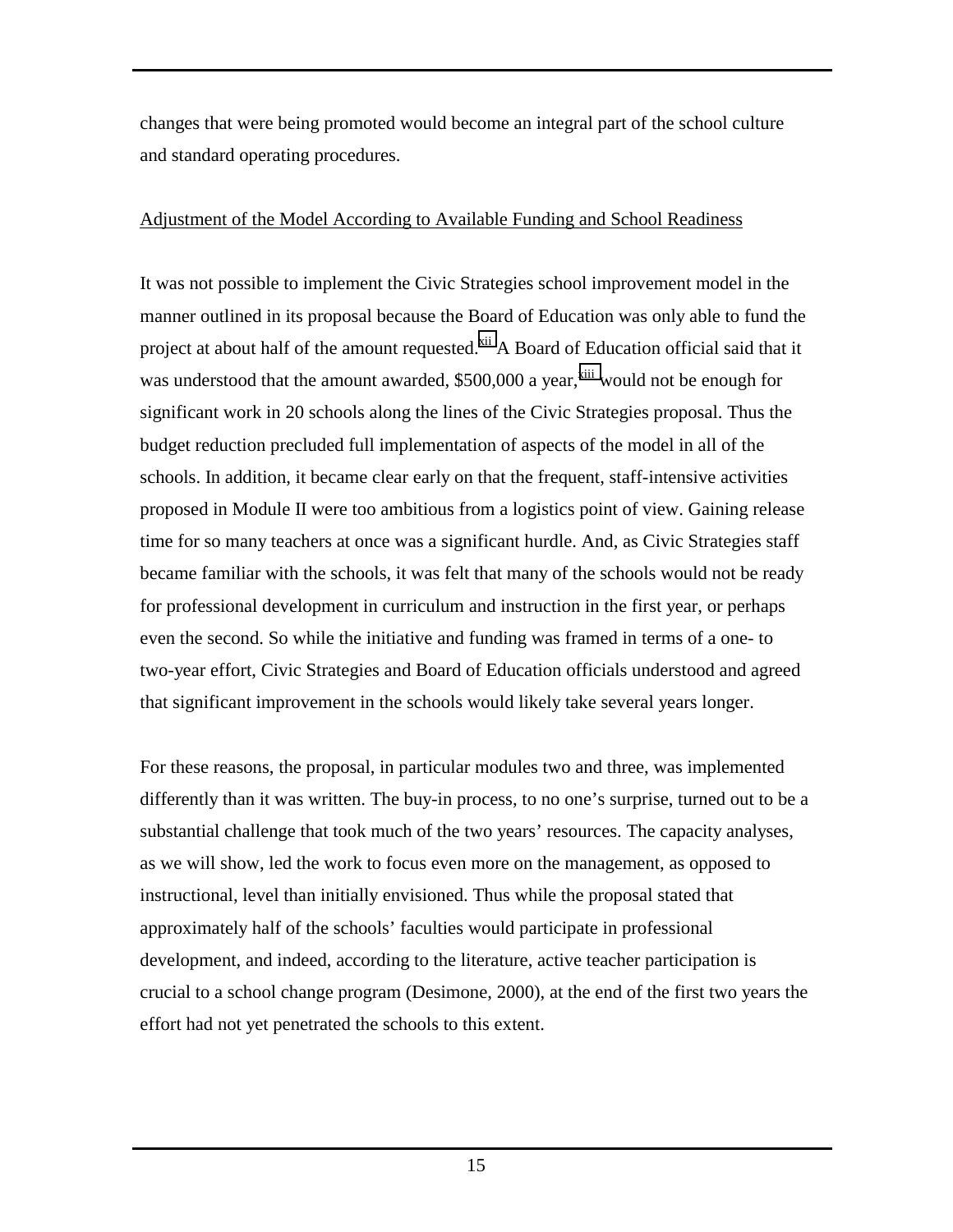<span id="page-18-0"></span>The staffing plan was also implemented differently. From Civic Strategies' point of view, it was not the budget but the readiness (or lack thereof) of the schools that determined the staffing. During the first year of the project the school-site work was primarily conducted by three Boston-based staff, none of whom were working full-time on the project (Civic Strategies at the time had ongoing work in other locales). Additional staff were hired towards the end of the first year, when buy-in was occurring in a number of schools, meaning that an expansion of activities could proceed. Instead of 3 CFAs, Civic Strategies hired one central city-wide facilitator/advisor to serve as the project manager, working with all the schools to plan the specific professional development and support efforts delivered by himself, other Civic Strategies staff, and consultants; assess progress; and work with school-based leadership to modify school improvement efforts in light of accumulated experience. As we will discuss further below, we heard from many of those involved in the initiative that Civic Strategies' staff were spread too thin; however, from the point of view of Civic Strategies' president, the level of staffing matched the level of readiness and engagement of the schools, and staffing was adjusted according to the project's flow and progress.

### **BUY-IN PROCESS AND CAPACITY ANALYSIS**

*Summary: The first phase of the project, gaining buy-in from the principals and other faculty, and conducting the school-specific needs assessments, was relatively successful in that the majority of the principals came to support the initiative and momentum for change was created in many of the schools.* 

### Principals' meetings and cohort retreats

Civic Strategies' proposal emphasized that change in the schools would not occur unless the school principals came to see them as partners and allies. Thus a great deal of time was spent on the process of bringing the initiative to the principals and explaining to them that their full participation would be critical to any outcomes. Once Civic Strategies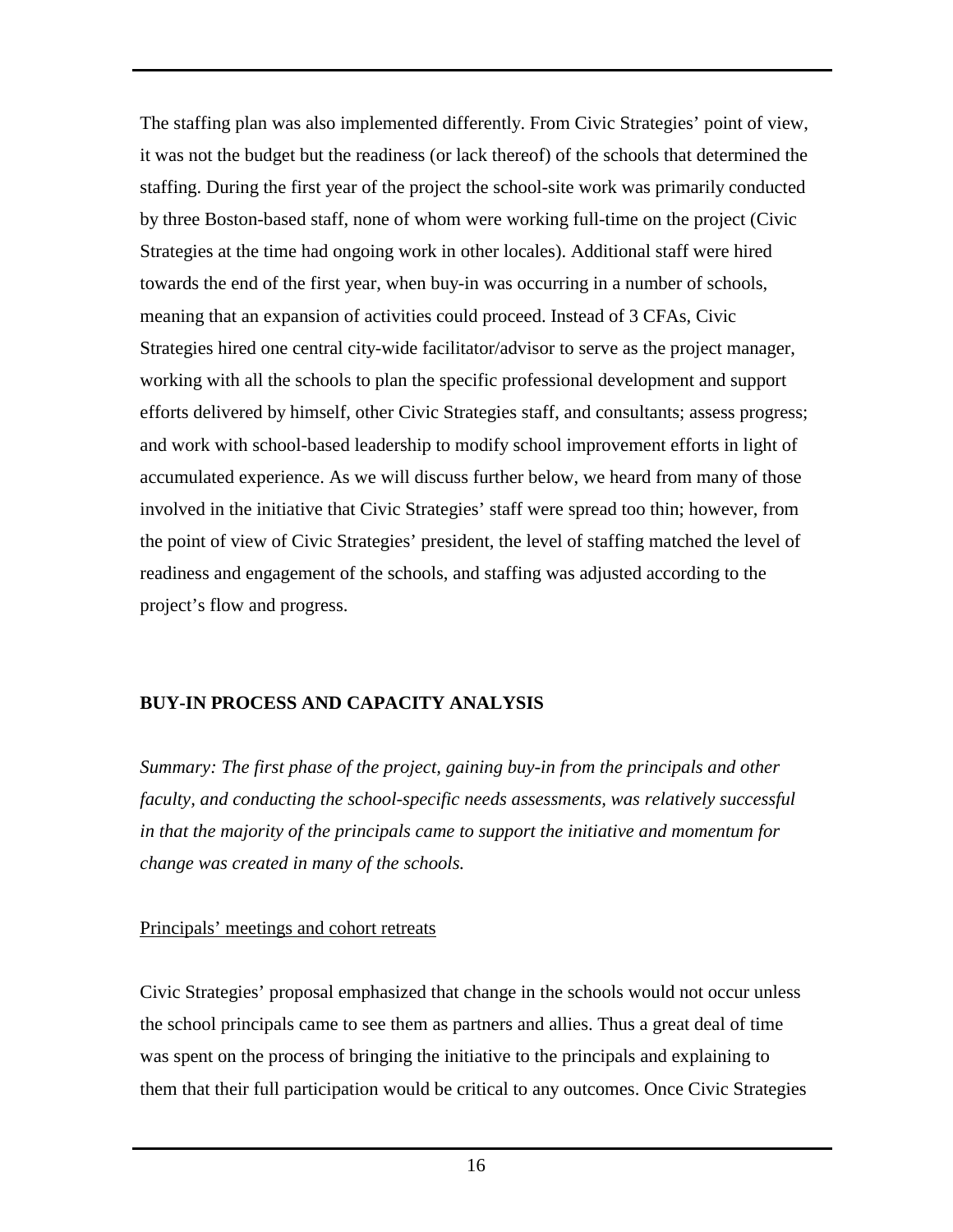was chosen, a meeting was held to introduce Civic Strategies' president to the 20 principals. According to several of them, they were told by Board of Education officials that consultants had been hired to help them re-structure their schools; they had no choice in the matter. Not surprisingly, this news was not received equally well. The message was clear and many accepted it: "a new mission had been imposed" on vocational high schools and they and their programs needed upgrading.

Yet the tone in which the message was delivered by Board officials was considered offensive by some: One principal said that they were made to feel "worthless" in that their schools were performing poorly and they weren't capable of improving on their own. Another said, "We were *told* that *we didn't get it*, we needed help, and that help was going to be Civic Strategies." To some principals Civic Strategies' role was clear from this initial meeting: Civic Strategies would help them raise standards so that their students would pass Regents examinations. One principal said, "If someone offered to help, why would I say no?" However, according to Civic Strategies staff, their message was actually that they would assist the principals in creating the conditions that would enable improved instruction and Regents passing rates. This slight difference in perception of mission brought about some confusion during the first two years.

A great deal of time and discussion went into planning every step of this early stage of the initiative. Together, Civic Strategies staff and Board of Education officials divided the schools into three cohorts. Stronger schools and principals were chosen for the first cohort, in the hope that these schools could "make a big splash," show improvement rapidly, and serve as models for the rest. Meetings with the principals of the first six schools, Civic Strategies, and Board of Education officials followed, the purpose of which was to plan the agenda for a kick-off overnight retreat. High-level union representatives also participated in the planning and implementation of the retreats and were supportive of the process. The principals were to bring a group that represented the different power bases of their schools (APs, union leaders, others whom teachers regularly listen to) who could return to the schools and influence others.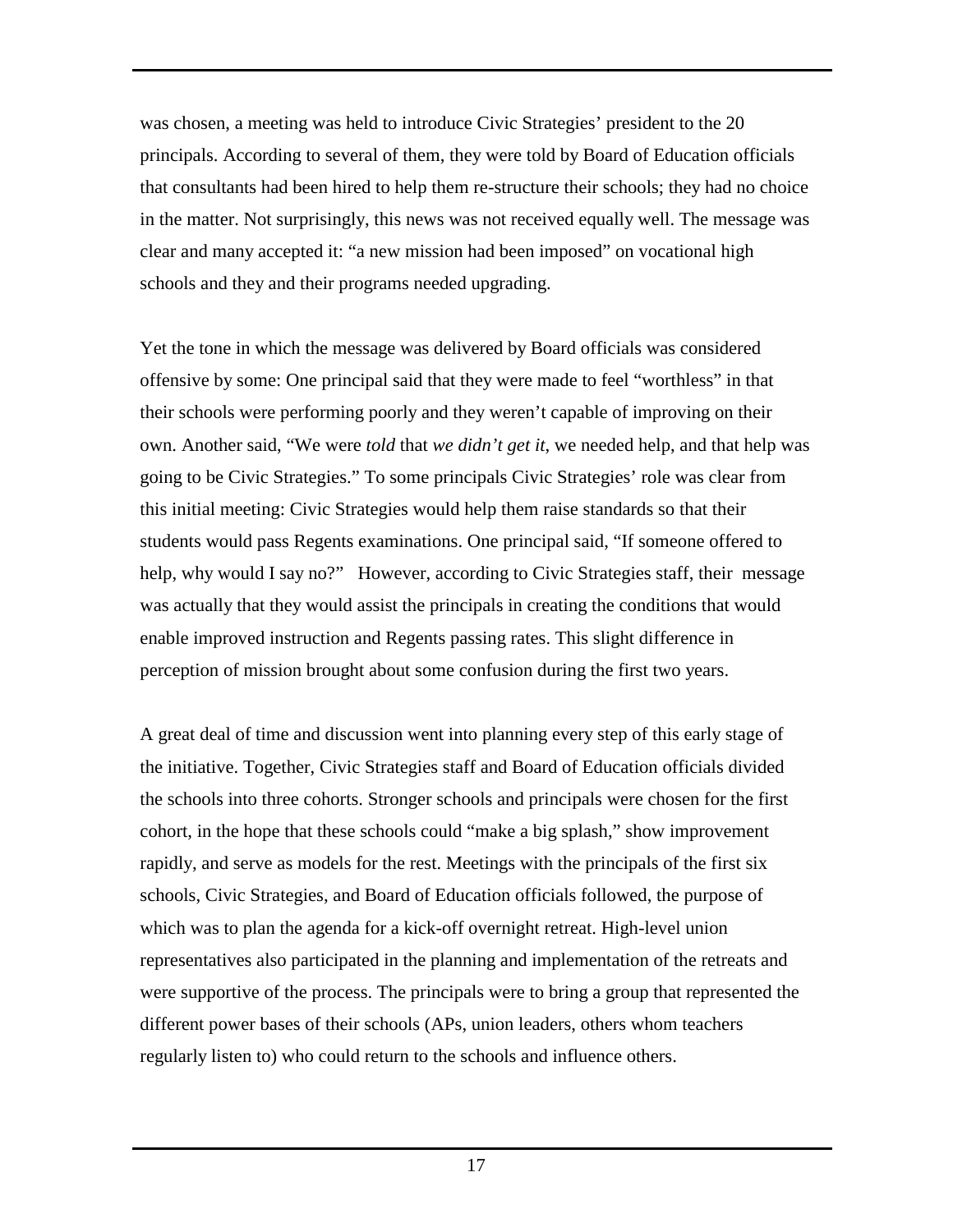From this early stage, Civic Strategies used a tactic they would continue throughout the initiative: guiding school personnel to take an active role. The principals had basic questions such as how many people they should bring. Civic Strategies staff replied, "How many people do you think you would need?" This unexpected turn would have principals in the position of having to make decisions themselves that would affect the future of the project. In this way, Civic Strategies helped the principals understand their roles as leaders in the process. Civic Strategies also made clear to the principals that their teams would be looking to them for signs of how to respond. In the end, some principals chose to bring their skeptics, while others thought it best to leave potential naysayers behind.

The retreats included presentations on SCANS, standards, and labor market statistics, all important and relevant areas for vocational school personnel. According to one person who participated in the planning of the retreats, they were to get school staff "to focus and create a game plan based on reality but also with some vision of how to do business differently, because it has to be done differently." Thus, over a day and a half, participants were led through a process of 1) a "reality check" in terms of how the schools were meeting neither academic standards nor the needs of businesses for wellprepared employees; 2) thinking in terms of what their schools would need to improve; and 3) understanding that Civic Strategies was hired to help them change – and not simply induce change from the outside. Another Civic Strategies staff member said that the purpose was to bring about "a creative and healthy tension." Civic Strategies wanted the schools to look at themselves with a critical eye and see the necessity for change, and then accept that Civic Strategies would support them in changing; this would begin the rapport-building process between them.

As was designed, the process evoked a series of responses from the participants. They were first given the opportunity to vent, complain, and express their resistance to change. Despite the focus on what officials thought would be the "more workable" schools, some were vocal in arguing for the status quo. One participant described the scene as "intense." While at the two next retreats the remaining cohorts resisted somewhat less, some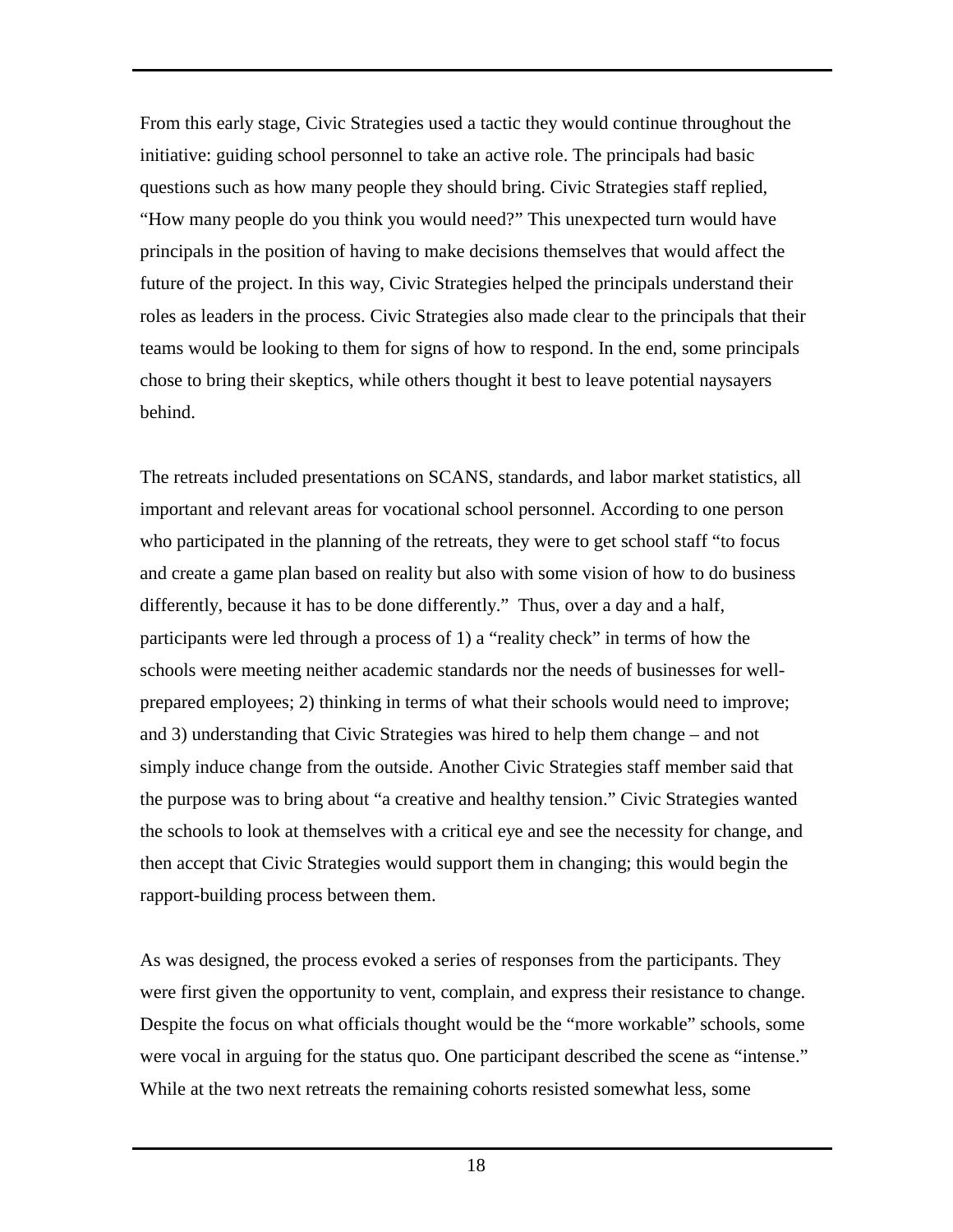participants still directly challenged Civic Strategies staff. One school "mutinied" – staff were rude, disruptive, and their principal didn't, or couldn't, control them. These individuals argued that "Our job is to get our kids jobs; we can do that, so why do we have to change?" The counter-argument was that the new standards must be met. One principal said later that the resistance probably derived from the views of many of the participants that their students cannot reach higher academic standards.

Some skepticism was simply due to the fact that the initiative was being imposed by the Board of Education. As will be illustrated further in this report, there is little trust or respect between some of the school-based employees and the central administrators to whom they report. Participants said that Civic Strategies took this context into account with a very effective "seductive" approach, communicating to the schools the following: "We don't need this work, we're only here because this is a challenge. We can help you. We've done this before. You don't have to be afraid because everything is confidential, we won't tell tales and we won't tell the Board. But, you can tell us what you need, and we will take it back to them and make your case to them."

Several principals also spoke of skepticism born of the many ineffective one-shot professional development efforts they had previously experienced. During the retreats, however, participants began to recognize that this "was not the typical Board of Education training. It was professional, not a waste of time." In general, as the participants began to understand the initiative and Civic Strategies' role in it, some of the skepticism began to dissipate and participants became more positive. Those we spoke with who attended the first retreat generally said that by the end, people left feeling convinced of the necessity for change, and understanding Civic Strategies' role as "change experts." A principal from the third cohort said of his/her retreat that "It really got us going" so that her staff returned to the school "energized." The schools started to understand that they would have to take responsibility for changing, but that Civic Strategies would be providing continuing assistance and support.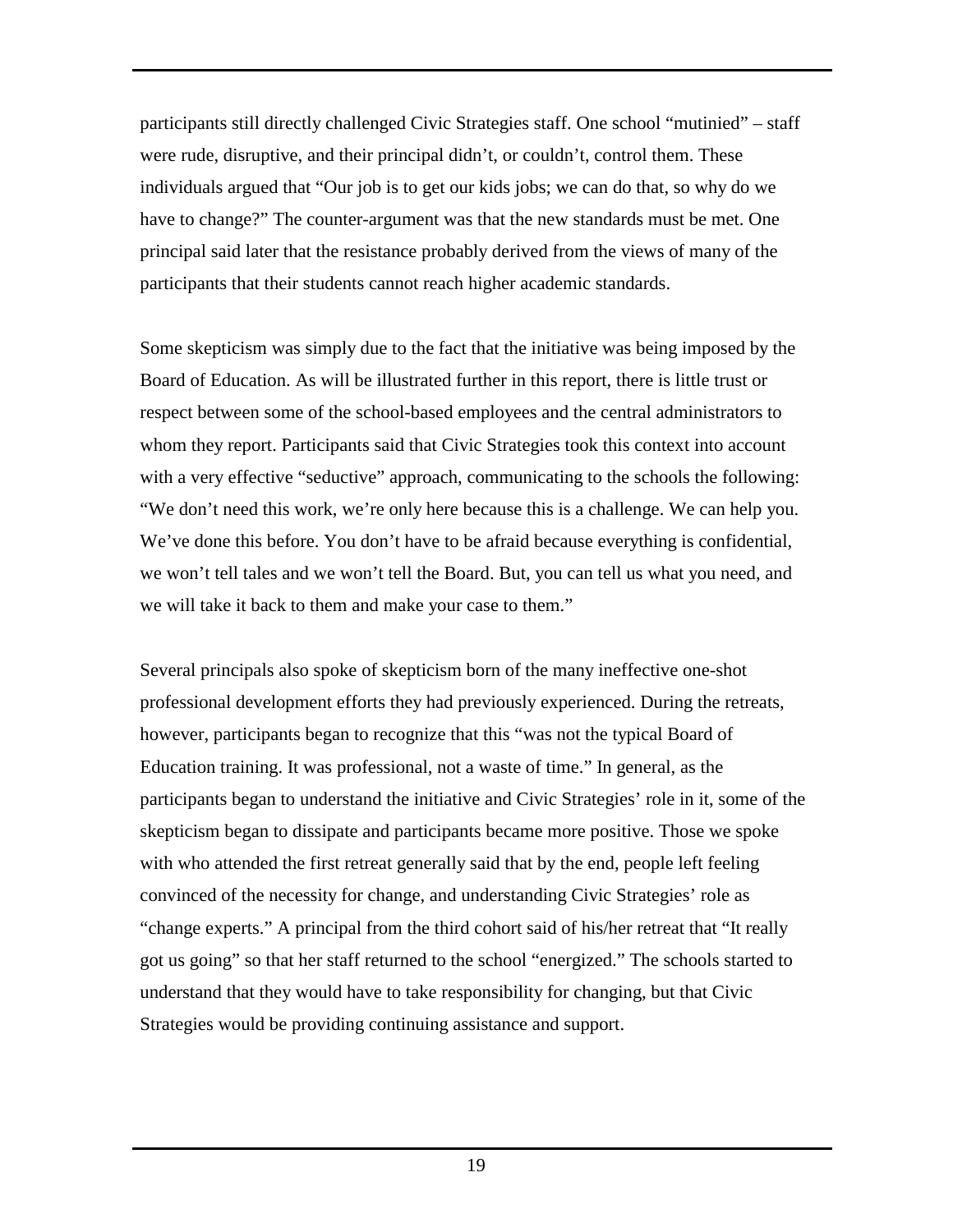<span id="page-22-0"></span>One outcome of the retreats was that each school identified two to three professional development priorities for their school. Those participating from each school were to return to their schools and further elaborate which particular issues to focus on. Civic Strategies staff held follow-up conversations with the school principals in order to gain agreement about next steps.

# Capacity Analyses

After each retreat, Civics Strategies staff made appointments with the schools to conduct the capacity analyses, or needs assessments. As the two different terms suggest, the goal was both to examine what resources and capabilities the schools already possessed, and to uncover what all the different groups in the schools – administration, teachers, staff, and students – felt to be the most pressing needs. This part of the initiative, in addition to reviewing available data for each school, served as the research that would help to determine the needs to be addressed in the particular schools.

Principals were asked to schedule a day of one-on-one and small group interviews with Civic Strategies staff. Having principals select the participants was a good tactic because principals couldn't later repudiate the findings by saying that Civic Strategies hadn't spoken with the "right" people. On the other hand, there was a danger that principals might direct Civic Strategies towards certain individuals and away from others. In our opinion, it was correct to involve principals in the decision-making process from the beginning of the initiative. Civic Strategies' point of view was that, whomever they spoke with, the issues crucial to the school would be revealed.

Civic Strategies spoke with 40 to 60 people in each school. All of the participants were assured that specific comments would not be attributed to particular individuals; Civic Strategies would only share general findings. To examine capacity, Civic Strategies asked the participants general open-ended questions such as "What works well in your school?" To uncover needs, participants were asked, "What doesn't work?" and "What changes would you like to see?" Teachers were asked, "If you were the principal, what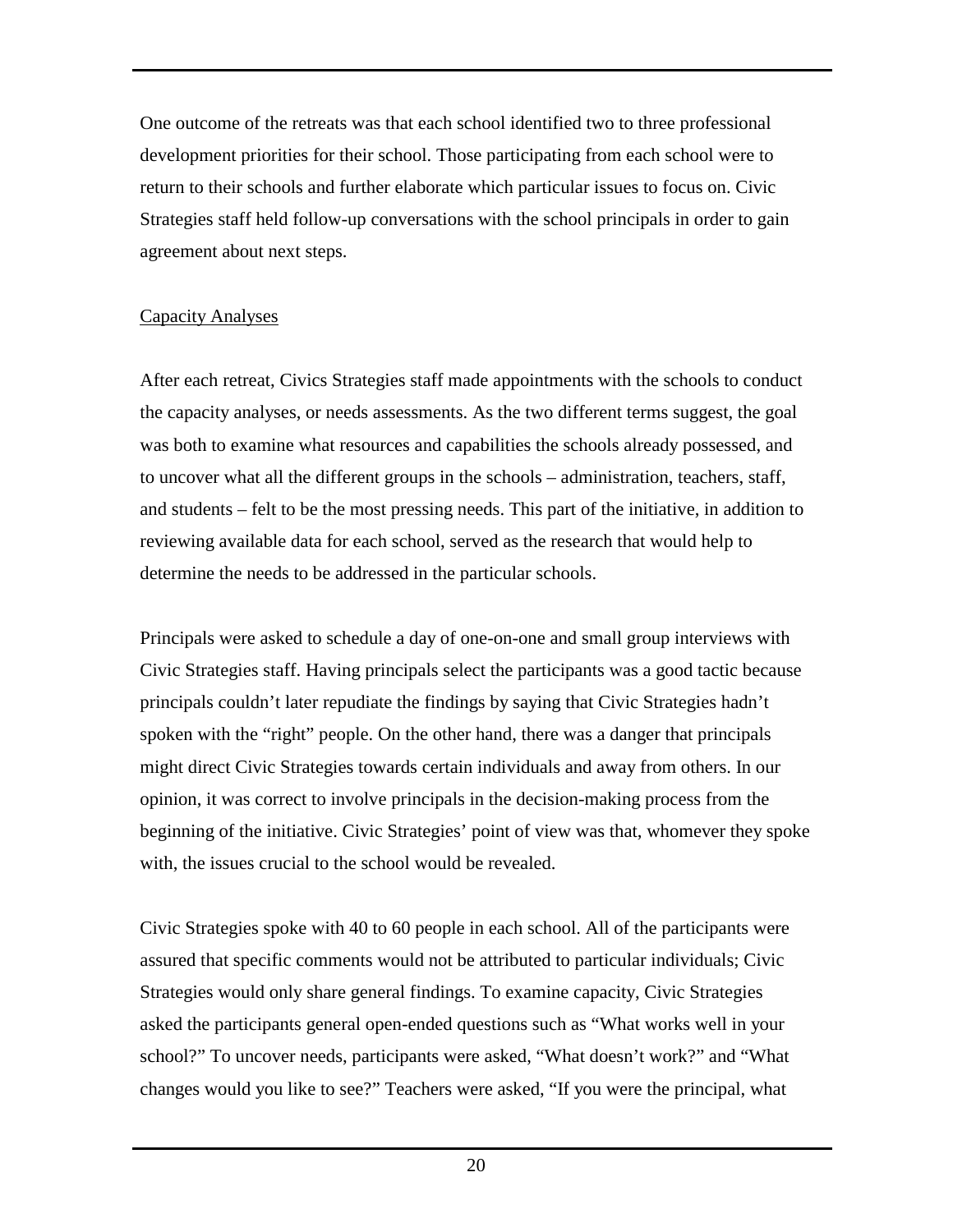would you do?" More specific questions were asked about, for example, curriculum, integration between academic and vocational subjects, and links with local industry.

For the most part, these assessments went smoothly; however, some days of interviews were less well-organized by the principals, which was an early indication of their leadership and management style and of how seriously they were taking this process. Some participants expressed anger and challenged the initiative. Others were interested and willing to see where it would go. Civic Strategies staff hoped that participants would begin to believe that their opinions and suggestions would be valuable.

Civic Strategies summarized the findings from each school and presented the information to each principal at a one-on-one meeting. As introduction, Civic Strategies staff again explained the goals of the initiative as a whole, and assured the principals that all the schools in the initiative were undergoing these assessments. After reviewing the findings, Civic Strategies staff would ask, "Did we get this right? We have no particular opinion of your school, this is just what we've heard, and we hope that you're interested in moving forward." Then, the objective was to review the professional development areas targeted at the retreats for attention in the context of the capacity analysis findings. Civic Strategies' objective was to come away from these meetings with specific, agreed-upon areas on which to begin work.

There were a variety of responses from the principals. One said that while he didn't think Civic Strategies could learn very much in one day of interviews, "their perceptions were remarkable" and "right on the money." Thus he wasn't threatened by their findings or their later suggestions. Another principal said that the findings held no surprises but only verified problems of which she was already aware; this made her ready "to jump right in." By contrast, one principal called the capacity analysis a "whistle-stop school evaluation visit" and said that "If they're going to come away from that surface analysis and draw deep conclusions from it, that's wrong." His perception was that the findings reflected whatever the participants were concerned with that particular day or week. Some principals reacted with anger, or with tears.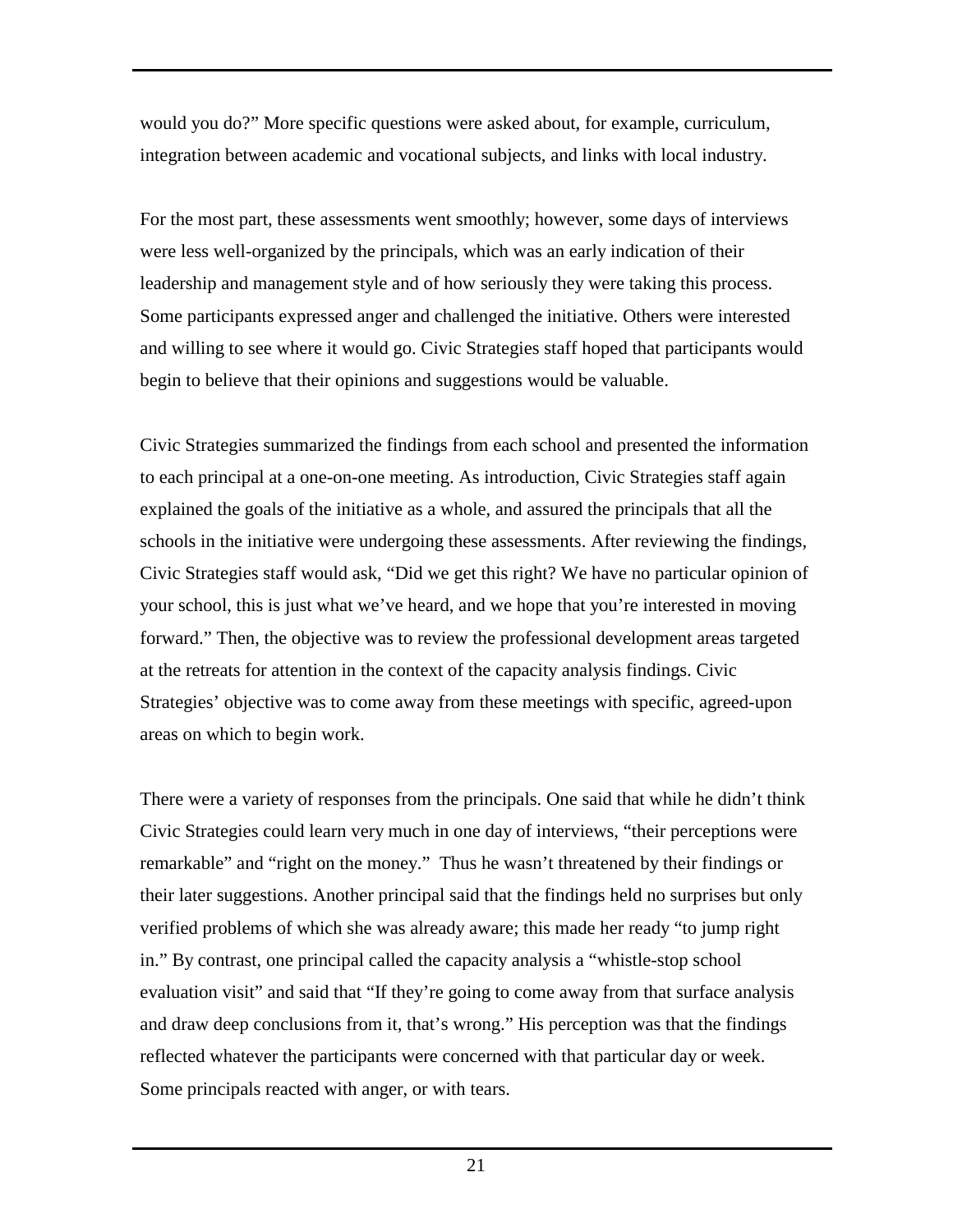<span id="page-24-0"></span>Some teachers complained of negative ramifications from the process. One said that in the relating of the information to her principal, "everything was misconstrued, it was very unproductive." A teacher from a different school said that her principal doesn't know "what is really going on" at the school and so was surprised by the findings. As a result, the principal thinks the teachers "are a bunch of malcontents." One principal confronted some of his staff after being told of the findings. The issue of confidentiality is tricky, particularly in the case of these schools that likely already felt under attack and did not welcome outsiders evaluating them. Some individuals in the superintendencies also challenged the confidentiality of the process, arguing that they had the right to any and all information on their schools. Civic Strategies counter-argued that sharing specific information with the superintendents or central Board of Education staff would not help them build the relationships of trust with the schools that would be necessary to carry out the work ahead. Confirming this point of view, one principal told us that she could be honest with Civic Strategies staff because "They do not air our dirty laundry to the superintendent." It is hard to imagine the Civic Strategies process working without an unambiguous offer of confidentiality.

### Capacity Analyses Findings<sup>[xiv](#page-58-0)</sup>

In general, Civic Strategies found that in the first cohort of schools, there was little collaboration between the academic and vocational areas, there were weak links with business and industry, and these and other shortcomings were related to structural barriers such as a lack of available time. In particular, teachers frequently spoke about the lack of common planning time, which is a pre-requisite to learning about and implementing new, integrated curricula and instructional practices. In some schools, teacher conference days had been reduced or eliminated entirely. The vocational and academic sides of the schools "rarely talked" and in the rush towards Regents exam preparation, block scheduling and other changes in academic programming were often viewed as infringing upon the time for vocational subjects. In addition, some of the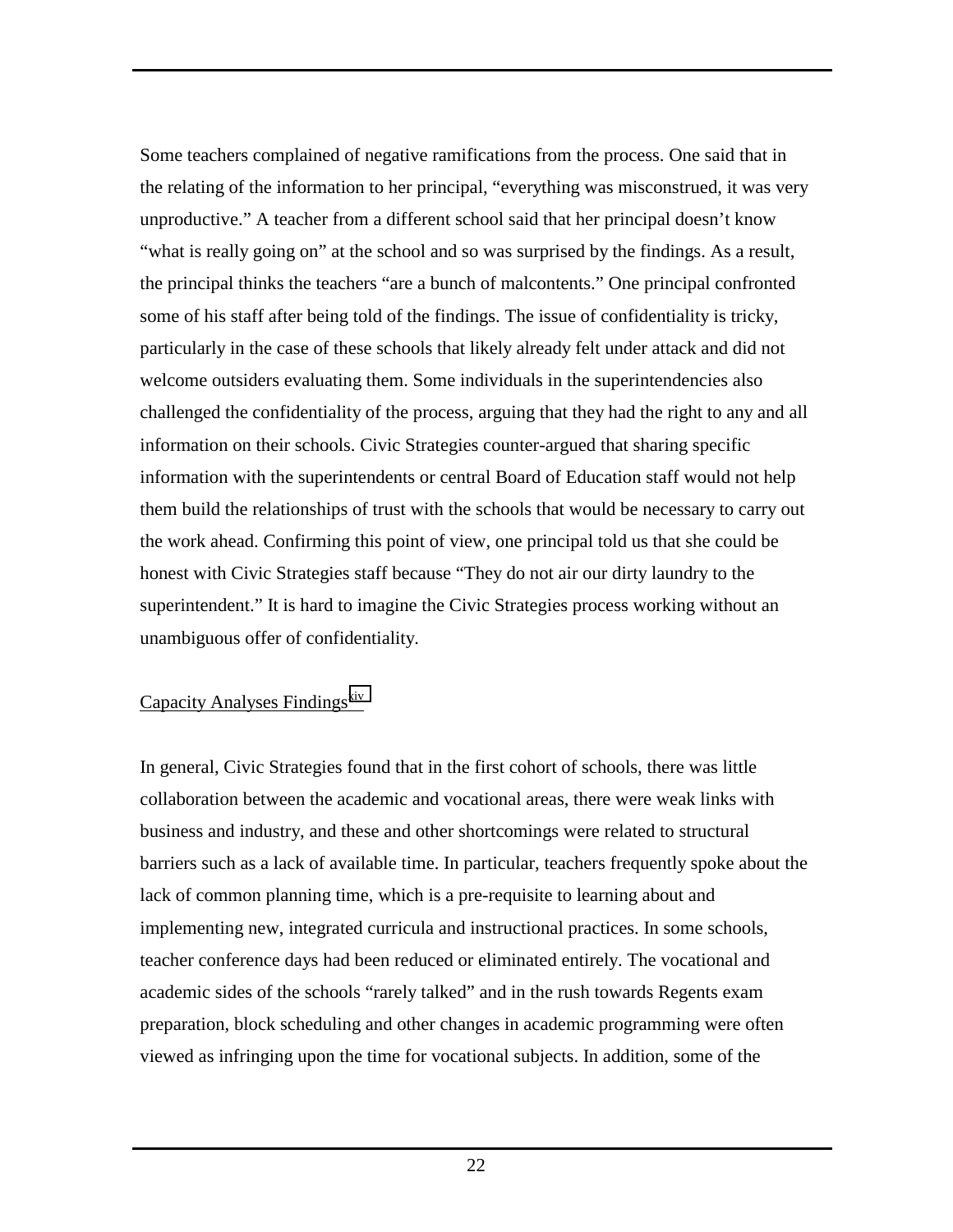schools did not understand the importance of strong industry connections and industry certification of their programs. All of these problems were deeper than anticipated.

The most common finding was that there was room for considerable growth in the management capacities of the school building leaders and administrators. In particular, those responsible for day-to-day management, the assistant principals, were rarely functioning as the middle managers they were supposed to be. While most of the educators needed new and better skills, the APs all too often were the least able to carry out their functions. The management structure of New York City high schools is unique, in that APs serve as both department heads (instructional leaders) and as middle managers. But many were unclear of their role, or overwhelmed by it.

Civic Strategies went to central officials and to the superintendents with this finding and the recommendation that the emphasis of the work in the near future be on leadership and management development. Union officials were also briefed. Most agreed with Civic Strategies' assessments and recommendation. In a later interview, one superintendent said that he understood that working with the principals and the APs would be a means to an ends – building the capacity of the leadership of the schools. Teachers' involvement, and work on instruction, would have to come later. There was initial resistance from some superintendents, however, who were more inclined to blame teachers for the schools' problems, possibly because the failures of the teachers do not reflect as poorly upon the superintendents as do the failures of the supervisors.

Thus the capacity analyses determined the general direction of the work: the educators, including building managers, would have to be helped before the students could be. One Civic Strategies staff member likes to use an airplane metaphor to make this point: "It's like they say on the plane, you have to put the oxygen mask on yourself before you can put in on your kids. You have to help yourself before you can help your kids." In other words, the process had to begin with Civic Strategies helping the leadership of the schools improve the schools culturally and structurally: The leadership would have to put into place a new, common belief system so that teachers would no longer say that they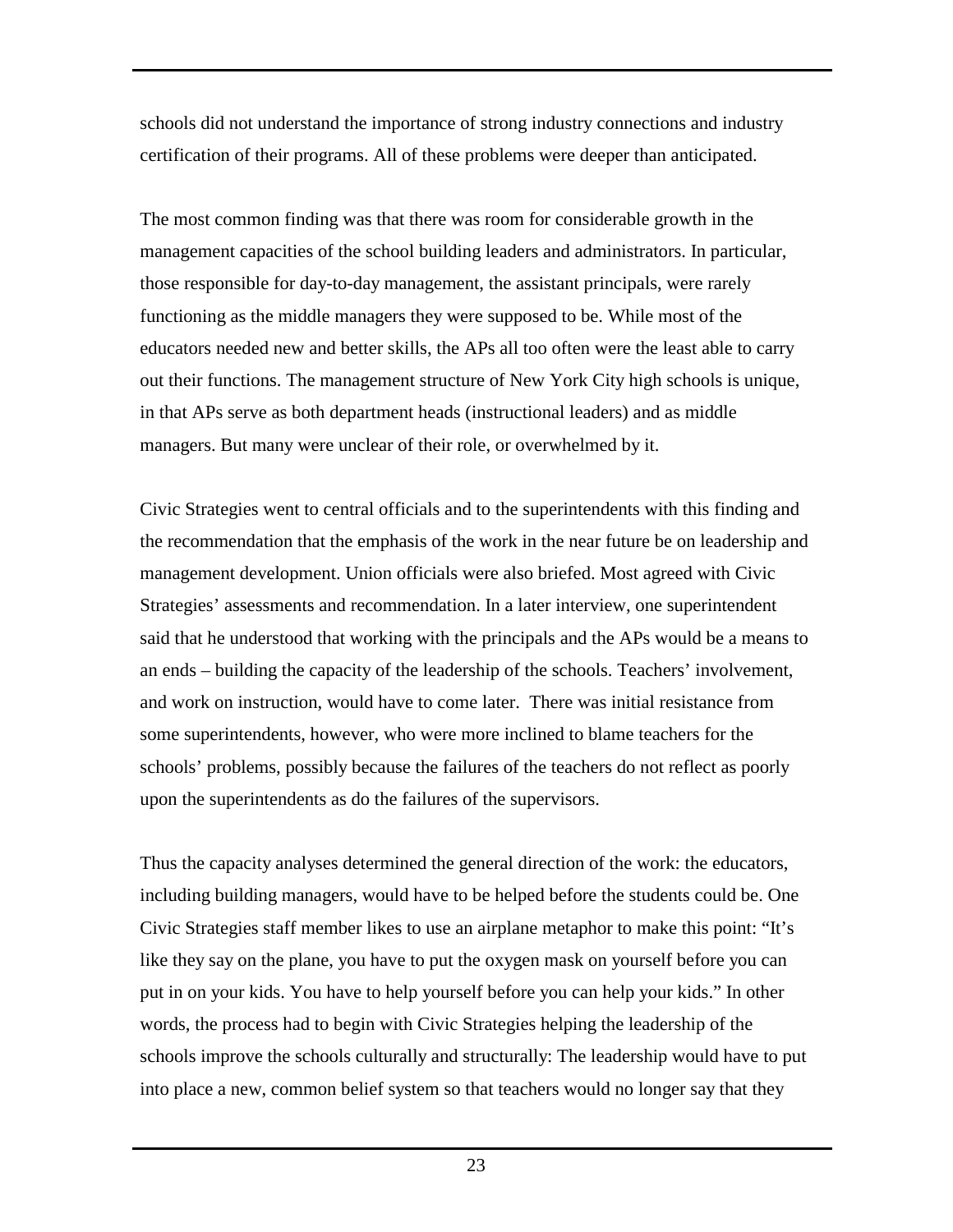<span id="page-26-0"></span>could do better "if only we had better kids." And the administration would have to learn better management practices so that the teachers would be better supported in instruction. In order for the students to perform better, the adults would have to perform better.

The decision to emphasize management, however, did not exclude the need to address curriculum or classroom-based challenges. Therefore, the planned assistance to the schools was grouped under three main headings: 1) management and leadership, which would include principal and AP support, and cabinet capacity-building; 2) curriculum enhancement and integration, which would include curriculum review, training in curriculum integration strategies, as well as the alignment of the schools' curricula with their required annual Comprehensive Education Plans; and 3) "other," encompassing such school-specific issues as external constituency building, working with guidance departments, or other projects requested by the principals.

Moreover, as Civic Strategies staff became more familiar with the schools and their personnel, they learned that in some cases they would only be able to approach the management and leadership issues by way of more concrete program or curriculum work. How they proceeded depended largely on the extent of buy-in to the initiative by the principals and APs of the schools.

### Buy-In

One of the first challenges was to gain principal buy-in for the Civic Strategies model. The model presupposed that "outside organizations cannot force anyone to do things they are not ready or willing to work on" (CS Workplan, 11/98), so establishing agreement and momentum with the principals was of the utmost importance. Civic Strategies also needed assurance that the principals would support the effort materially, in providing per session (extra paid hours) for teachers, substitute teachers to fill in for teachers engaged in professional development or other Civic Strategies-sponsored activities, changes in scheduling, and so on.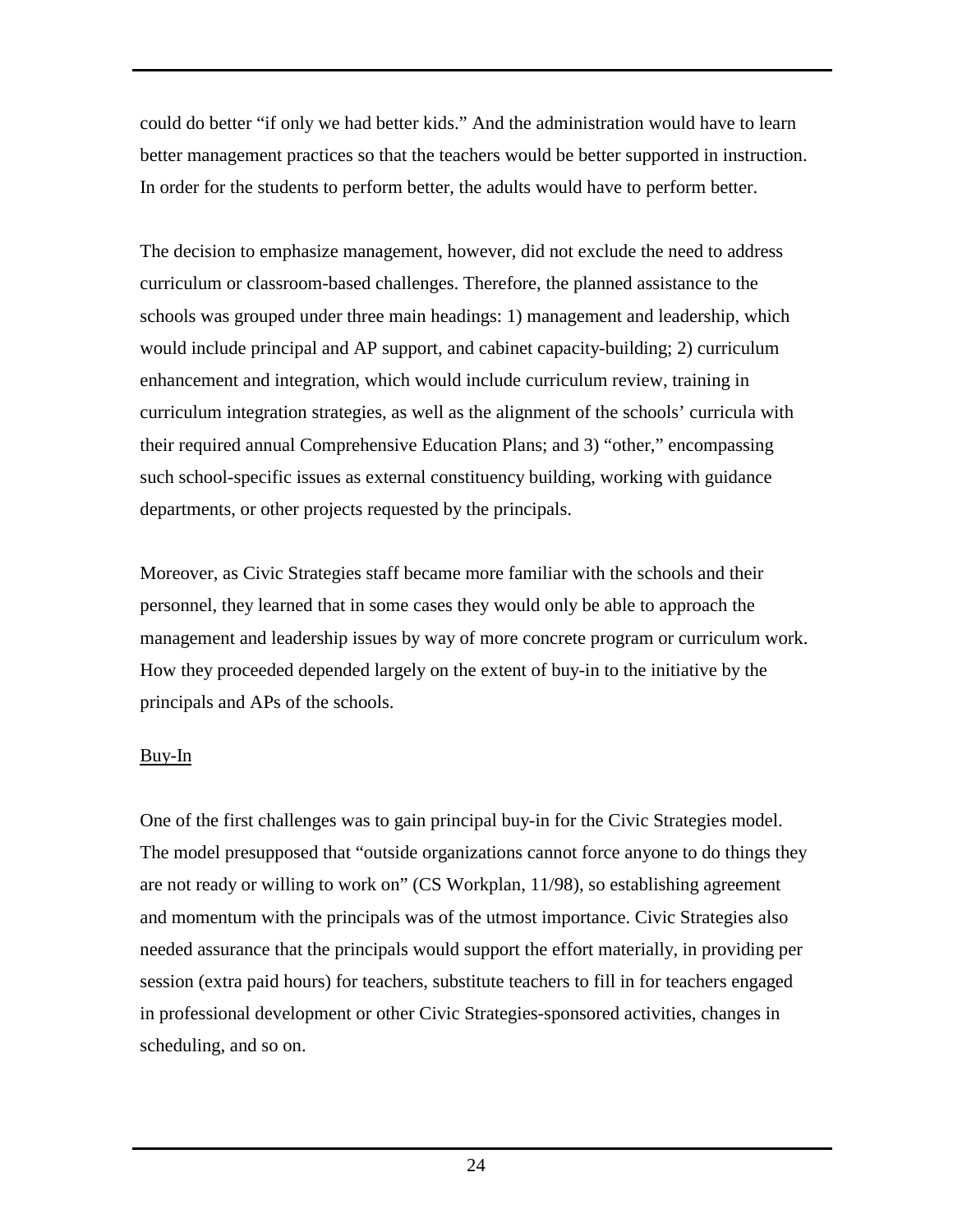<span id="page-27-0"></span>As one would expect, the speed and ease of the buy-in process varied greatly. From their experiences at the school retreats, and their knowledge of the organizational development literature, Civic Strategies expected to face some hostility and resistance. In particular, there was a great deal of skepticism by many of the principals and their staffs, who had seen many ambitious new initiatives come and go. One principal explained that the New York City Board of Education constantly brings in new people who tell the teachers that they're going to help them perform better; then they leave. Another said that the schools are accustomed to "drive-by professional development." There was also a lot of mistrust; participants wondered what these outsiders could possibly know about New York City vocational education, and they wanted to know what Civic Strategies' agenda really was. But Civic Strategies staff consistently told the principals that "This is not our project, it's *yours*." Civic Strategies staff used their out-of-town status to drive home the point that they had no agenda other than assisting the schools to operate better.

Through one-on-one conversations, formal and informal group meetings, and structured professional development activities, Civic Strategies eventually won over the majority of the principals. In addition, Civic Strategies gained the valuable support of officials from the teachers' and supervisors' unions, as well as that of several superintendents who became closely engaged in the project. These individuals also went through a process of buy-in. The hiring of Civic Strategies could be seen as implying that the superintendents had been neglecting the schools; as one superintendent said, "It means we're not supporting or working with our schools enough." Yet Civic Strategies and central officials made a conscious decision to closely involve the deputy superintendents, and as communication about the initiative increased, some superintendents saw how their and Civic Strategies' efforts could reinforce each other.

### **MANAGEMENT AND LEADERSHIP**

*Summary: Professional development activities with principals and assistant principals have already yielded positive, identifiable changes in communications and management*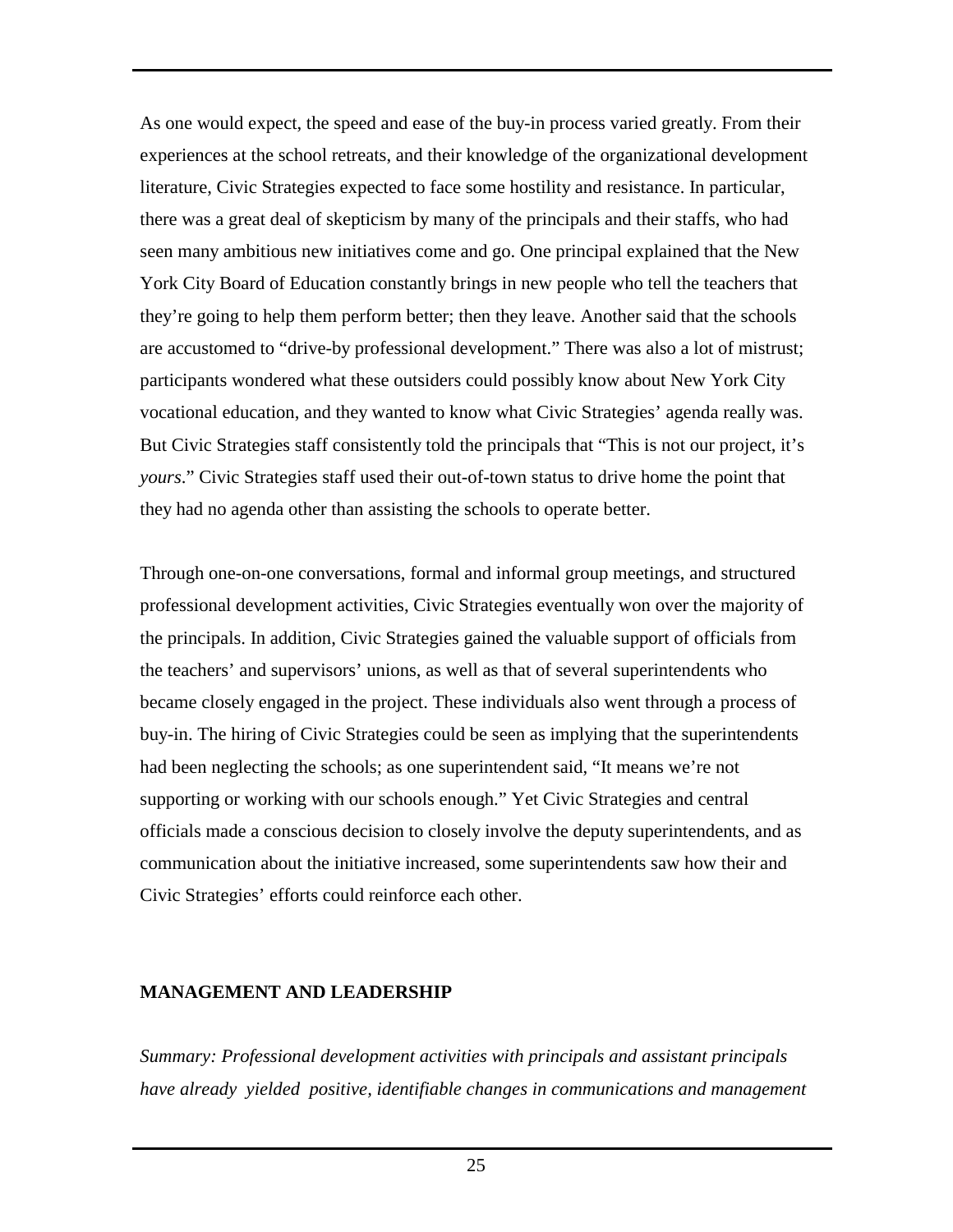<span id="page-28-0"></span>*practices at many of the schools. Overall, the Principals and APs who participated have found the work with Civic Strategies to be valuable. They state that they and their colleagues now have clearer understandings of their responsibilities and are working better as teams. Much of this work is still in progress.* 

# Principal Management and Leadership

As already discussed, the research literature and the administrators interviewed for this report support Civic Strategies' initial focus on the leadership of the school as a way to move towards improvement of student achievement. As one superintendent said, "Part of making a better school for kids is making it a better school for teachers," and this is the responsibility of the principal. "Just shouting at teachers won't do it"; good principals know how to get their teachers to work with them. If the principal can change the teachers, he or she can change the student outcomes.

# *Work with Individual Principals*

One-on-one work with the principals generally focused on two general areas: effective day-to-day management, and effective long-term management. The first area covered, for example, the ability to delegate, the ability to empower and work with the cabinet, improved interpersonal skills, and improvement management of time. Long-term management included attention to instructional and pedagogic leadership, and strategic planning, which included specifying the mission and goals for the school, and then setting benchmarks towards them. To improve their short- and long-term management skills, the principals needed a clearer sense of their job description, so that they could delegate tangential activities elsewhere, and focus their time appropriately.

# *Example*

*At one school, communication between the principal and the staff had entirely broken down. The staff complained that the principal did not know how to treat people with respect, that s/he yelled and dictated. The situation came to a crisis point when the principal tried to impose block scheduling. School staff said that this was yet another sign that s/he*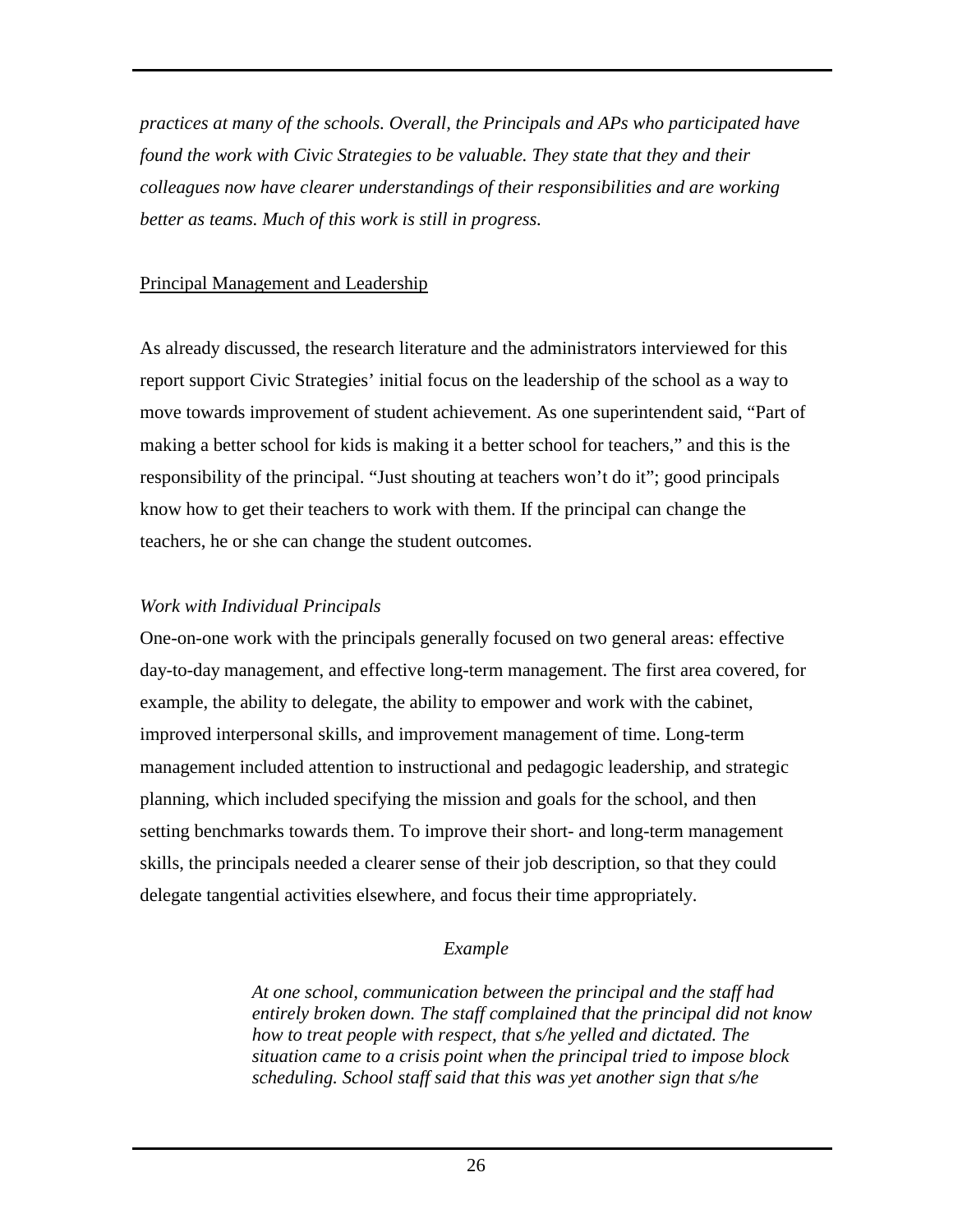*needed to learn how to lead in such a way as to gain the staff's support. The principal acknowledged that s/he needed help.* 

*In discussions between the principal and the school's union chapter leader, a school improvement task force group was formed, with the understanding that someone from outside of the school would facilitate the group. This was an appropriate opening for Civic Strategies. A Civic Strategies staff person began to facilitate regular meetings of the group, which consisted of 5 to 6 individuals elected by the different constituencies of the school, while also meeting one-on-one with the principal to plan the meetings beforehand and then to analyze and process them afterwards.* 

*By leading the first several meetings, Civic Strategies staff modeled good facilitator behavior. Civic Strategies coached the principal on many aspects of running productive meetings, such as having an agenda, listening to the participants, keeping things moving, creating an action plan, delegating follow-up, and setting a date for the next meeting. The principal learned to ask for and really listen to others' concerns and ideas. After the block scheduling crisis was resolved (with a building-wide vote), the task force moved on to other issues. At one meeting, where Civic Strategies staff were not present, they addressed the overarching problem of communication. The principal practiced his/her newly-learned skills. S/he gave the group five minutes to write down their thoughts, after which they began to express them verbally. The participants were honest; they told the principal that s/he needed to include others in decision-making, and that s/he needed to give out timely, correct information. Specific building issues were addressed, all of which the principal noted on a flip chart. The principal said s/he would discuss each with the Civic Strategies facilitator, and then at the next meeting proceed.* 

*While this school's problems run very deep, these meetings represented a good start towards mending the relationships between the principal and the school staff. The principal said that months had gone by with one teacher (now on the task force) refusing to speak to him/her; the two could now have a comfortable conversation. The modeling and coaching done by Civic Strategies showed the principal a new, more effective way of behaving. The participants without exception said that they liked the Civic Strategies staff person and felt that s/he was helping; the presence of Civic Strategies keeps the group on task so that they actually accomplish things. However, they did also say that the principal was on his/her best behavior when Civic Strategies was present, so that the principal's transformation was not yet complete. Real, lasting change would require more time.* 

This is only one example of how Civic Strategies assisted individual principals. But it is typical. With others, Civic Strategies helps them to define their vision for their schools,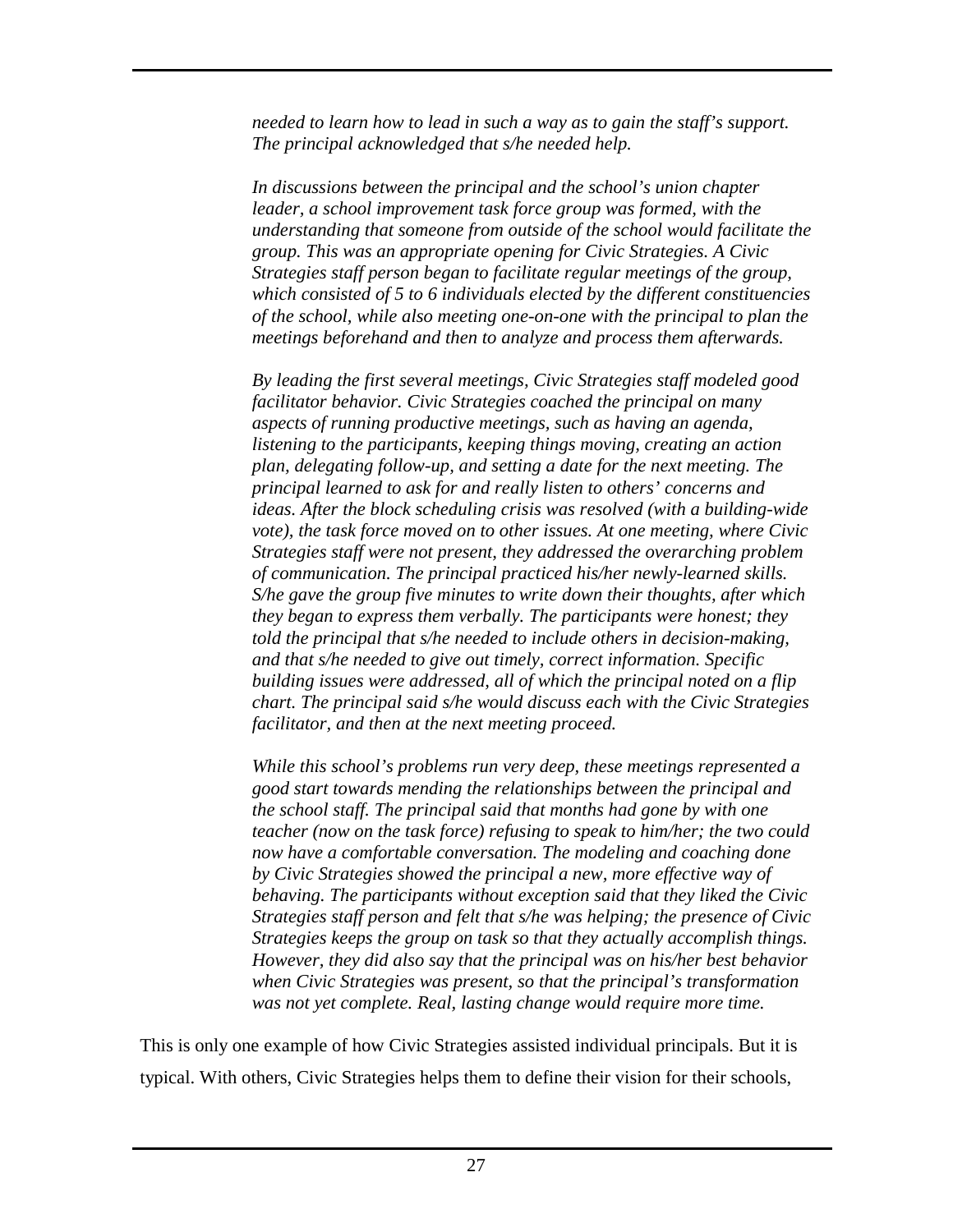<span id="page-30-0"></span>and create benchmarks toward achieving it. For some of the principals, Civic Strategies staff became trusted advisors and colleagues, serving as support and sounding boards through regular meetings and telephone conversations.

# *Principal Group Work*

Originally, Civic Strategies proposed to host monthly principals' roundtables, to help the principals work more closely with one another and learn from one another. However, Civic Strategies staff soon found that the schools, and the experiences of the principals, were too diverse for citywide sessions to be a valuable use of time. Thus, rather than imposing their early assumptions and plan on the principals, Civic Strategies staff devised other, more useful ways for subsets of the principals to collaborate. A vocational education task force group (that includes a superintendent and union representation as well as selected principals) has met regularly, addressing issues such as recruitment from the middle schools, and best practices among the vocational schools. A particularly successful collaboration was developed among the four participating Bronx principals. These four regularly share ideas, strategies, and resources. While they already shared good rapport before Civic Strategies was hired, Civic Strategies provided a structured way for them to meet and collaborate, thereby solidifying their relationships and creating a context in which they could help one other with mutual and school-specific challenges.

# Assistant Principal and Cabinet Development

In New York City, an Assistant Principal (AP) is a department head. High schools normally have eight to twelve assistant principals: one for each subject department (usually humanities, which includes English and social studies; math; science; and vocational as a whole or in subject areas such as automotive or business), and an AP operations (APO), AP security (APS), AP special education (APSpEd), AP physical education, AP pupil and personnel services (APPS), and AP guidance. These assistant principals constitute the principal's cabinet. This configuration is different from schools in many other communities, in which assistant principals and department heads are typically two different positions.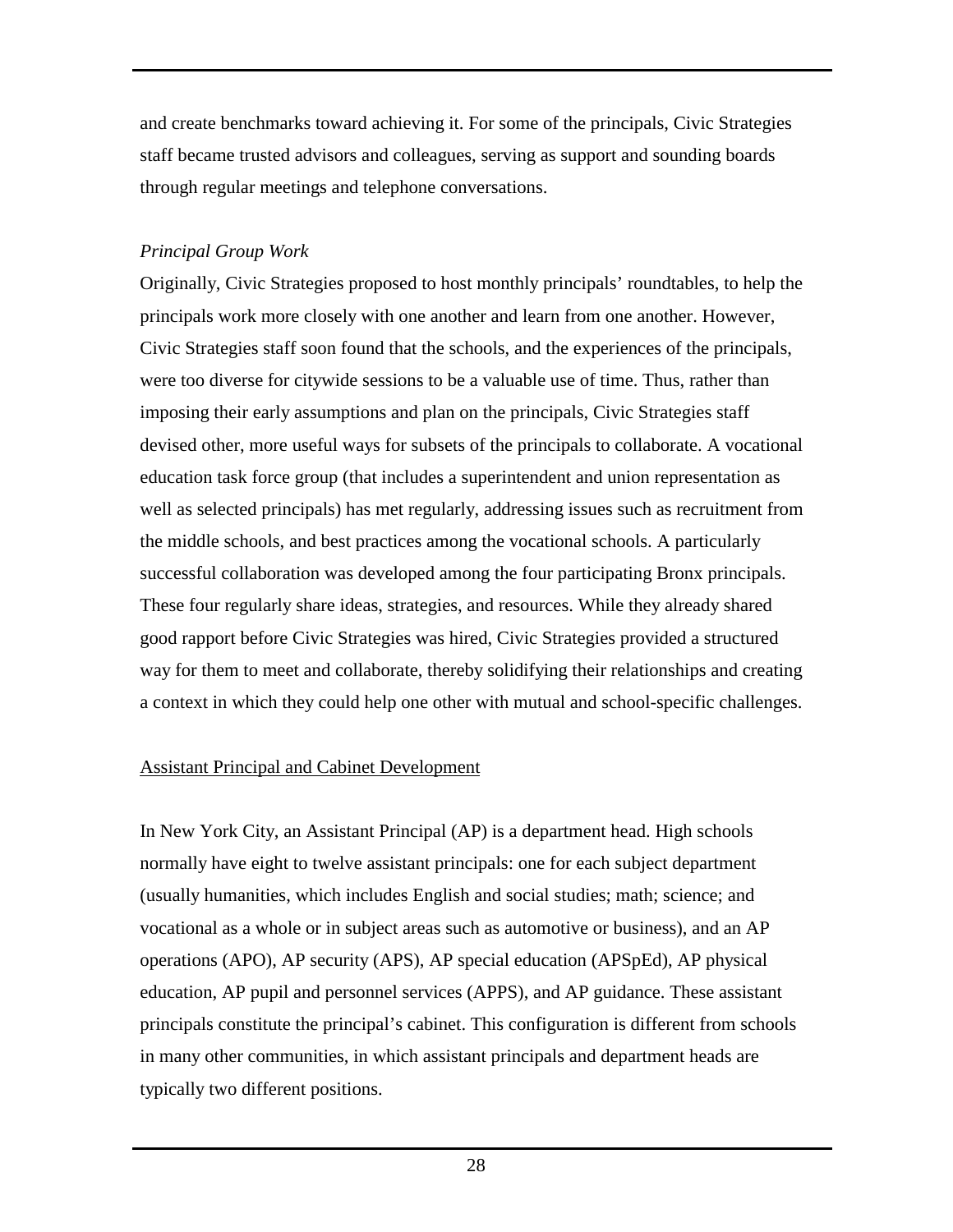In some schools, the decision to work with the cabinet was made early on; in others, Civic Strategies staff observed cabinet meetings (the APs and the principal) to see how well the team functioned. In one school Civic Strategies staff spent an entire day shadowing the different APs. Through this kind of assessment and later observations, Civic Strategies concluded that the role of AP has changed over the years to encompass more leadership and managerial responsibilities, but many APs still think of their primary role as observing and evaluating the teachers in their departments. Moreover, the professional development of APs to take on these new roles and responsibilities has generally been inadequate if not non-existent.

A union representative confirmed this point of view, but said that in the current union contract for those APs who become year-round employees, there is no mandatory annual amount of professional development specified. This individual also told us that, while the new contract increased supervisory salaries significantly, many teachers no longer aspire to become supervisors because of the amount of work involved. As well as being instructional leaders, APs have a great deal of paperwork; they deliver or contribute to budgets, comprehensive education plans, guidance plans, safety plans, and so on, all of which require meetings and consultations. New burdens are imposed all the time. For example, the NYC transit system recently instituted Metrocards, which necessitated changes in the procedures by which students are supplied with free public transportation. Instead of hiring an outside agency to implement the changes, the responsibility was given to school-site staff. As another example, schools now must have recycling plans, a task that principals tend to delegate to their APO. Many believe that schools are continually being asked to do more with fewer and fewer resources.

Thus the role of AP, individually and as part of a team, has become more important. Yet Civic Strategies found that the vocational high schools' APs typically had role confusion and low morale, and little understanding of how their work fit in with the work of those above and below them in the school and the school system. APs were not viewing themselves, nor were they functioning, as a management team. Some principals and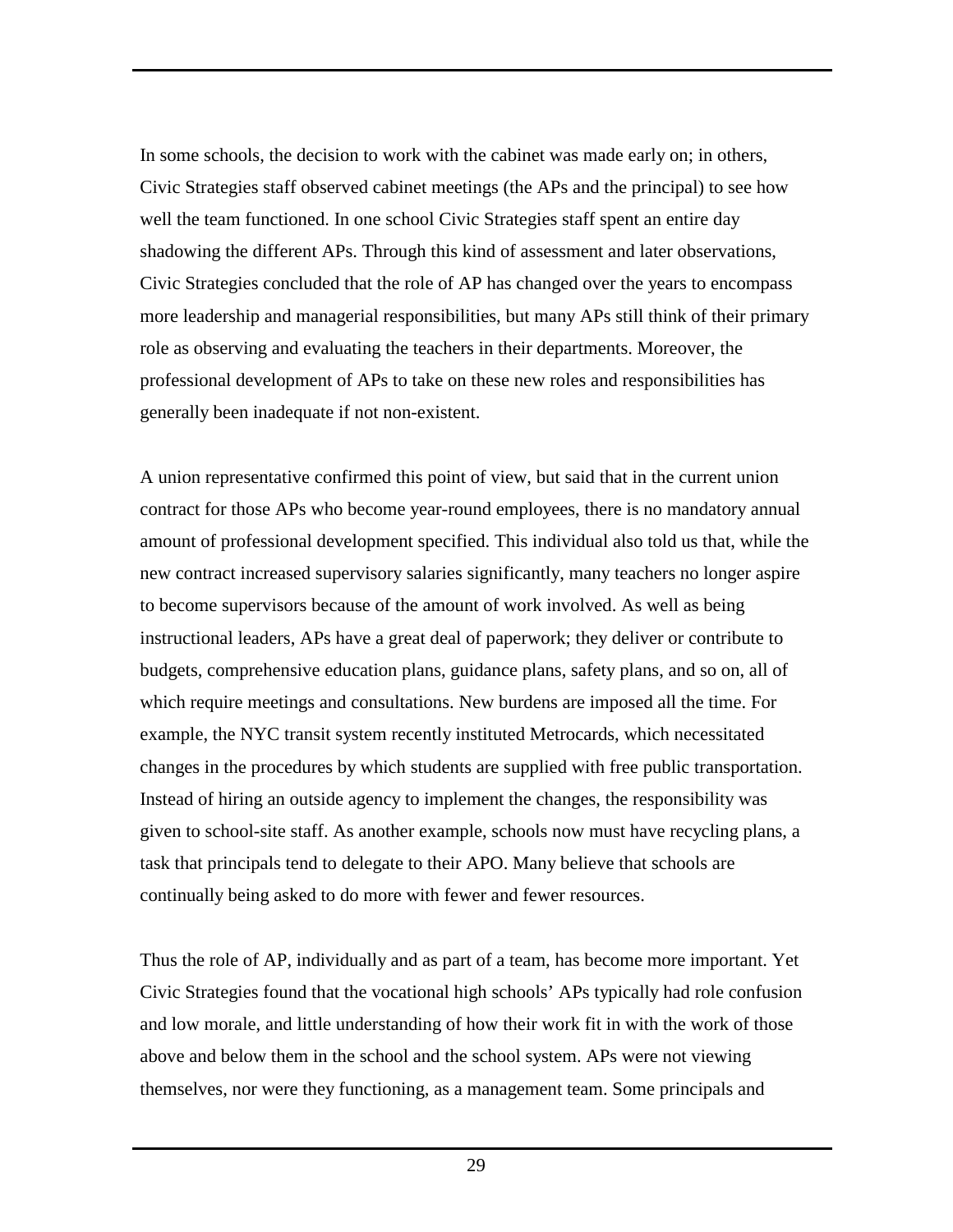superintendents also needed help in guiding and supporting the APs. As one Civic Strategies staff member said, the APs "work on their own little islands," while they need to link their day-to-day activities with the goals for the entire school. As made clear by a Board of Education visual showing a typical school's organizational chart (including outside constituencies), the reality is that "all roads lead to APs."

To make matters more complex, Civic Strategies found that no two cabinets looked alike; their dynamics and their needs varied. Some APs worked relatively well with one another but had conflicts with their principal, while in other schools the opposite was true. Some cabinets met irregularly and only so that the principal could disseminate information (and often directives) from the superintendent or central administration. In most cases, cabinet meetings were not being used to set goals and assign accountability for follow-through and meeting the goals. In fact, many meetings had no set agendas at all, or agendas unrealistically listed 20 or more items. Participants did not have appointment books so that they could schedule further activities. The common issue was that the APs and the principals all felt overwhelmed with work.

Thus once again, as with the principals, it was clear that tailoring assistance to the specific schools would be crucial. Civic Strategies staff developed city-wide as well as school-specific goals to address these problems. They saw the necessity for the APs individually to understand better their own roles and responsibilities as their school's middle managers, as well as those of their colleagues. Only then could they start to work as a unified team towards the vision and mission of their school, as developed by themselves in concert with the principal and the Chancellor's and superintendent's goals. Civic Strategies also saw that the APs needed to better learn the role of their principal, and their supportive role toward him or her. Over time, this became a shared joke in some of the schools: Civic Strategies staff would ask the APs, "What does AP mean?" And they would call out in unison, "Not assistant principal, but assistant *to* the principal!"

Civic Strategies has worked with the cabinets in a concerted fashion in approximately one-third of the schools. In most cases, the work started with meetings of the cabinets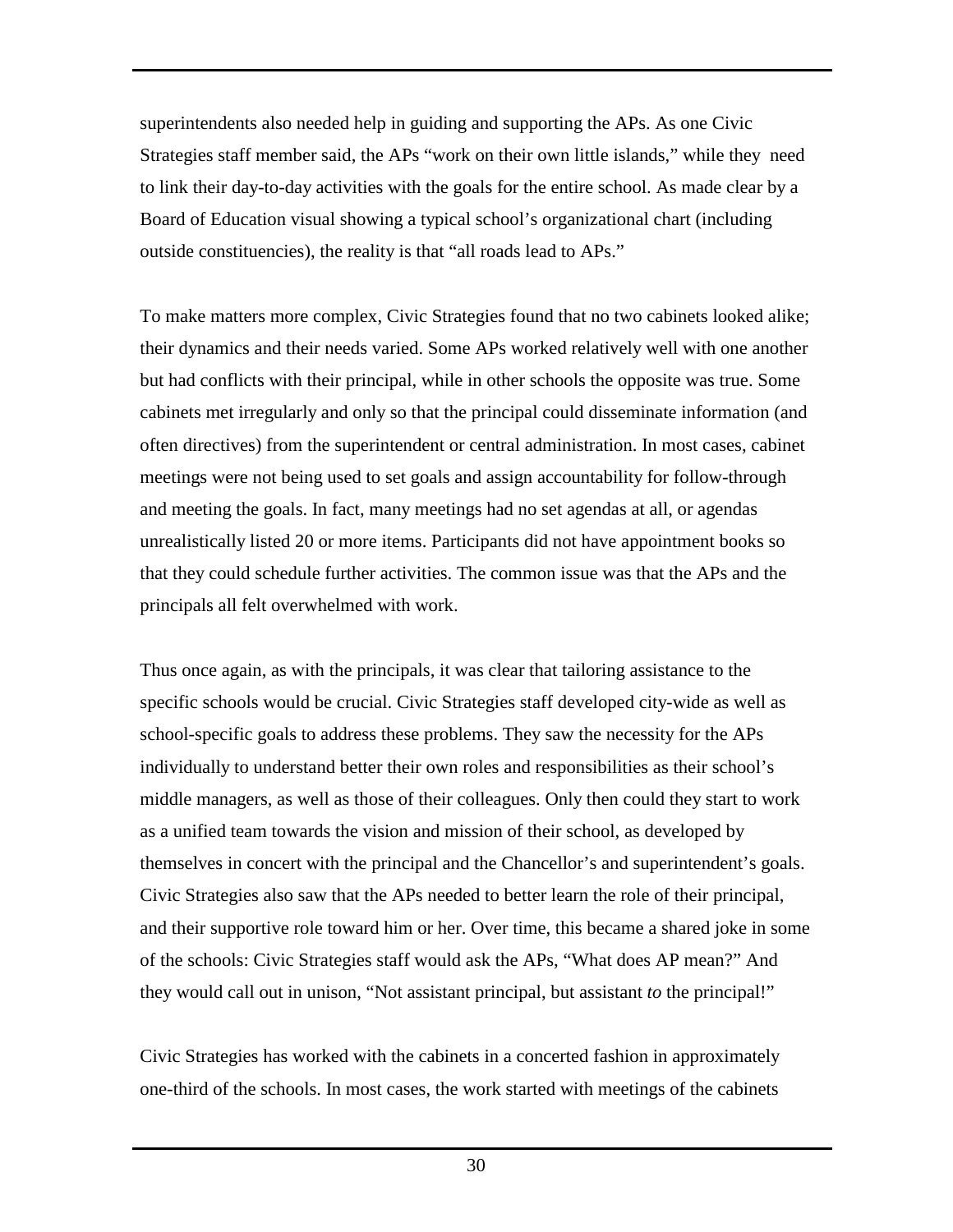without the principal, simultaneous with individual coaching of the principal regarding his or her role with and needs of the cabinet. Much time in the initial meetings was spent on the APs venting their complaints and frustrations. This was not wasted time because it was good information for Civic Strategies staff to have, and, Civic Strategies realized, the APs sorely needed the outlet, to be able to get to the point of addressing their problems. One of the main complaints was that the APs do not have enough time to accomplish all of their work. This represented a challenge for Civic Strategies staff, in that they had to convince the APs that the time spent with them would be well-invested. It was also important that the principal support Civic Strategies' work with the cabinet and give the message that it would help them to perform their jobs better.

# *School Goals and Quarterly AP Goals*

In this activity, Civic Strategies assists APs in coming to agreement regarding long- and short-term goals for their school. For example, at one school, the Civic Strategies facilitator first had each cabinet member identify his or her goals for the school during a group AP meeting. The Civic Strategies staff person then presented the superintendent's five goals and the chancellor's initiatives, and created a chart showing all the different points of view. One AP described this exercise as helping them "to take a global view of the school that is focused on student needs." The next step in the process was lining up the global goals and objectives with the principal's vision and mission, and then documenting action steps towards the goals in the school's Comprehensive Education Plan.

The Civic Strategies facilitator also helped APs set quarterly goals and delegate responsibility for follow-up and meeting the goals. For example, one school had recently instituted a new dress code, and a goal was set to re-visit the policy, determine its effect, and decide whether to continue or modify it. As another example, a schedule was created for the classroom observations APs are responsible for, so that they would be completed on time.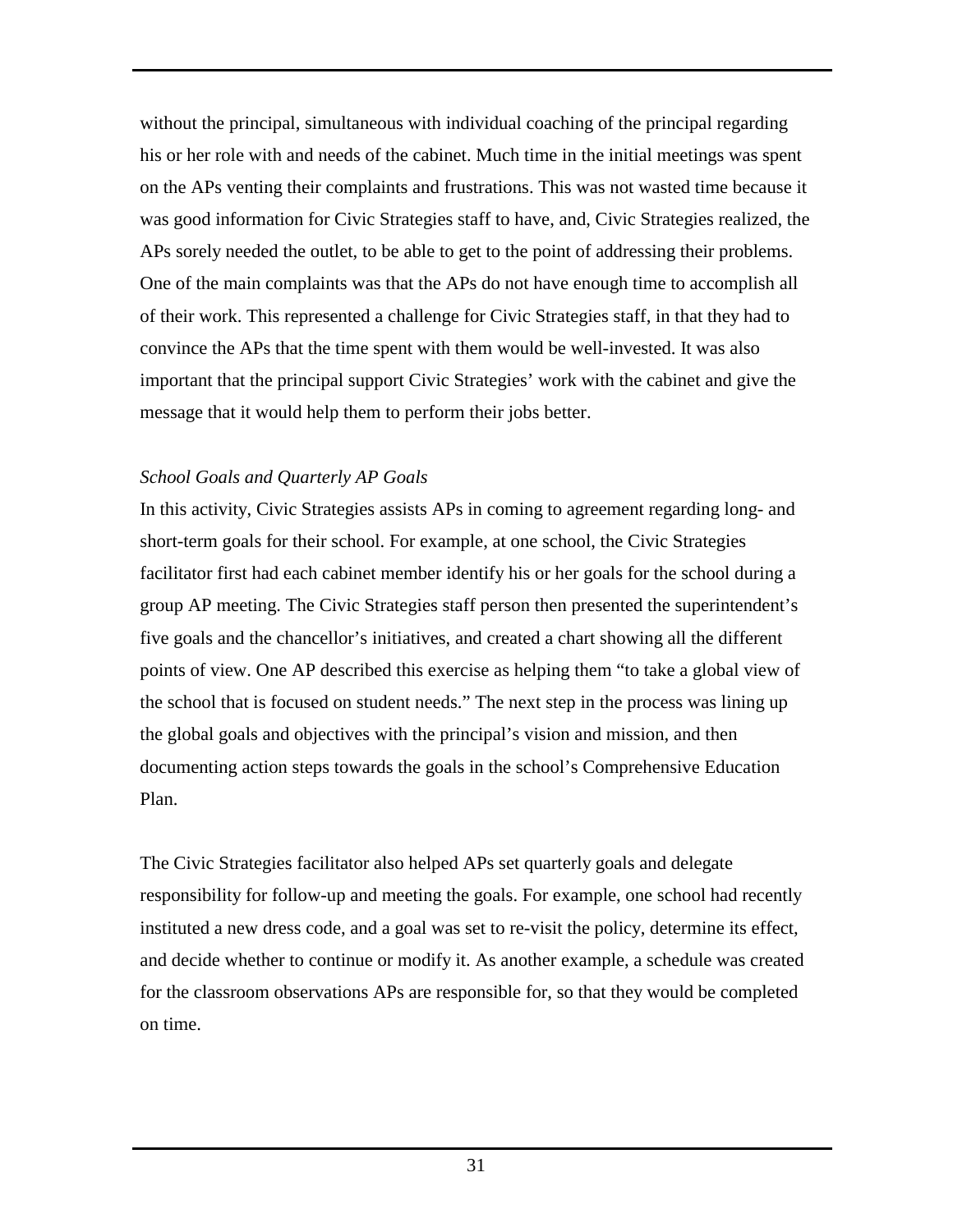# *AP Roles and Responsibilities*

Before APs can carry out their role effectively, and work with one another, they need to first understand their own role and those of their colleagues. Civic Strategies developed a series of sessions to work towards this goal. First, the APs list the critical components of their roles, and then they look at replication and connections amongst themselves. This exercise starts with the facilitator asking each AP to "articulate your role." S/he explains that the exercise will be helpful for them all, to understand more deeply what each is responsible for.

# *Example*

*In one school the AP/guidance described his role in this way: meeting the social, emotional, physical, and academic needs of students. The facilitator prompted him, asking, What do you do for the guidance counselors? Do you manage them? Oh yes, he replied that he does manage the counselors. He is also responsible for student activities, attendance, and records; junior high school articulation; and relationships with community-based organizations. Through these discussions, the importance of training was seen over and over again. One AP lamented that he had been designated coordinator of testing, but not trained for this responsibility. If he does not do a good job, he fears he will be blamed.* 

*When all had described their roles, the facilitator said that nobody had mentioned one in particular: their role towards the principal. They could not work without the principal; they have to report to someone as they do not report to one another. The facilitator pointed out that APs have a connection upwards through the school and the system, as well as authority on down. Thus they are responsible to the school leader, but they are also managers, in that they are responsible for those underneath them.* 

*After learning the APs' roles, the facilitator summarized the information and created a diagram of their relationships to one another, saying: "You all need each other, and in needing each other you need to understand what the other does." If one is absent, can the others fill in? When a teacher is out, a substitute is hired; when an AP is out, the tasks must be picked up by the other APs. The facilitator recommended that they write up their job descriptions, so that when turnover occurs, a new AP could see the different areas of the job. If there are no realistic job descriptions, then there is no real accountability.*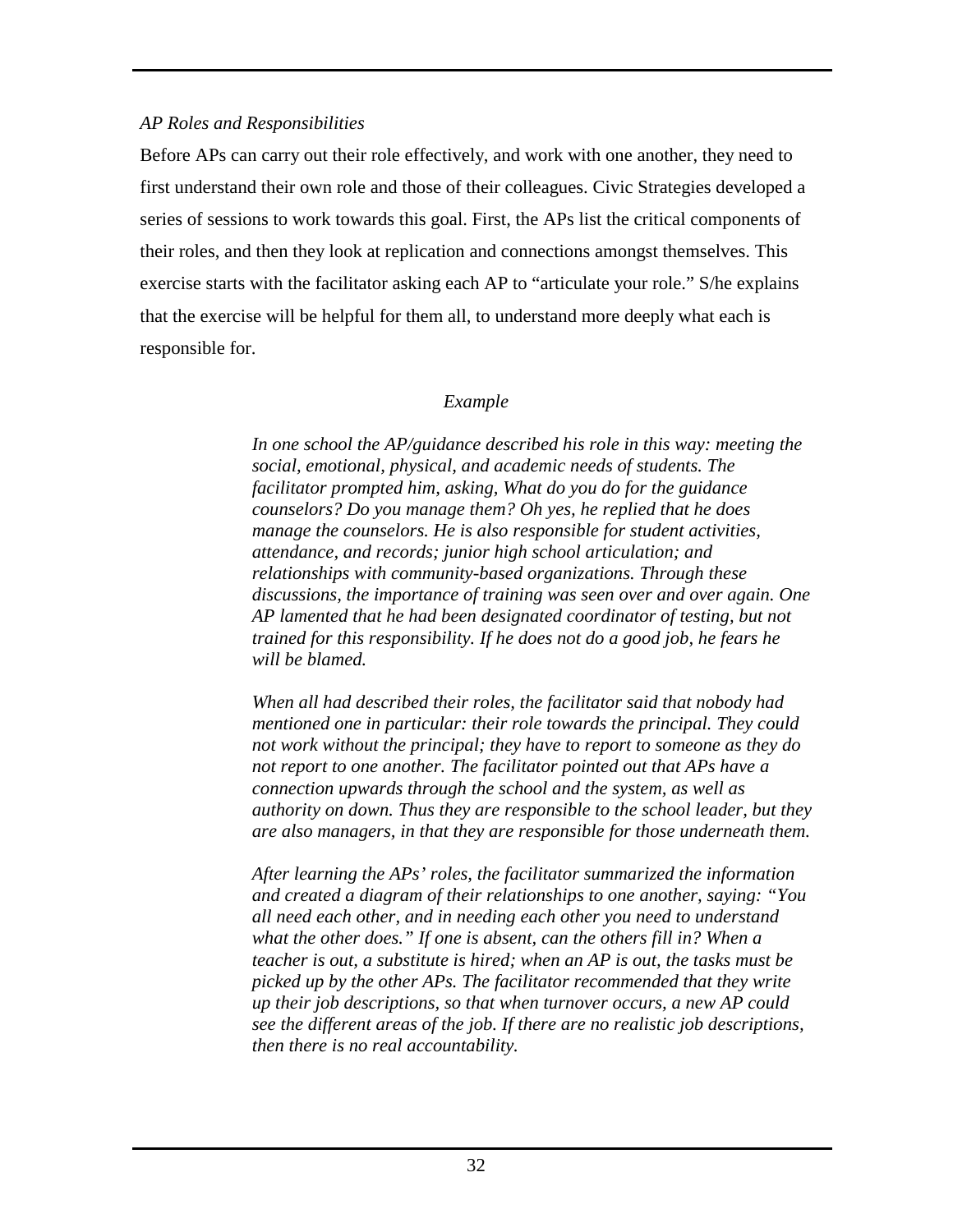In a few schools, because Civic Strategies staff became so knowledgeable about the capabilities of the individual APs as well as the job descriptions of the various AP positions, Civic Strategies made recommendations that particular staff members switch positions, or seek other positions. Thus Civic Strategies became deeply involved in the professional and personal success of some of the school's staff; this follows Civic Strategies' philosophy that if the adults in a school are satisfied with their lives and work, the students are more likely to be satisfied, as well.

# *Policies and Procedures*

One Civic Strategies staff person is fond of saying to the APs that: "If it's in somebody's head, it's wrong. It should be on paper." S/he means that, for consistency in a school, it is important to have policies and procedures written down. Hence another exercise carried out with APs is to have them list policies in their department, and whether they are formalized. This exercise is a useful tool in first demonstrating the existing confusion regarding policies and procedures, and then in helping APs to work as a team to define them.

For example, at one meeting with a cabinet that had been receiving a lot of assistance, the Civic Strategies facilitator suggested to the APs that they create a policy manual, listing the policies of the school. An AP said that they already have departmental handbooks, which elicited surprise from most of the others – Really? We do? At another school, when the facilitator asked an AP to list the policies in his area, he said that there was not one policy he was aware of. Yet of course he had policies; he simply was not used to thinking of them as such.

At one school, APs complained about directives sent from the Board of Education. For example, the [former] chancellor had decreed that students could not wear hats in school, but they never saw a written policy. The Civic Strategies staff person explained why they needed consistency: "If a teacher has a problem with a student with a hat, and goes to an AP, that teacher should get the same answer from every AP. Otherwise, everybody is making up their own rules, and it looks bad."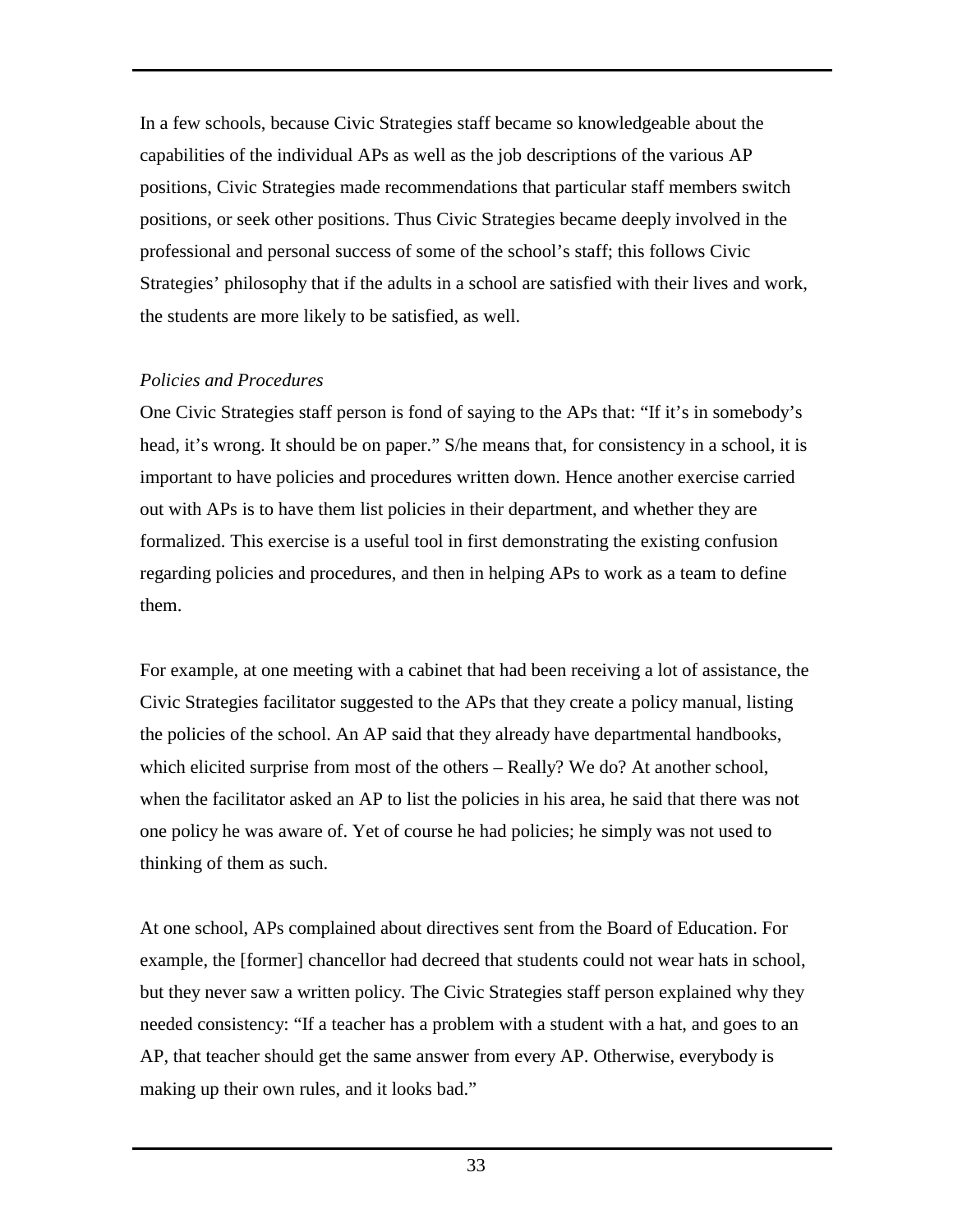Regarding procedures, as the cabinets began to set goals, Civic Strategies staff always asked if there were procedures for accomplishing them. For example, one cabinet set a goal of better coordinating testing; the facilitator asked if such a procedure were written down anywhere already, and the answer was no. The facilitator also worked with APs on some of their individual responsibilities; for example, one wanted to work out a better system for ordering supplies for her department so that she would not wait until the last minute as she did every year. The facilitator emphasized that there should be a central place where newcomers and existing school staff could refer to the school's policies and procedures.

### *Principal and Cabinet Relationships*

Civic Strategies found that the principals and their cabinets usually needed to clarify their expectations of each other. In more than one school, there was mistrust between a relatively new principal and the APs. Some cabinets felt dictated to by the principals. Principals who acknowledged that they "dictated" argued that their cabinets were too weak for independent action. APs were also upset that teachers took problems directly to the principal, which they felt undermined their own authority. As a tool towards improving the relationship between the cabinet and the principal, the Civic Strategies facilitators asked each to list what they wanted from the other, and what they agreed to give to the other. Then the facilitator worked with both sides.

### *Example*

*In one school, the APs asked that the principal direct staff with problems to the appropriate AP; they also asked that the principal respect confidentiality, hold private conversations private, and so on. The APs said that, in return, they would be respectful of the principal's conversations, they would meet their deadlines, they would be loyal to the principal, and so on. At regular intervals these lists were re-visited, with the facilitator asking the APs and principal if all were sticking to their promises. In this school, however, the different parties tended to argue that they were keeping to their agreements, while the other side was not. The APs saw Civic Strategies' job as helping the principal work with them, while the principal felt that Civic Strategies' objective was primarily to help the APs develop as managers.*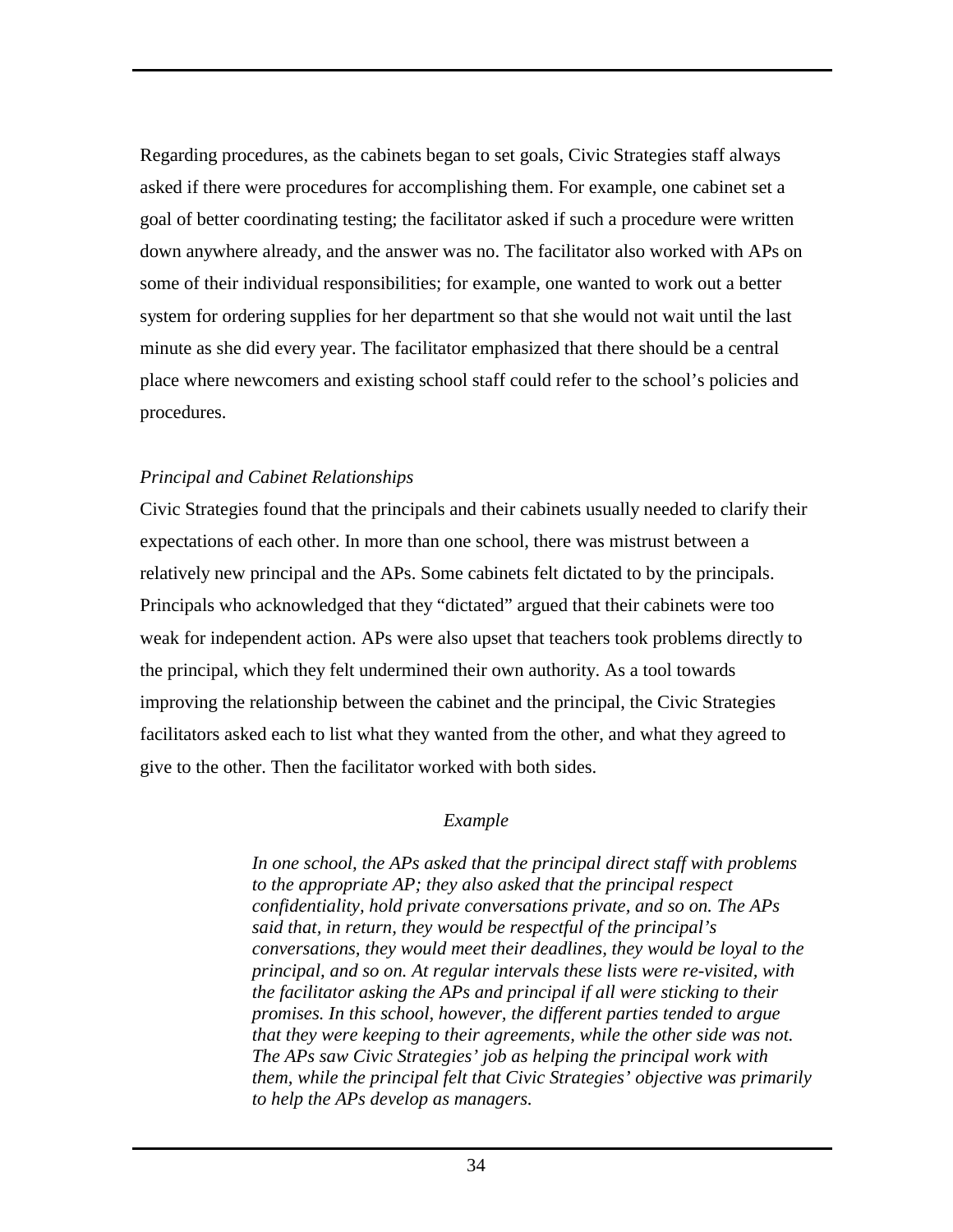Some APs argued that their relationships with their principal had actually become worse since the work with Civic Strategies had begun. They wondered if the process of airing grievances had made everyone more sensitive. Civic Strategies responded that "Change is never comfortable" and that it is positive that they're addressing their pre-existing problems. In general, most participants felt that more time was needed to work out these problems. And some reported that Civic Strategies was helping them to focus less on personality conflicts and more on the work at hand. It is too soon to know how all of these events will play out, but thus far, it appears as if progress is being made.

# *Example: Assistant Principal Professional Development in the Bronx*

*To kick off AP work in their schools, the four participating Bronx principals pooled their resources and held a joint Saturday retreat. The agenda, created by the principals and Civic Strategies, was two-fold: an introduction to the goal of building up the cabinets, and then working as a cabinet on project-based learning (more on the latter below). That the principals initiated this plan indicates that they had developed a positive working relationship with Civic Strategies.* 

*The first retreat was such a success that the APs requested a second one, after which a third included selected teachers in planning interdisciplinary projects for their students. The principals insisted that the retreats be held in a professional environment, an upscale corporate conference center in a beautiful wooded setting, and this decision contributed to the success of the retreats. Participants, accustomed to lean school budgets, expressed great appreciation at their surroundings and at being treated as professionals.* 

*The retreats focused on the roles of the cabinet members and of the cabinet as a team. For some of the exercises, the principals worked with their team; at other times, the principals left to hold their own planning sessions with Civic Strategies staff, while their APs worked together. Civic Strategies staff pointed out that the schools have annual budgets of several million dollars and so should learn to operate more like small businesses. Cabinet members should engage in strategic planning, rather than managing by reacting to day-to-day occurrences. There was some resistance, with participants claiming that they cannot plan because they have to constantly respond to last minute demands from their principal, superintendent, or central administration. Civic Strategies acknowledged this problem and responded that it would be addressed. Still, Civic Strategies emphasized that behavioral change was necessary: participants*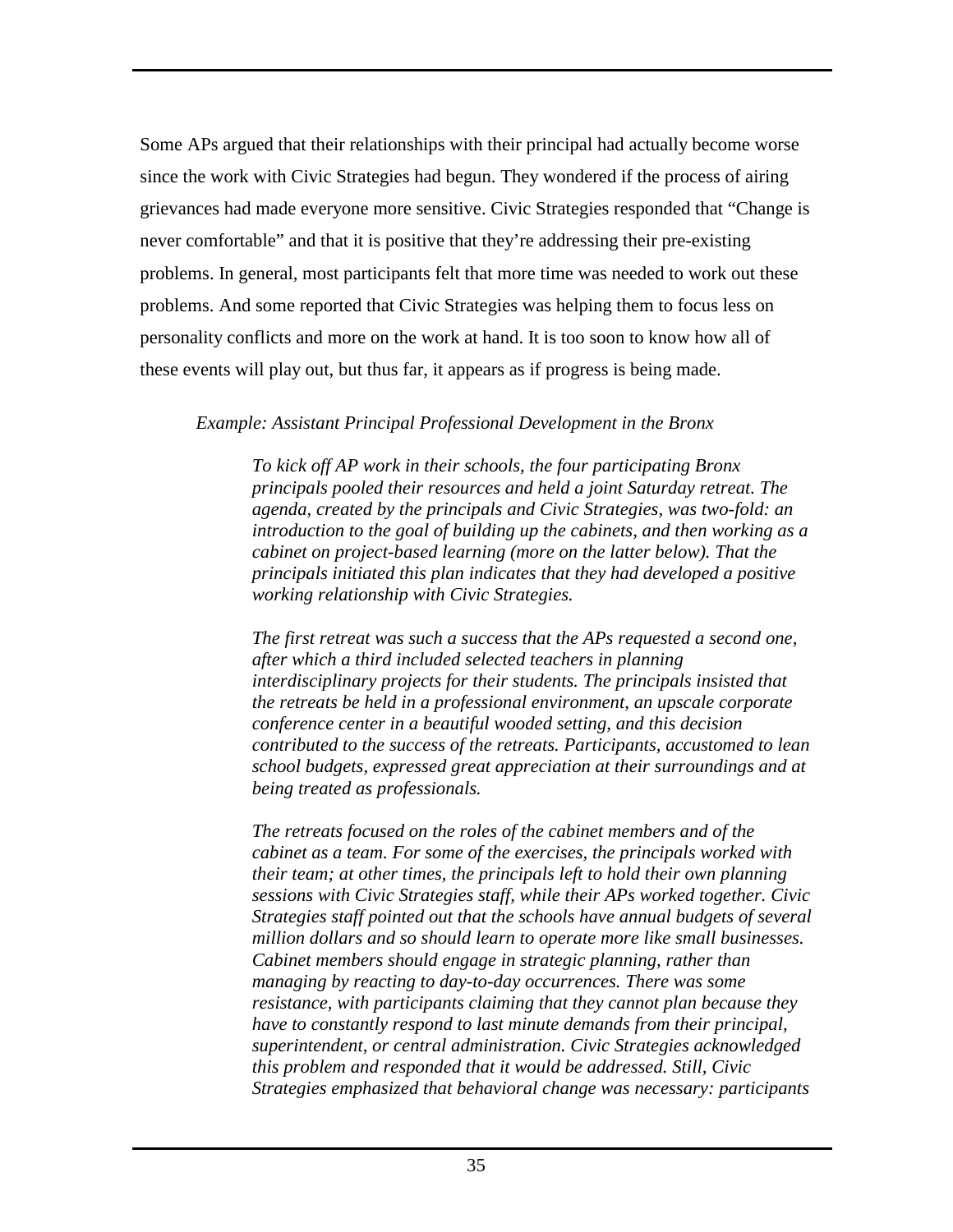*could continue their current ways of functioning, or could try new ways that would more likely lead to their own and their students' success.* 

*This work did not end with the final retreat. In two of the Bronx schools, these retreats were followed by intensive group and individual AP sessions. In these and other schools, several areas were covered: school and AP goals, principal and cabinet relationships, AP roles and responsibilities, and school policies and procedures.* 

# *Structural Barriers to Change*

Through the work with the APs, many barriers to change were brought to light. For example, uncertainty over the schools' funding prevented progress in some cases. One cabinet wanted to systematize an annual procedure for ordering and purchasing textbooks, but could not do so because they never know when the funds will be made available.

The most frequently-cited barrier was a lack of time. When Civic Strategies staff spoke of better time management, APs typically countered that they cannot plan their time, because there are always "emergencies" – last minute requests and directives from the Board of Education and superintendents. Many APs were emotional about this problem. One said, "I am stressed out. The pile gets higher and higher, and nobody takes anything out from the bottom." S/he wants to observe and help teachers, but that is now the smallest part of the job. In another school, an AP tearfully said, "There's just not enough help, I feel naked." Moreover, it seemed to some that the work with Civic Strategies was demanding of their precious hours, taking time away from other needed activities. At one meeting, an AP said to the facilitator, "We can't do the job in the time allotted – you yourself said this – but you're adding more to the job." S/he replied, "No, I'm not asking you to *do* more, just be *aware* of the other things going on."

From Civic Strategies' point of view, lack of time is not a problem in itself, but a severe symptom of deeper problems such as unclear lines of responsibility and unproductive communication and reporting relationships within and beyond the schools. Civic Strategies validated the APs' feelings of being overburdened and assured them of their efforts with principals and superintendents to try to reduce paperwork and last minute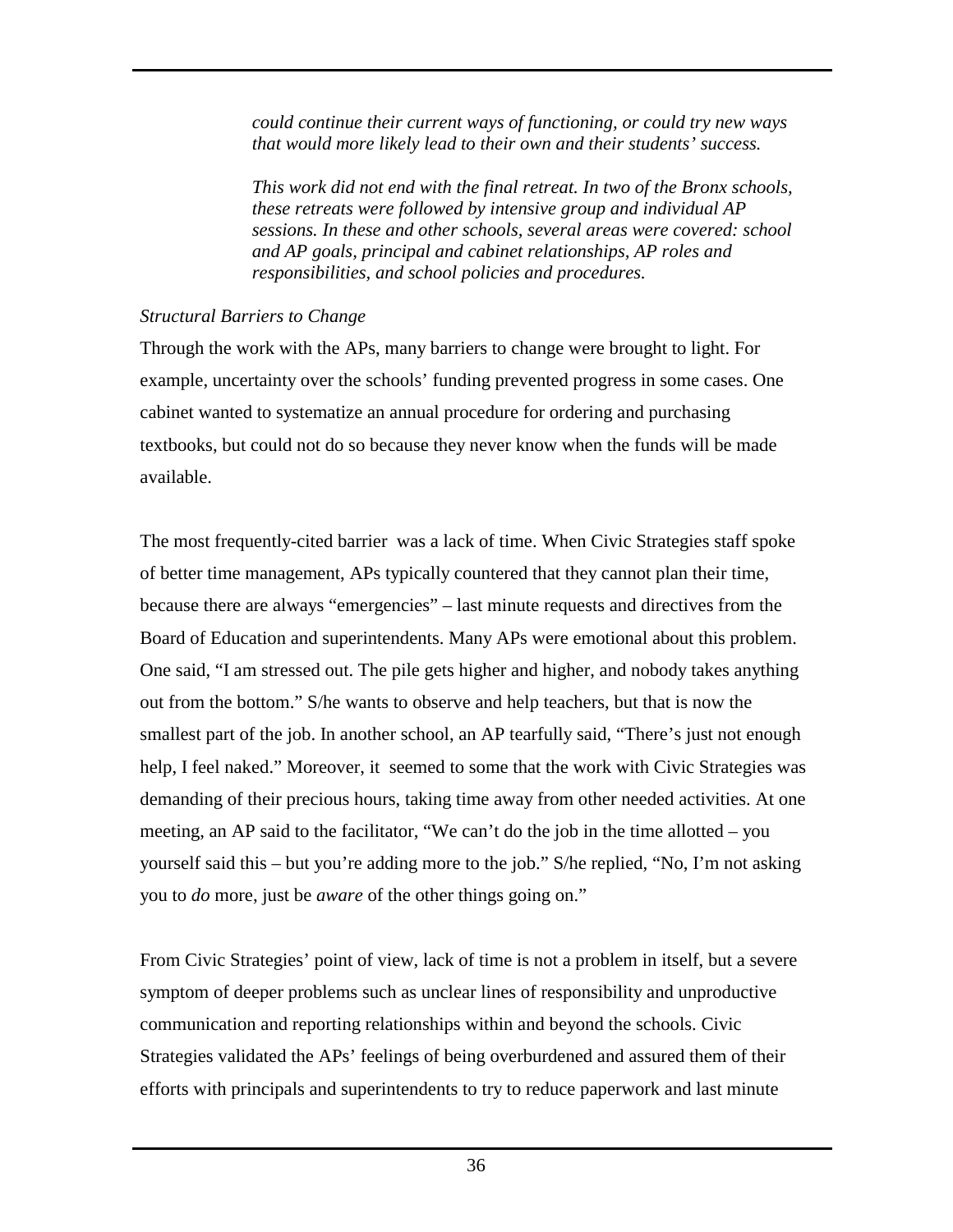demands. This helped Civic Strategies to gain support from the APs and commitment to the change effort.

Another barrier to change was the fact that several of these schools were in transition, with APs, teachers and staff not knowing if their principal would be returning the following year, or even if their school would still be open. At one such school, the APs felt demoralized because they were being told to implement a school restructuring plan that contained little of their input. A principal asked how s/he could be an effective leader since his/her position was uncertain. These situations of course had an effect on morale and performance, as well as on the potential impact of Civic Strategies activities. At times Civic Strategies was unsure whether to devote further resources to an individual who might be leaving or a school that might be closing. Civic Strategies made efforts to stay ahead of the constant upheaval within the system through their increasingly close relationships with superintendents and union officials.

# *Characterization of AP and Cabinet Sessions and Results*

The cabinet sessions observed for this report were all intense and spirited. All participants interviewed spoke highly of the Civic Strategies staff, calling them "wonderful facilitators" and "straightforward" (the latter being particularly important to these mistrustful individuals). The Civic Strategies staff have generally been seen as being adept at defusing hostility. One AP saw Civic Strategies staff as trainers: "People are never trained to be APs although they do train people to be principals. S/he is training us to be APs." The staff are so effective in this role that most participants do not recognize any particular model to their work; instead they tend to extol Civic Strategies staff for their personalities.

APs report that due to the work with Civic Strategies they have become able to meet and solve problems on their own, without the principal, and principals are grateful for this progress as well. One AP said that the Civic Strategies facilitator "has helped us to move forward with the cabinet, and helped us to define our own expectations of the principal while clarifying her expectations of us. Before Civic Strategies, no one had clear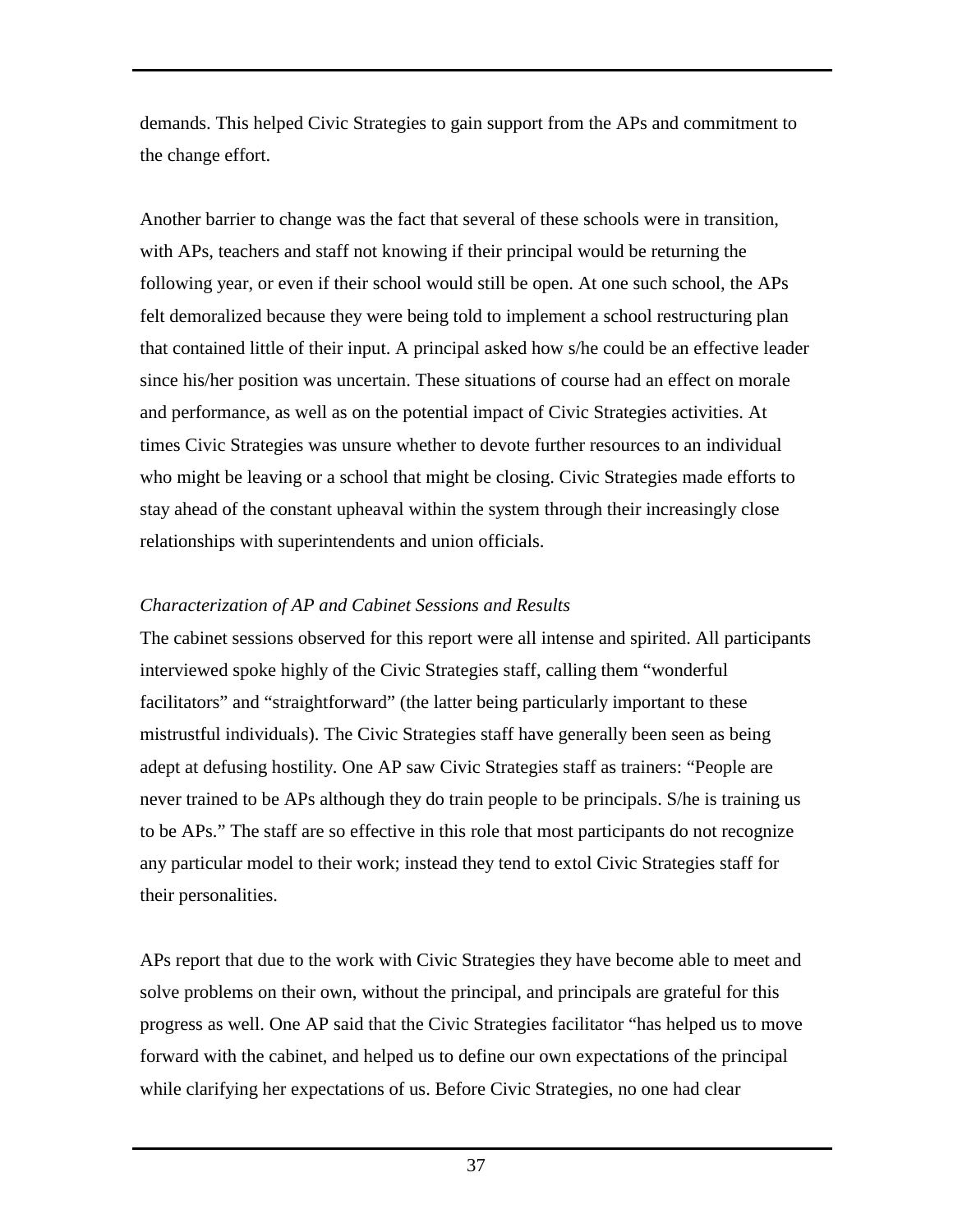expectations of anyone and so it was hard to perform as an AP. We are not 100 percent there yet, but there has been lots of progress."

While previously APs felt that they were "working in a vacuum," in their new meetings without the principal they keep up on one another's departments. As one of them put it, the Civic Strategies staff person most closely involved "observed how we worked together and told us she saw disjointedness and she felt we were working in isolation. She has worked with us to make us a unit and not separate parts. I am in agreement with the diagnosis and the treatment. We are one school and we need to learn to think more like we are all part of one school."

Participants also feel that time management and communication skills have improved. Civic Strategies developed simple management tools for use by principals and cabinets; for example, a form on which to write down decisions made at meetings and people assigned to follow up. As another example, for an AP of guidance in one school the Civic Strategies staff person created a chart of all the requirements and responsibilities of each counselor – e.g., sending out failure letters, the end of each marking period, the senior breakfast, college applications due – so that every counselor would have his or her own time line of deadlines. The AP called this a "wonderful tool."

A strong indication of the value placed on this work is that the APs we spoke with want the work to continue. They also typically want Civic Strategies to be in their school more frequently. In the words of one of them, "If we had more of Civic Strategies' time, we could move faster, make progress faster."

Much of this work is still ongoing. Civic Strategies' model calls for their participation in a school until new, better behaviors on the part of the staff become routine. Building the APs' skills and work habits is a long-term process. The model also includes "training the trainers," meaning identifying and working one-on-one with an AP who is respected by his or her colleagues, so that when Civic Strategies disengages from the school, a leader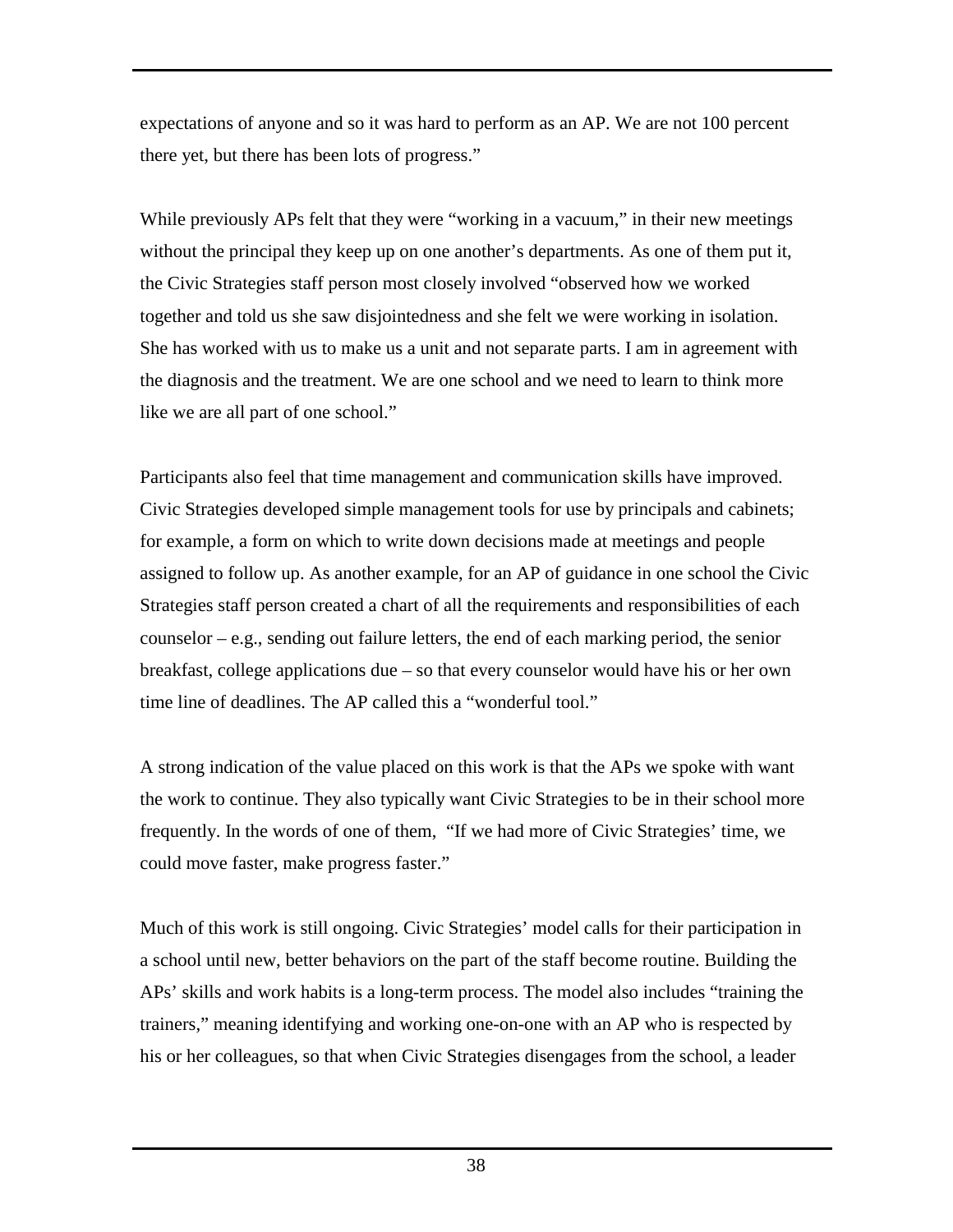<span id="page-41-0"></span>will remain to reinforce the new way of working. Following up on this process would be a good area for future research.

# **CURRICULUM ENHANCEMENT AND INTEGRATION**

*Summary: The work begun on curricular and instructional change is promising but still at an early stage.* 

New York City's and Civic Strategies' proposals for curricular and instructional change – in particular, integration of vocational and academic studies, and project-based learning (PBL) – are in line with national trends. The 1994 national school-to-work legislation supported integration and applied methodologies (such as PBL) as ways to improve the knowledge and skills of youth. Such strategies are believed to motivate and teach students better than traditional pedagogies because they are "learner-centered" and "authentic" (Bailey and Merritt, 1997). A recent review of the research on PBL concluded that while PBL is relatively challenging to plan and enact, teachers and students find it beneficial and effective; and some studies find that it produces gains in academic achievement as measured by standardized tests (Thomas, 2000).

The New York City vocational high schools mirror others around the country in that they are just beginning efforts towards integration and authentic instructional strategies. The traditional departmental structure of high schools mitigates against integration of subject matter. Civic Strategies' school assessments typically found that the vocational and academic sides of the schools "rarely talk," a problem common to vocational and even comprehensive high schools (Little, 1993; 1995). Another common problem is the widespread perception that vocational curricula are on a lower intellectual level than academic curricula (Little, 1993). With a renewed emphasis on academic achievement, vocational teachers feel more than ever the necessity of defending the rigor and importance of their programs. During an assessment of one school, a vocational teacher said of his program: "Academic teachers don't get it, they think it's for dumb kids." Yet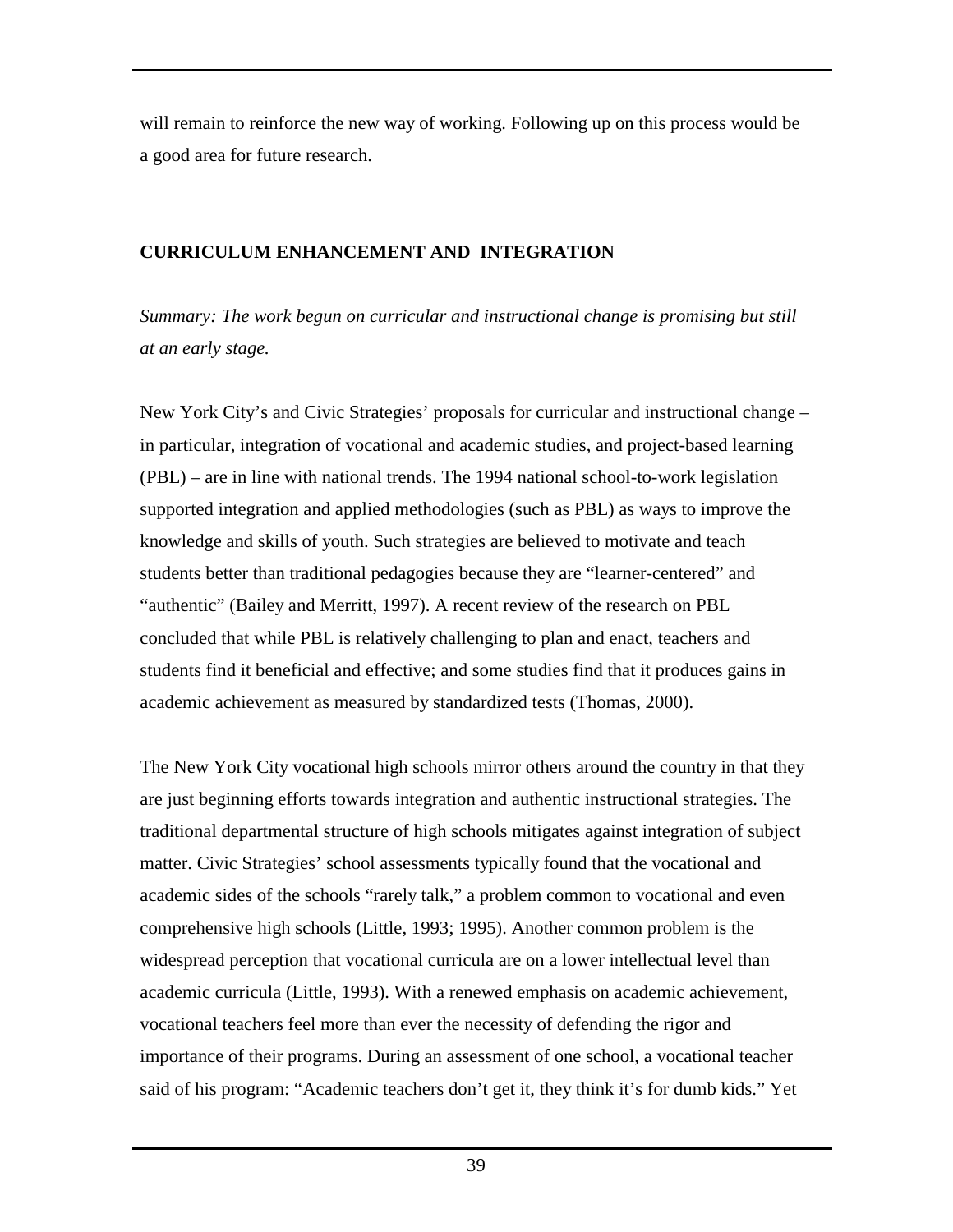<span id="page-42-0"></span>the focus on academics had some vocational teachers concerned about their own abilities to raise the level of academic, as opposed to occupational, content in their courses. Other teachers saw the potential of new integrated and project-based instructional strategies, but said time was lacking for the preparation and planning needed.

Civic Strategies is assisting the schools with many curricular and instructional initiatives; however, due to Civic Strategies' initial focus on school leadership and management, at the time of our research, only a few of these initiatives had progressed very far. Examples will be described below. In one school, Civic Strategies helped a principal create a strategic plan for restructuring his/her school's vocational programming as a whole, and then worked to integrate vocational and academic content in two specific programs. For the four Bronx schools, Civic Strategies organized Saturday retreats to introduce PBL strategies to APs and then to teachers. Civic Strategies then helped several groups of those teachers implement pilot interdisciplinary projects, with the intention of subsequently broadening the circle of participating teachers.

# Program Restructuring and Curriculum Integration

One principal credits Civic Strategies with helping her to envision and implement "major, systemic change." The principal and Civic Strategies staff created a restructuring plan for the school and its vocational programs, based on a strategic planning process of five phases: examining current curricular offerings, developing a plan, implementing the program, evaluating student performance, and then reviewing the program based on the evaluation findings. The advantage of this model was that it could first be applied to the school's offerings as a whole, and then be used to restructure specific vocational programs. In addition, following such a model requires documentation, in line with Civic Strategies' exhortation that, if it's not written down, it's not real.

It was decided that the school would reform its vocational programming to offer five different concentrations. The principal and Civic Strategies staff also thought out the business connections, academic standards, technological applications, and guidance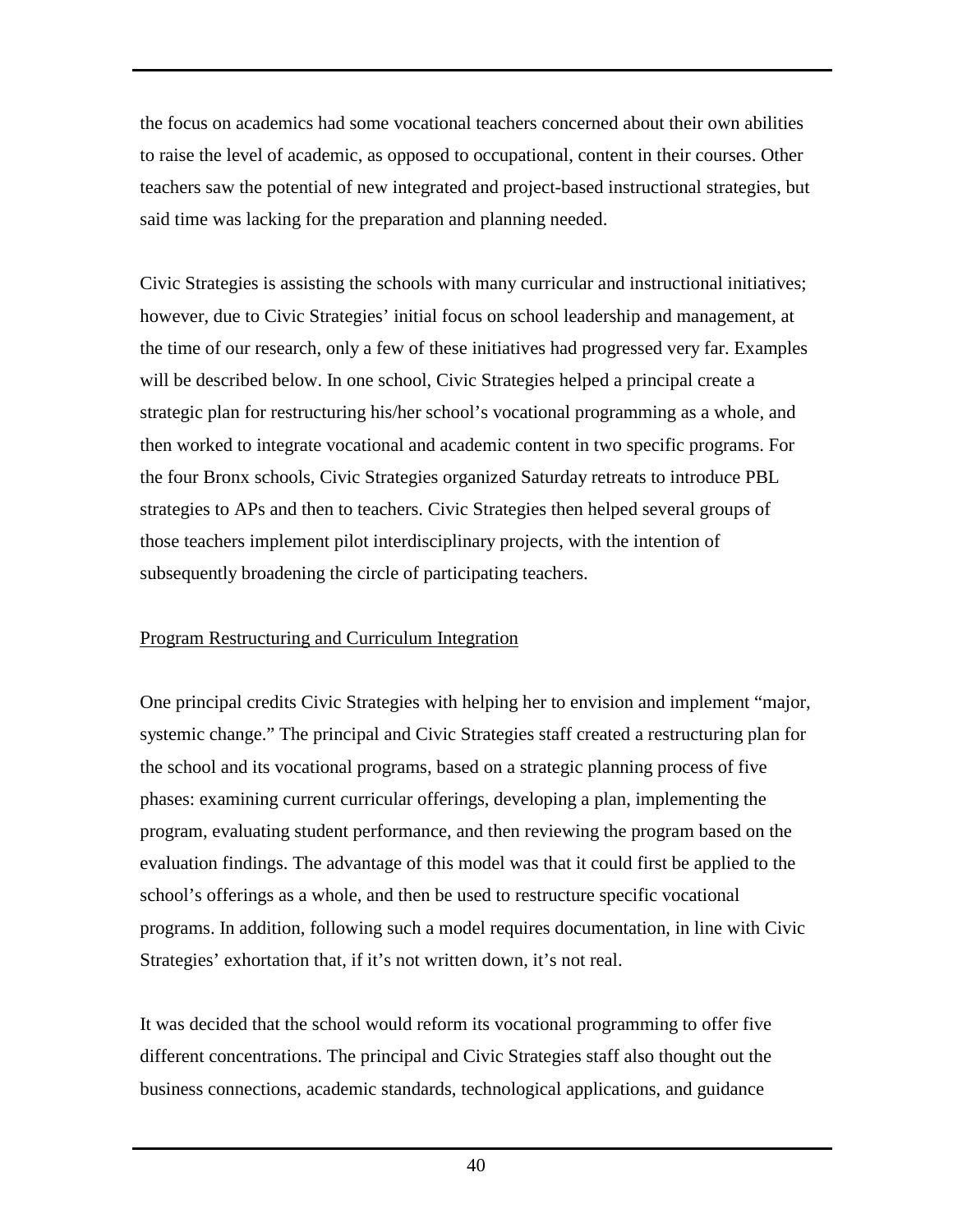components that would support the concentrations. Work began first on folding three small programs in carpentry, electrical, and plumbing into one large construction trades program. Students would cover the different areas within the larger program, meaning they would be exposed to all aspects of the building trades industry. During the summer of 1999, a Civic Strategies staff member met with the program's teacher and with academic teachers (English and social studies) to enhance the academics of the program. They identified books geared to the vocational subject and that could be taught in the vocational classroom, to incorporate more reading in the program. They also created research projects for the students.

The construction trades teacher thoroughly appreciated the time spent with Civic Strategies. He had his own ideas for the new program but found that the Civic Strategies facilitator helped him organize his ideas and access new information he needed. S/he never imposed anything on him, the teacher said; instead, s/he "was like an orchestra leader, directing." There was praise all around for this process, but some momentum was lost when this Civic Strategies staff person left the project in the fall of 1999. Still, the new program was implemented on-schedule in the 1999-2000 school year.

The principal sees the new construction program as a model that can be replicated. In the spring of 2000, Civic Strategies began to work with the school on restructuring a second program. Initial meetings were held at which the teachers involved toured a similar program at another school, and reviewed the existing program and curriculum. Then they began discussions towards piloting a new interdisciplinary course that would serve to introduce students to the program.

This effort has moved very slowly because of several challenges. While the teachers have ideas, they and Civic Strategies staff were unable to coordinate the necessary meeting time. At two meetings observed for this report, the available time was much reduced by the late arrival of participants. At the second meeting a crucial participant was absent. At both meetings, the bulk of the time was spent discussing the teachers' lack of time. One teacher spends his planning period doing free production work for the borough's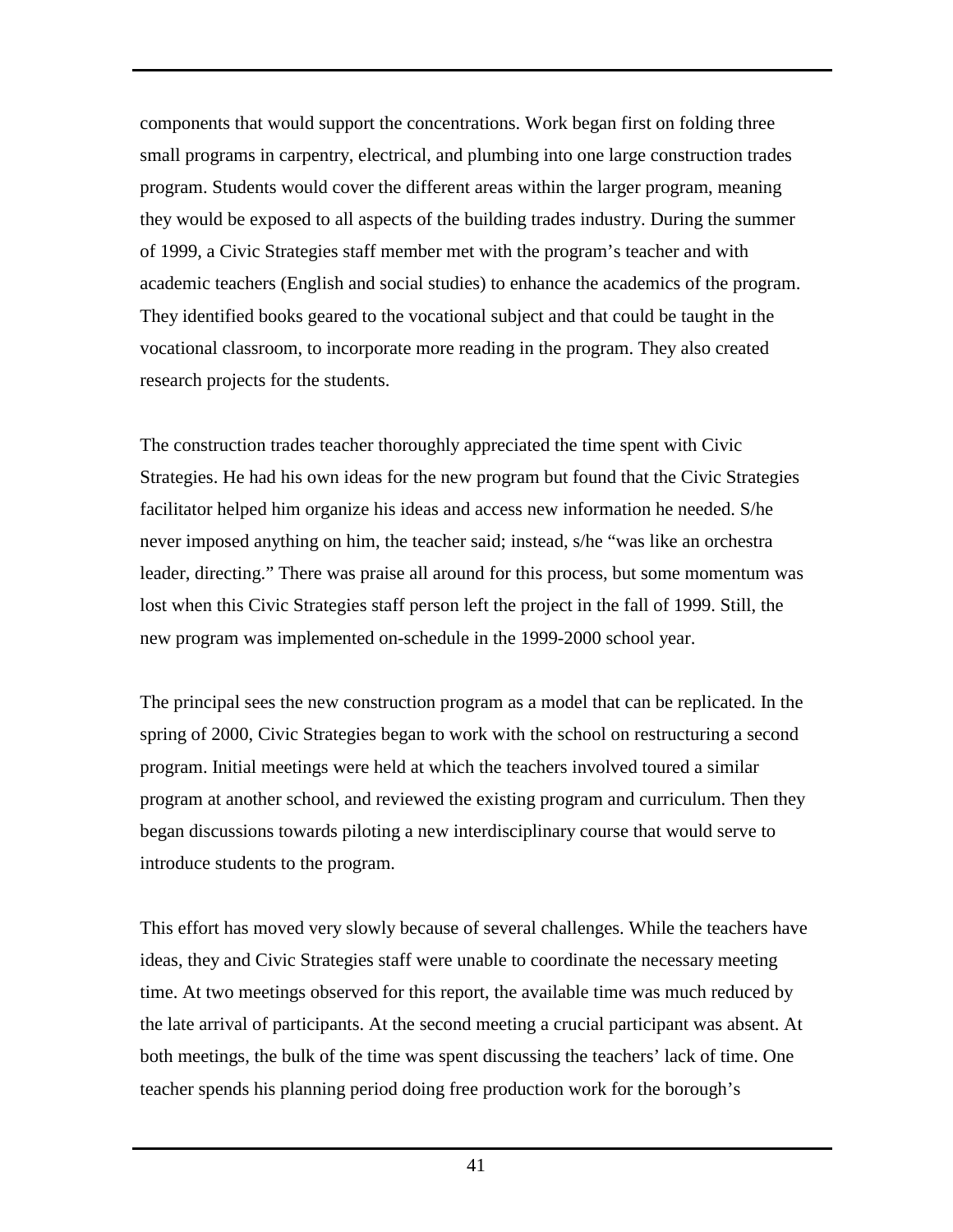<span id="page-44-0"></span>superintendency. He expressed that, even though this work takes away from his teaching, he cannot say no because he is ensured adequate equipment in return. The vocational AP empathized with the teacher and told Civic Strategies staff that they could not expect his participation, while at the same time the principal was exerting pressure on the teacher to be involved.

As the school year drew to a close, the commitment to restructuring this program seemed in place, yet little actual progress had been made. The Civic Strategies facilitator suggested that the group meet over the summer, and the teachers initially agreed to do so but later backed out. One teacher said that s/he had no time during the summer, because "I go back into my field." Thus while initially the hope was to begin to implement a second new program in the fall of 2000, the second effort has not yet made headway. Nevertheless, in a follow-up conversation with the principal of this school, s/he gave credit to Civic Strategies for helping her turn her school around. The construction program was recently featured as a model career and technical education program in a public television special hosted by the New York State Education Commissioner.

### Project-Based Learning (PBL) Initiatives

Civic Strategies elected to pilot PBL in the vocational schools not only because of its benefits for students, but also as a means of creating school-based working teams to focus on the process of changing instructional practice. Civic Strategies carried out PBL instruction and planning sessions with groups of staff from schools in two boroughs. The most successful efforts were those with the four Bronx schools, who participated in offsite Saturday workshops and later follow-up meetings. At the workshops, a PBL expert recruited by Civic Strategies introduced the value of PBL as creating a culture of inquiry, adding relevance, and supporting standards, and then led the participants through the elements of good PBL. The facilitator explained different methods for creating projects. He then had the participants, who were sitting at tables according to their schools, create a project supporting the New York State standard "demonstrate writing ability with a thematic essay."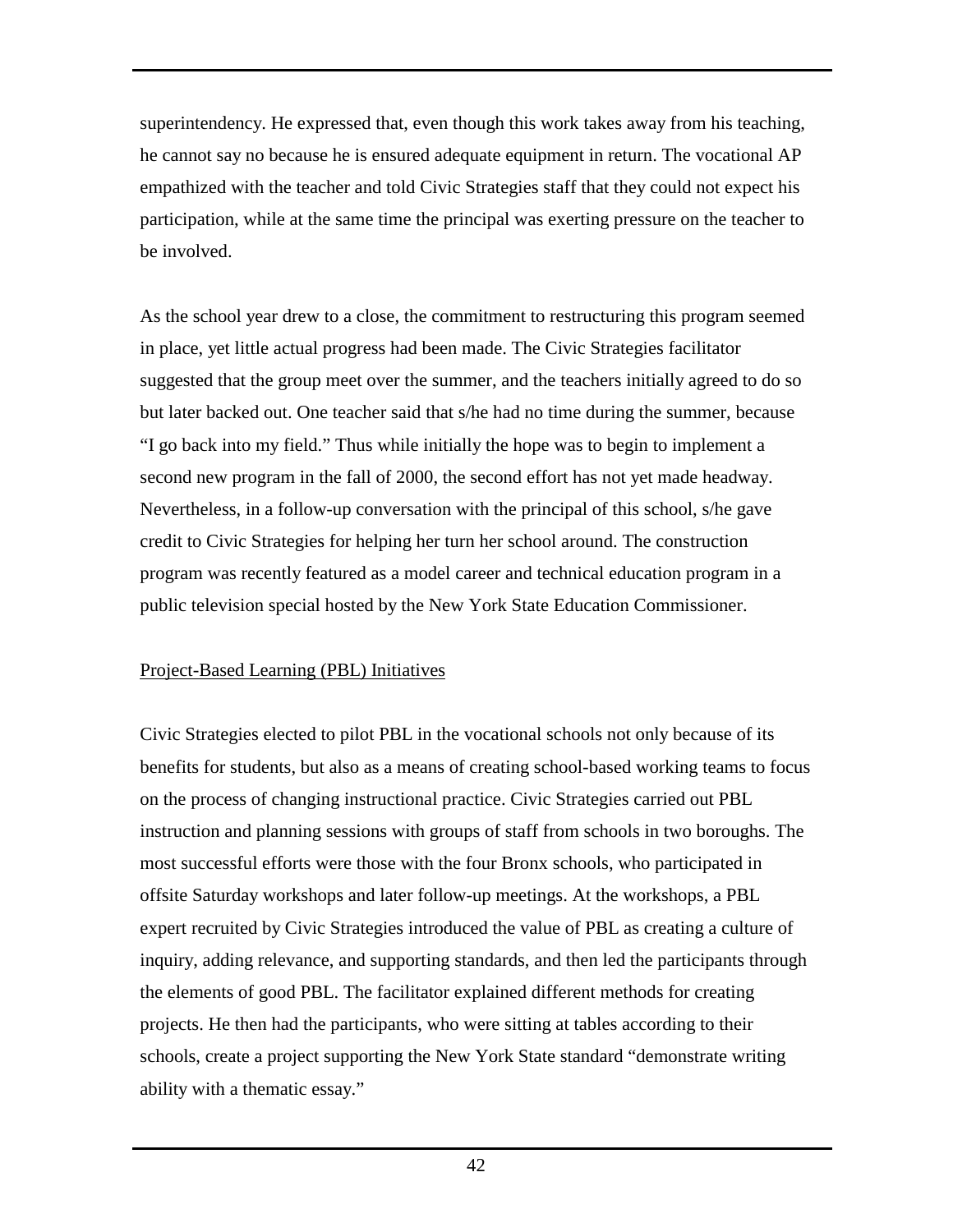These exercises spurred some good cross-discipline discussions among the APs and the teachers. At one table, the AP of the automotive program and the English AP sparred over whether all students should read Shakespeare; if the students can and want to read car manuals, should the teachers care, as long as they are reading? The automotive AP had already been trying to convince his teachers to include more reading and writing in their shop classes, but they were resistant. He suggested that having people from industry explain to the teachers why students need better skills would be more convincing. One problem, however, is that some of the automotive teachers, if they were to give more writing assignments, would have difficulty grading them; yet the English teachers would not want additional grading burdens. All participants agreed that making the time to create new assignments as well as new assessments was a big problem.

At the teacher retreat, the teachers also raised barriers to implementing PBL: the lack of available time to meet with other teachers, as well as the classroom time required by projects themselves; the lack of money needed to buy materials for projects; the need for double periods for projects; the problem that erratic student attendance has for continuity of projects; the problem of grading individuals who have worked on group projects. All of these issues were aired with the principals present, so that they could understand the structural barriers to change their teachers face. The principals addressed some of their concerns; for example one principal said that she would make strong efforts to help teachers find common planning time. Interdisciplinary groups of teachers then began to design actual projects that they could implement back in their schools.

### *Example*

*One group planned to upgrade an existing project for cosmetology students: creating a plan and model for a salon. The senior cosmetology project would be more rigorous in that the models would have to be built to scale, with assistance from a math teacher; the projects would be done in groups; and the students would turn in portfolios that would include a business plan, cost estimate, description of a preferred location, human resources plan, blueprint-like drawing of the salon layout, and logs or journals of the time spent creating the models. All of the written components would be graded for grammar and spelling.*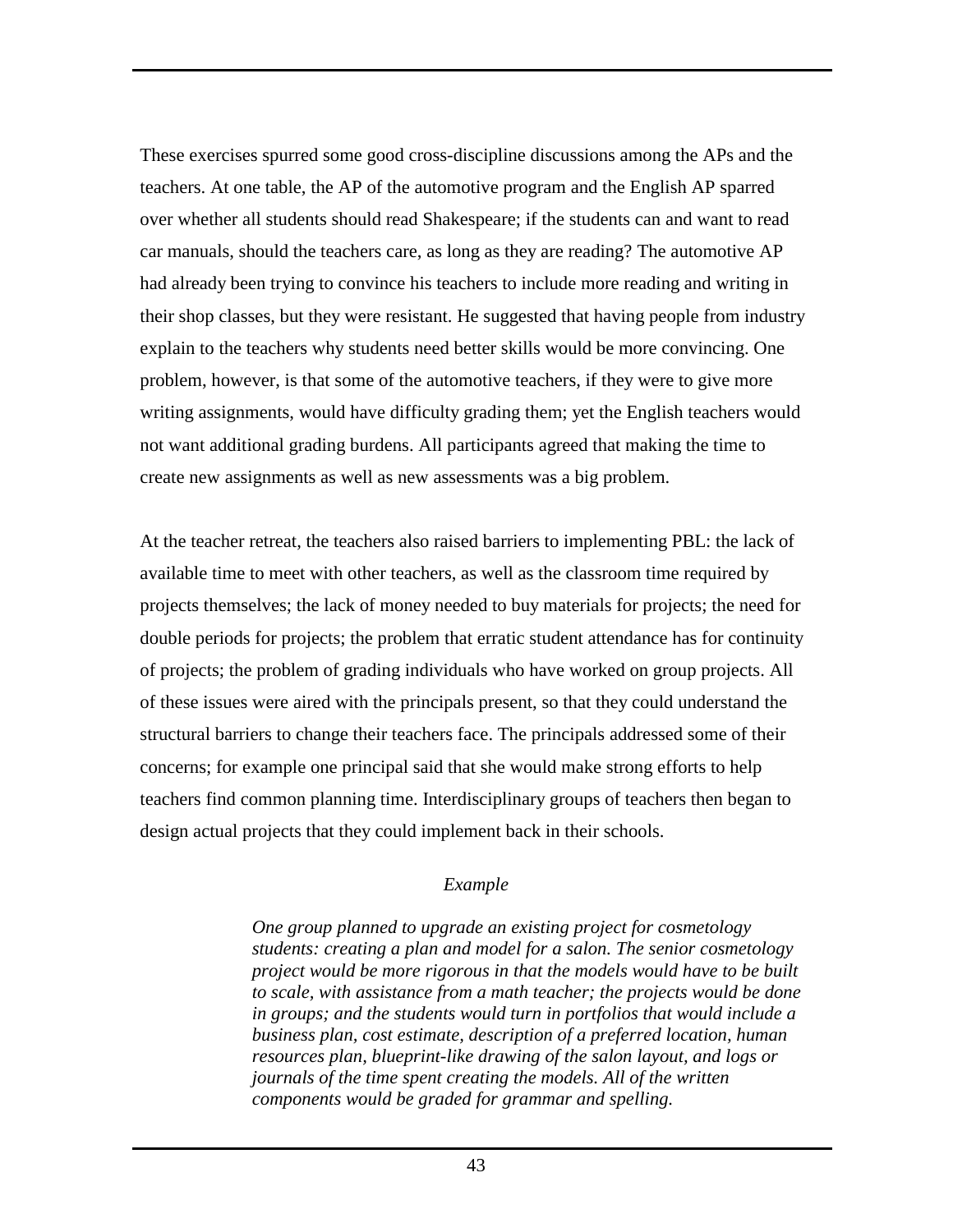*To pull this together, the cosmetology teachers worked with an English teacher and a math teacher. The students also used a science lab to create their models, and a computer lab for their written work. All of the participating teachers agreed that the projects demanded more from the students than in previous years, and while at first the students complained and doubted their own ability to complete the project, in the end they rose to the challenge. One teacher said that the students were amazed that they could actually do everything that was asked of them.* 

*The teachers felt the project was a success but also felt they needed more planning time. There was some tension between the teachers who had attended the Saturday retreat and those who had not; the latter felt left out and less-prepared. One teacher said that the project took time from the seniors' preparation for the state cosmetology examination, which they needed to pass in order to find employment in the field. The teachers also wanted more frequent, on-site support from Civic Strategies. Yet Civic Strategies staff expected that the project would be supervised on a daily basis by the teachers' AP, who had attended the three retreats. Yet s/he did not do so, indicating that s/he needed assistance in defining his/her role regarding the project. Civic Strategies stepped back in to guide him/her, and the project.* 

This particular example demonstrates that there are sometimes divergent expectations regarding the involvement of Civic Strategies. For their part, Civic Strategies staff work to impart the necessary skills to the school personnel, and design and instigate projects that will allow the school staff to practice their new skills. Civic Strategies' goal is to develop the capacity of the staff to carry out change and new initiatives themselves, rather than developing a dependency on outside consultants such as Civic Strategies. At what point in this process Civic Strategies can begin to withdraw and expect school staff to carry the initiative on their own is a tricky matter, and specific to every particular context. In a few cases, the disengagement of Civic Strategies was seen as a lack of support by teachers.

The project described above was, at the end of the school year, seen as a success by the participants. Project-based learning served as a way to connect AP development work with instructional improvement. The result of this pilot project is that the principal has instituted mandatory interdisciplinary senior projects in every occupational program. To support this, the principal will try to build in common planning time for the teachers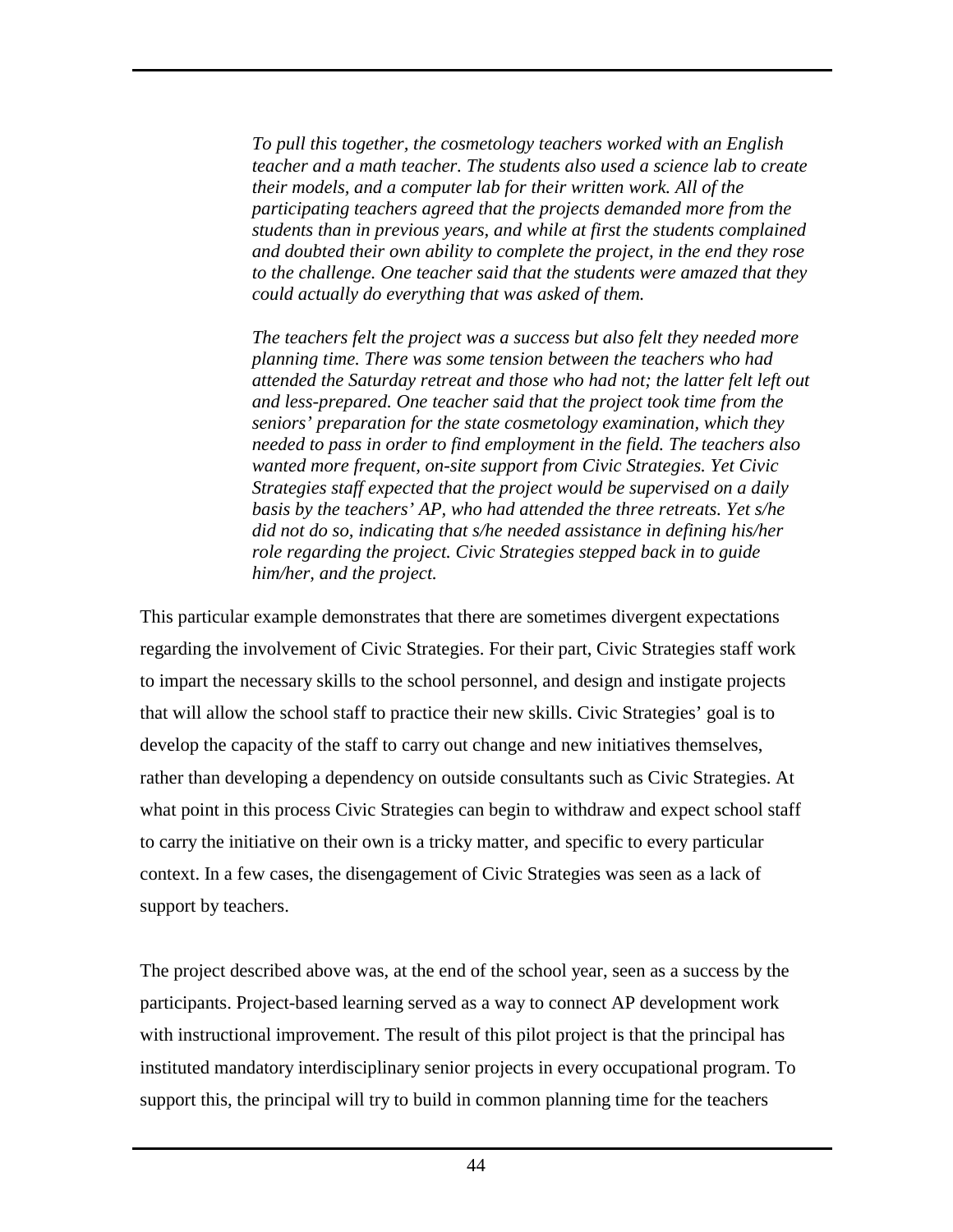<span id="page-47-0"></span>implementing PBL, and help APs to establish new guidelines for evaluating the teachers that are using these new instructional methods.

# **SUMMARY AND CONCLUSIONS**

This report has described the Civic Strategies model for school improvement in the New York City vocational high schools, summarized the efforts to implement the model, and focused upon the Civic Strategies activities in several schools. It is clear that Civic Strategies staff have put in a great deal of time and have engaged in a wide range of activities. While again, this report should not be taken as a strict evaluation of the initiative, it is instructive to attempt to specify what has been achieved to date, and what are the prospects for the future. In particular, lessons may be learned from the variation in the extent to which the Civic Strategies model took hold across the twenty high schools.

As noted earlier in this report, we find that the Civic Strategy model is logical, and consistent with the principles that are widely accepted as being sound in the current school reform literature. The model emphasizes the tailoring of interventions for specific schools, rather than employing a pre-fabricated design, and as such, should be applicable to any school. The model most certainly has the potential to create change.

The model was also well-implemented, given the budget and the challenging conditions found in the schools. Where buy-in was successful, Civic Strategies was able to roll out the rest of the model and make progress towards positive changes. As stated above, we estimate that this occurred in two-thirds of the schools. At the other one-third, implementation became stuck at the buy-in stage (for reasons we will discuss further below).

Implementation of the model has resulted in a variety of changes that appear to have created momentum in the right direction. A number of patterns do seem to be emerging from the mosaic of activities across the system and the schools over two years: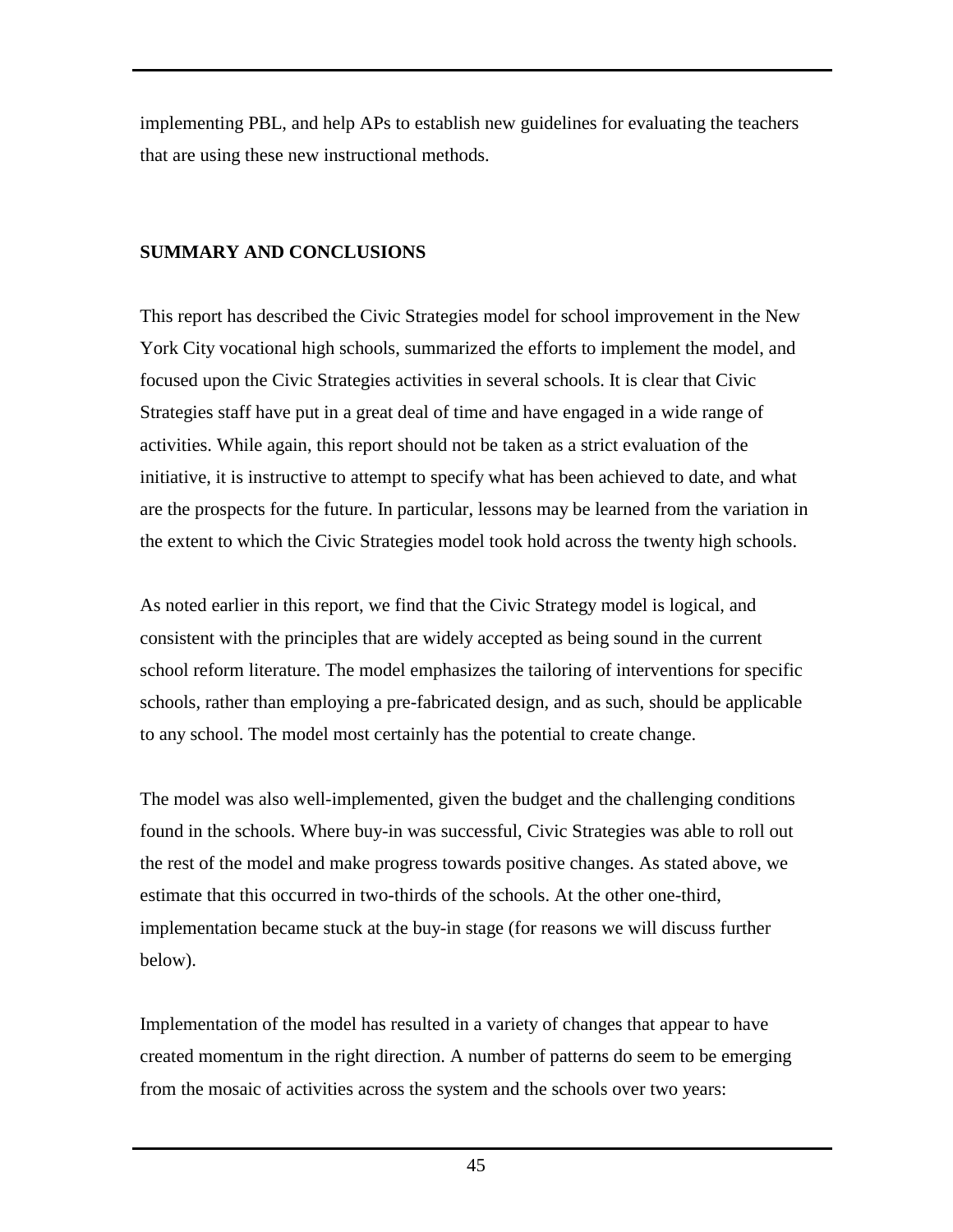- In the system as a whole, the initiative has had a positive effect in energizing people to focus on the dire necessity of improving the vocational schools. The Civic Strategies model is also helping many in the system to think about and understand the connections between leadership and management development on the one hand and classroom instruction and student achievement on the other.
- Collaboration across the system among central officials, superintendents, principals, and union officials has increased by way of venues such as task forces developed and facilitated by Civic Strategies. Some principals are newly engaged with and learning from one another, as is illustrated by the Bronx consortium of four vocational high schools.
- Many school-based managers (principals and assistant principals) have received extensive coaching on management approaches and have adopted more effective dayto-day and long-term managerial practices. One result is that communication and collaboration among school-based managers and between these managers and the instructional staff has improved.
- A number of school-based managers are initiating significant changes in their curricula in order to bring their offerings in line with the expressed needs of business and industry as well as with the priorities articulated by the New York State and City Board of Education. More academic and vocational teachers are working with one another and some have already made some programs and coursework more rigorous through interdisciplinary project-based learning strategies. These activities are still underway.

In bringing about these accomplishments, Civic Strategies staff have become colleagues of many of the superintendents and principals. Civic Strategies staff now work as partners within the school system, planning and coordinating activities at the borough level as well as at the school-level.

Thus the Civic Strategies changes have clearly taken hold in a number of the participating vocational high schools and they appear to be leading to deep-seated changes in the ways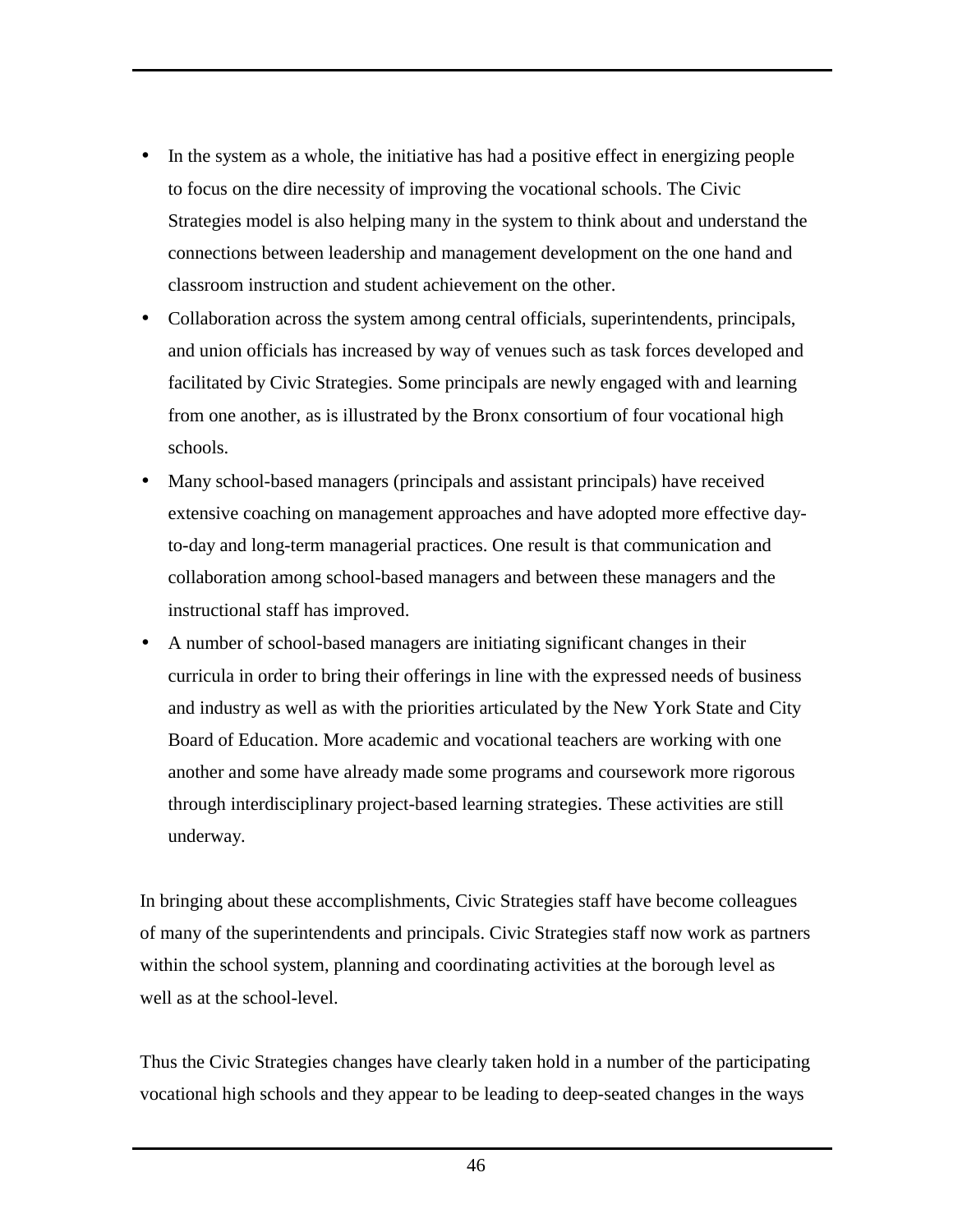that the schools plan and conduct their business. As Civic Strategies continues to work with these schools, they are attempting to measure progress and then will plan how to slowly disengage. Civic Strategies has, in collaboration with the superintendents, developed rubrics with which to measure progress in the schools. These rubrics are already serving as useful tools in deciding where to target activities and when the efforts are demonstrating an impact.

The changes promoted by Civic Strategies can be linked to expected improvements in student performance in terms of a logical sequence of steps. At the time that we completed our fieldwork, from our observations, in most of the schools these changes had not yet penetrated down into changes in instruction in a large enough proportion of the classrooms to justify a belief that they were *already* leading to changes in student outcomes. Moreover, it would be difficult to directly attribute any future improvements in student achievement to the work of Civic Strategies with 100 percent confidence, given the number and variety of other initiatives in these schools (e.g., new career academies, new virtual enterprises, Ventures in Education). However, at least one superintendent directly attributes improvements in Regents passing rates, attendance, and graduation rates in two schools to Civic Strategies work.

As we have described, there are enough examples of momentum being created after Civic Strategies has come into a school to lead us to believe that the past two years have clearly demonstrated the potential for this kind of approach to begin to make a difference and that it is likely to become a significant contributor to future improvements that will emerge over time.

This report focused primarily on describing activities in those schools in which the model was implemented the most successfully, and it has shown that the approach *can* work in many school settings. However, there were schools in which the model did not take root. In some of them, the buy-in phase was never successful, even after months of contact between the school and Civic Strategies. The resources expended in several schools were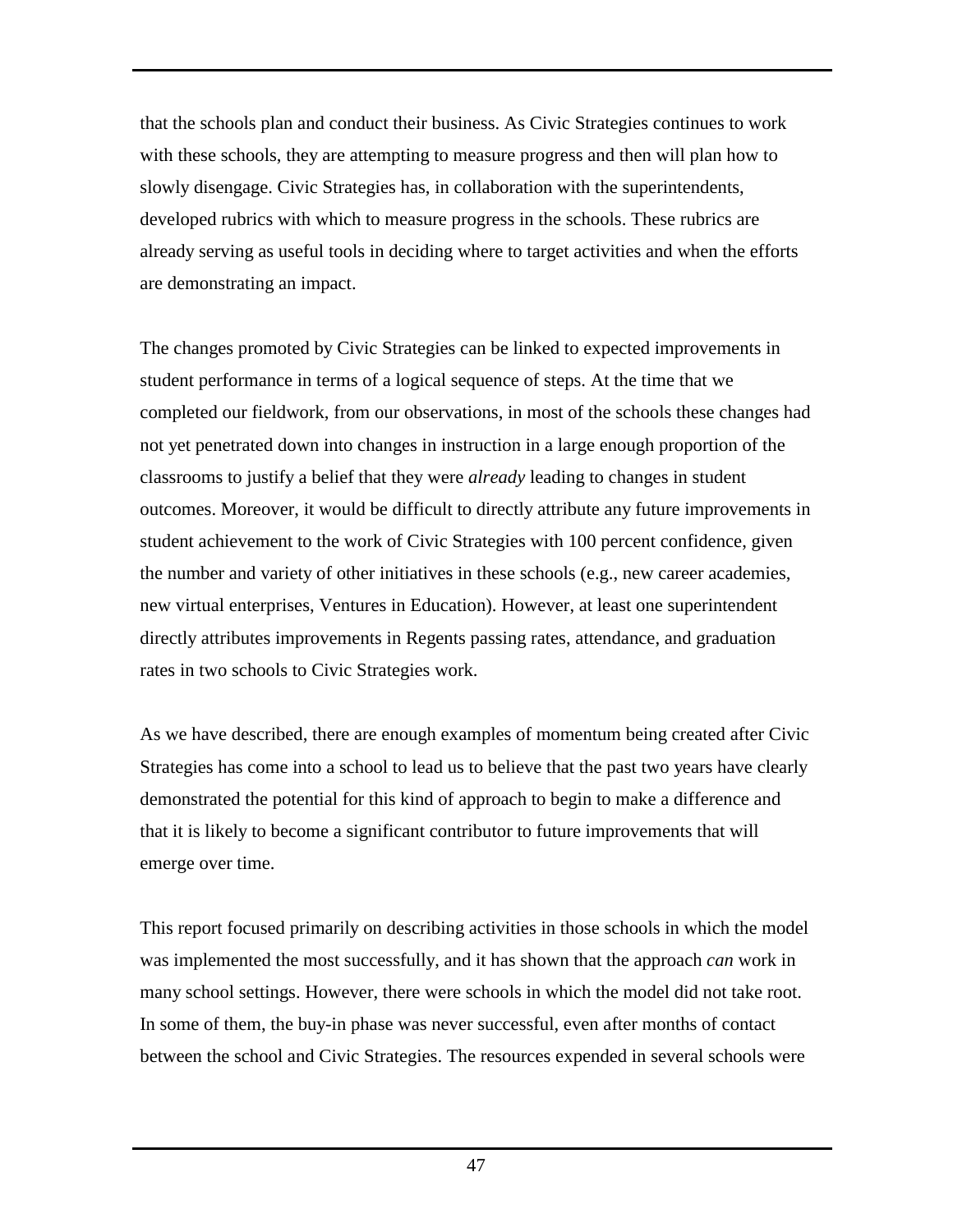said to have been a waste of money by some borough administrators; they and Civic Strategies mutually agreed to cease efforts in those schools.

What factors differentiate the two types of schools? Our contacts with school leaders and faculty at both kinds of schools have led us to conclude that at least two factors must be in place if one can realistically hope to initiate meaningful, deep changes in school operations. The two factors are "readiness" and "intensity." "Readiness" refers to an openness to new ways of thinking and acting. If the principal and/or other key managers do not have this kind of openness, it is doubtful whether the Civic Strategies model (or any other fundamental change model) is likely to bear fruit – at least as long as the same officials are in place.

On the most basic level, in our opinion (and in Civic Strategies' staff's opinion), success or failure depended to a large extent on the individual principals' willingness to participate in the initiative. From Civic Strategies' perspective, some principals were uncooperative; they cancelled appointments, refused to admit their problems, and so on. However, from the point of view of some of the principals and superintendents, readiness was difficult because of the character of this particular project. Educators are accustomed to packaged interventions, they usually can gain a sense of what they are supposed to be ready *for*. In this case it was difficult for some of them to understand the potential of what Civic Strategies was offering. They may have been less than cooperative because they did not understand what Civic Strategies could actually *do* for them. Civic Strategies, however, can identify several points early on in the initiative when they and the individual principals discussed and pinpointed the specific areas of work that would be addressed. Civic Strategies believes the goals of the initiative, and their own role in it, were clear.

Secondly, radical attitude, behavior, and skill shifts cannot be accomplished with only sporadic input. While we cannot specify exactly how much effort is needed, it does seem clear that the answer is "substantial." The major implementation issue that arose in our research is intensity: what is the critical mass of staff support that is required to bring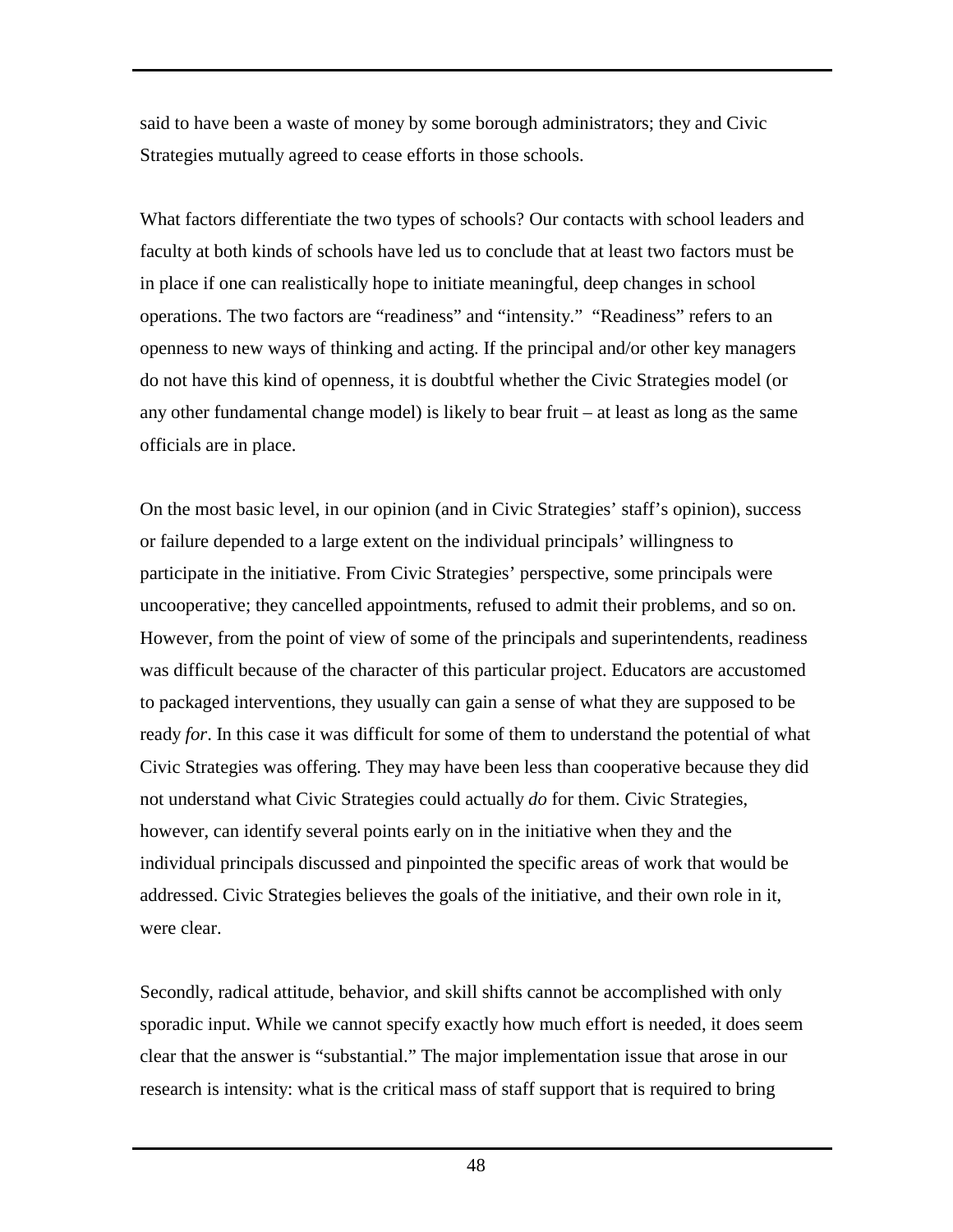about the kinds of transformations that Civic Strategies and the New York City Board of Education have promoted in these large urban high schools? In retrospect, Civic Strategies may have had a staffing level inadequate to support deep changes in *all* of the city's vocational schools. And we feel that ideally, more teachers should have been involved in the initiative.

The two factors seem to interact. School-based managers requested more and more Civic Strategies input in places where things seemed to be going well, with the growing progress feeding growing readiness, which in turn feeds more requests for Civic Strategies staff time (intensity). In those schools in which the Civic Strategies approaches were taking root, the feedback was generally positive, with one exception – the schools felt they weren't getting enough of Civic Strategies' time. The charge of Civic Strategies being spread too thin was heard from both the schools where progress was and was not being made. One principal commented that for his one-twentieth of the total grant amount, he could have hired an expert to work on-site at his school half-time. Even some Civic Strategies' staff felt that the number of schools that they were responsible for was too high. Unfortunately, it was a given that all the vocational schools should receive services in the two years of the grant.

The influence of the superintendencies is also likely a factor in explaining variations in "readiness." Most agree that where the borough superintendent took an active interest in the initiative, those schools participated more fully. Where superintendents did not embrace the initiative, progress was stalled. The relationships between the superintendents and their principals are important, as to whether the superintendent allows the principal to admit problems and ask for help, or whether the superintendent plays what is perceived as a "gotcha" game in seeking to blame and punish principals for their school's failings, keeping in mind that there is much deep-seated distrust within the New York City school system. Superintendents also have influence over the effort in that they can use the carrot or the stick in moving their principals towards cooperating with Civic Strategies, thereby influencing "readiness." As one interviewee said, the superintendents should know their schools, and they should know how to make it work.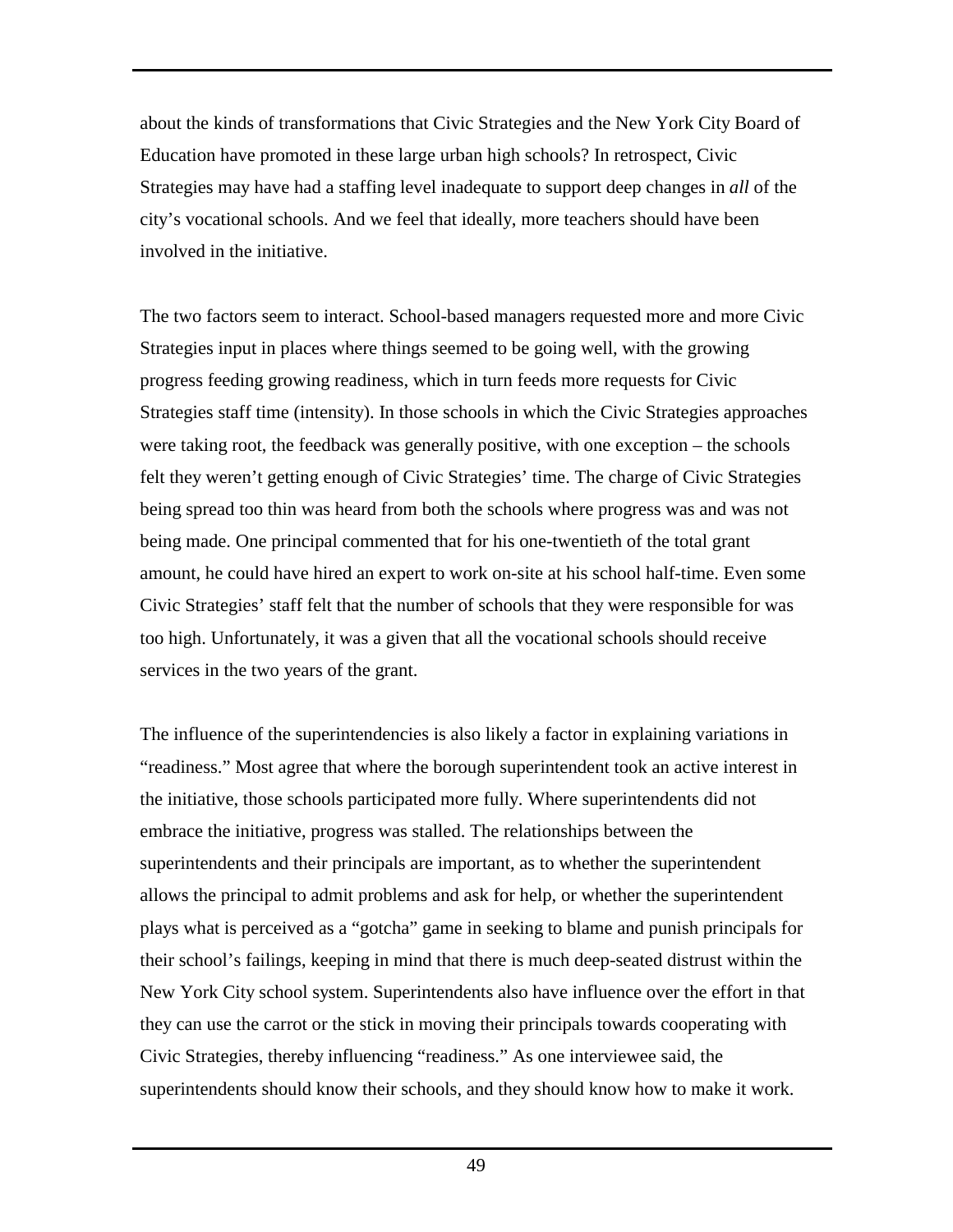Yet the superintendents themselves had to go through their own buy-in process, as the Civic Strategies effort was foisted on them by central officials.

In some ways, the process of Civic Strategies attempting to get buy-in resembled the classic "chicken and egg" conundrum. While the Civic Strategies model calls for buy-in as a pre-condition for change-making activities, some administrators and educators were in effect saying, show me what you can do and if it's good, then I'll work with you. They wanted something in their hands that could help them address their immediate challenge: prepare students to pass exit examinations. Several individuals said that, after two years, they still had not seen nor did they understand what Civic Strategies could actually *do* for them; there had been a lot of *talking*, but not much concrete *doing*. After all, Civic Strategies was a group new to New York City; none of the schools knew their reputation or capabilities. Yet from the perspective of Civic Strategies, these schools never became ready to do more; the schools' argument that the role of Civic Strategies was never clear is actually a way to avoid confronting their problems and implementing change.

Only as visible activities finally got underway in a few of the resisting schools did participants come around to supporting Civic Strategies. Thus, in a reversal of the model, identifying a need in the school that Civic Strategies could address successfully was in some cases a pre-condition to buy-in. Indeed, with regard to professional development, some researchers have found that changes in attitudes and beliefs may only occur *after* new strategies are implemented and results are evident (Phlegar and Kaufman, 1992). Civic Strategies' staff began to learn this lesson; in the last months of the second year of the initiative the staff made final efforts to find ways to achieve something in the schools where no progress had yet been made. In a few instances initially uncooperative schools did finally become engaged.

There are different opinions on the question of who is responsible for making a school "ready" for change. Some hold that overcoming resistance was part of Civic Strategies' job, while others hold that the principals should be held accountable for meeting them at least half-way. As noted, the superintendents appear to play a key role in this realm.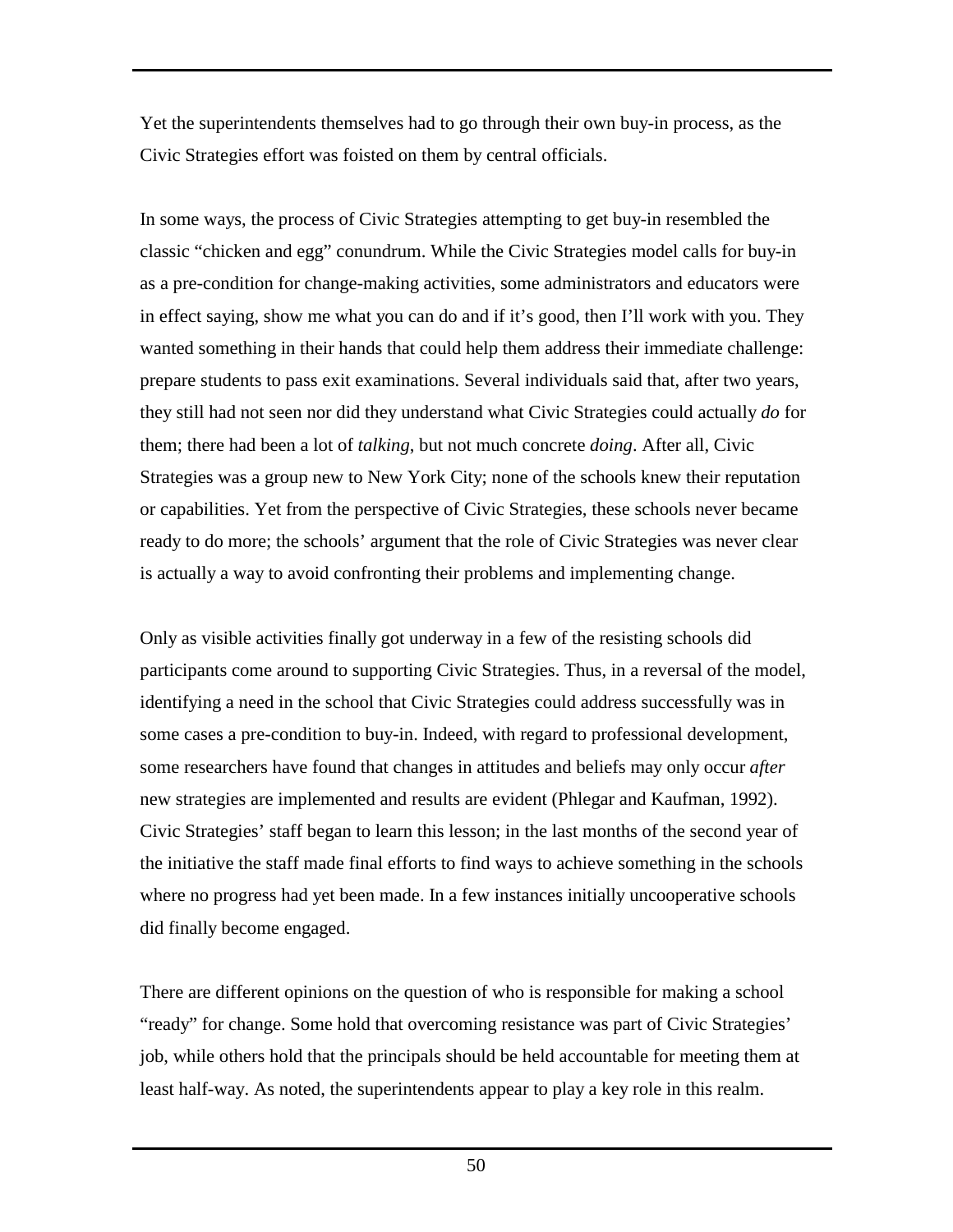<span id="page-53-0"></span>Finally, readiness did not appear to be consistently related to a school's neediness; Civic Strategies had some significant successes in some of the most challenged schools, but some of those schools also strongly fended off Civic Strategies' advances.

# Looking to the Future

How applicable is this model for other schools in New York and for other settings? The Civic Strategies model; needs assessment and buy-in, development of school-specific improvement plans, and delivery of tailored professional development activities; is not specific to vocational schools. The model can potentially be applied to other schools in New York City and elsewhere.

As our fieldwork drew to a close, Civic Strategies was in discussions with superintendents about continuing work in some of the schools and beginning new work in additional schools. When the third year of the initiative began in the fall of 2000, four of six superintendencies wished to carry on working with Civic Strategies. Because of the decentralization of the city school system and its funding, it is no longer an imperative for Civic Strategies to work with *all* the vocational schools. Superintendents can contract with Civic Strategies to work in individual schools, as they and the schools wish. In one case where the superintendent chose not to further engage Civic Strategies, Civic Strategies has used private funding to extend their services to an individual school that needs and wants their continued assistance.

Thus in the future, Civic Strategies will attempt to make a judgment as to the fit between their model of school improvement and the perspective of a school's leader, and then mutually decide if a collaboration should begin. Civic Strategies staff expect that planning the work in this way will decrease the amount of time and resources spent in the buy-in process. In the needs assessment phase, they hope to gain an immediate sense of the potential for progress in a school and discuss this with the superintendent before engaging further.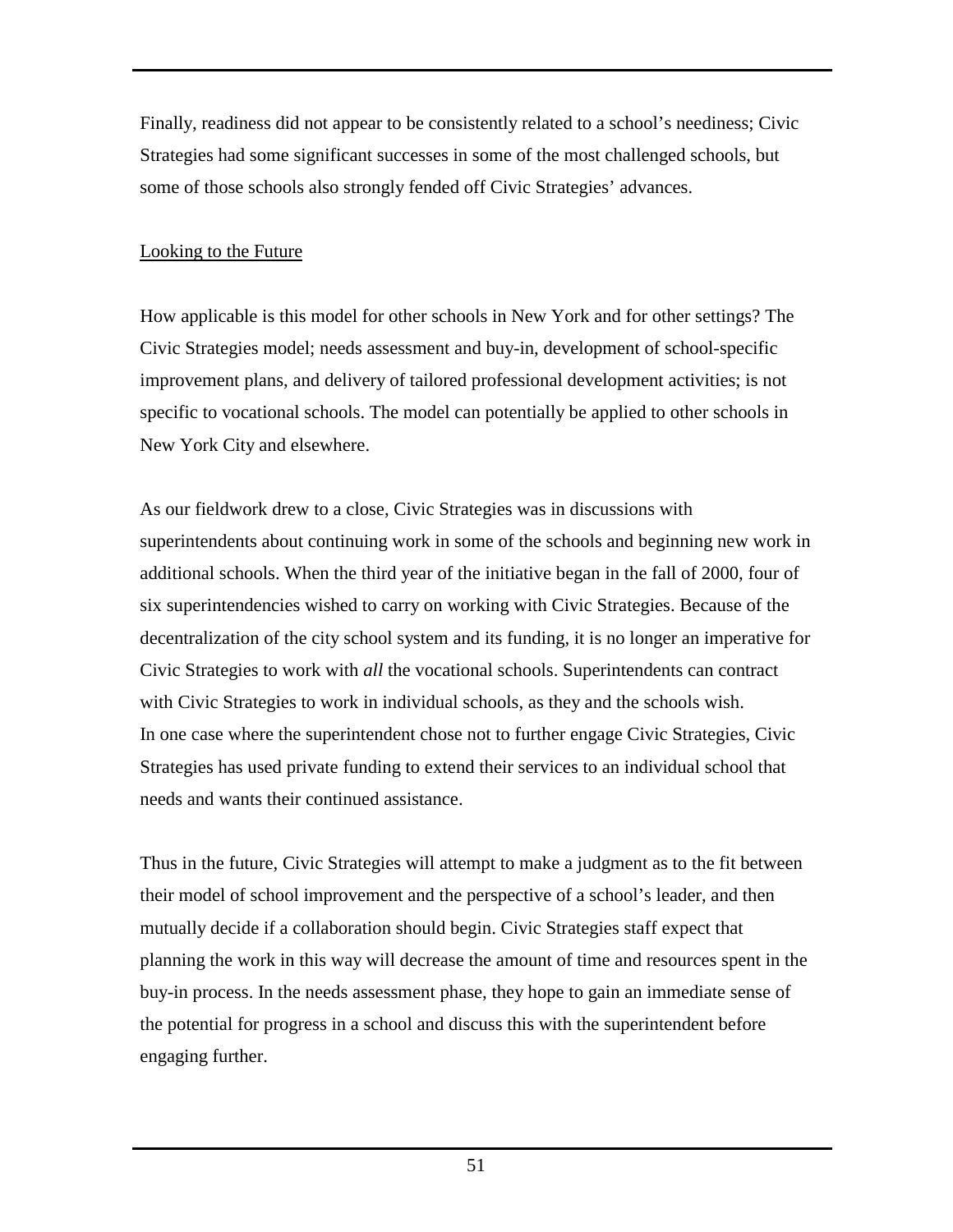This is a realistic strategy. But it has sad overtones. Part of the promise of the Civic Strategies model was its potential applicability to every school, because of the emphasis on tailoring services. Yet practically, it makes more sense to focus future efforts and resources on those schools that are open to the deep managerial changes that Civic Strategies specializes in, at least in the short run.

Hence we recommend that, for future interventions efforts such as this one, sufficient resources be invested in a concentrated manner in those schools that are ready. Once results are seen, those efforts can be used as models to attract other schools to participate. There is a great deal of word-of-mouth throughout the school system; principals hear about successful new technology academies, virtual enterprise programs, and the like, and want them in their schools. While these are packaged programs quite different from what Civic Strategies offers, it is not unrealistic to think that school personnel would not spread the word about Civic Strategies' work in the same way.

But there may be continuing difficulties in describing what Civic Strategies does. We have attempted to do so above, and it has taken many long pages. The name of the organization, Civic Strategies, does not give a good indication. The staff do not like to be referred to as consultants, nor are they simply facilitators, as we have sometimes referred to them. Some have half-joked that the Civic Strategies model resembles a 12-step program for schools, because they have to start by admitting their problems. One could also describe Civic Strategies in business terms, as carrying out organizational development, human resource recovery, or professional re-orientation. None of these terms gives a sense of the warm relationships that have grown between the staff and those in the City's educational system, nor of the dedication the Civic Strategies staff have given to this project. We believe that Civic Strategies is on to something, and that with further efforts to refine the approach and document its success, the picture will become clearer.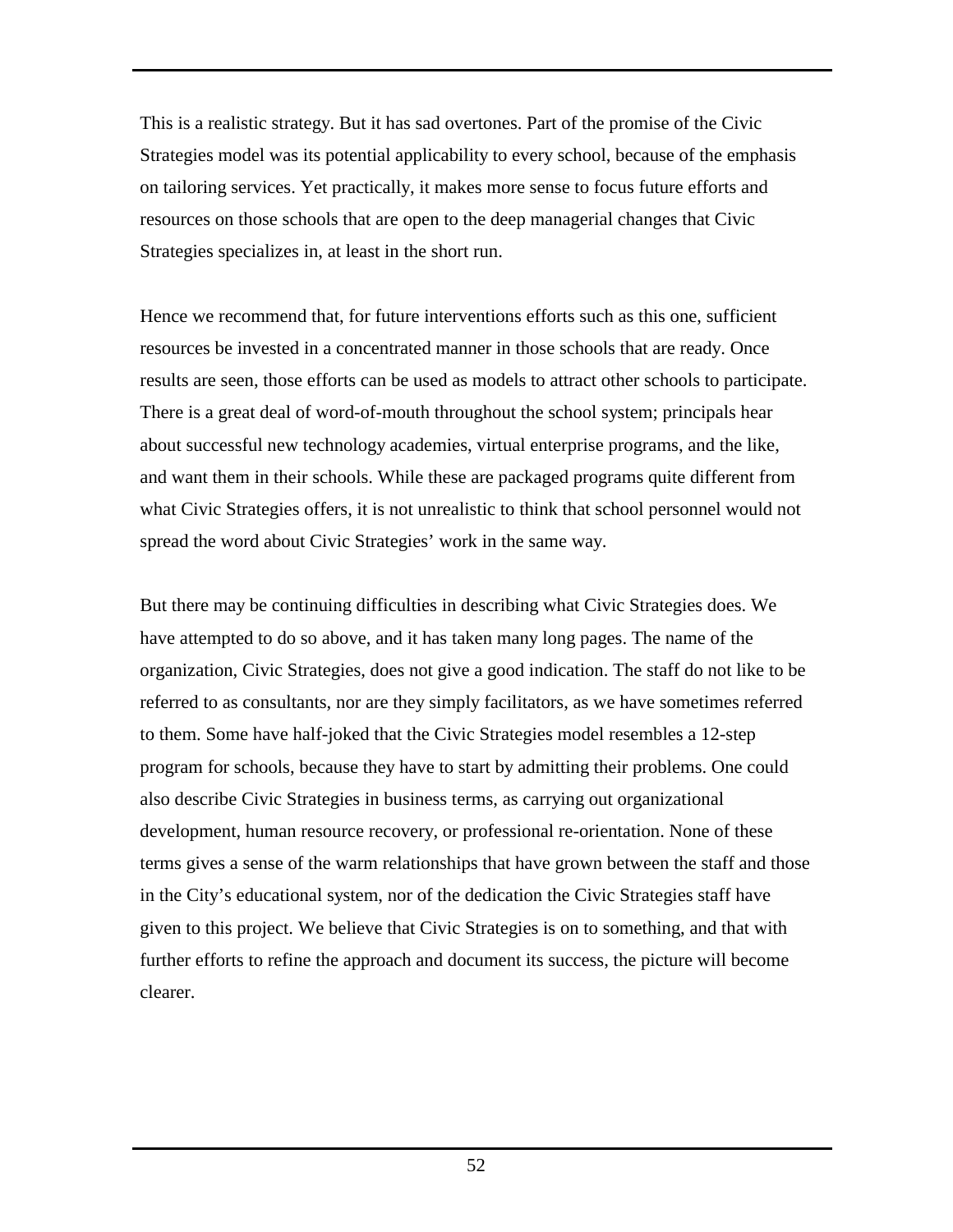### **REFERENCES**

<span id="page-55-0"></span>Bailey, T., & Merritt, D. (1997). *School-to-work for the college bound*. New York: Institute on Education and the Economy, Teachers College, Columbia University; and Berkeley, CA: National Center for Research in Vocational Education.

Berman, P., Greenwood, P.W., McLaughlin, M.W., & Pincus, J. (1975). *Federal programs supporting educational change, Vol. V: Executive summary*. Santa Monica, CA: RAND Corporation.

Chiang, S. (1995, March 22). Marine has landed at Aviation School. *Daily News*, suburban section pp.1.

Commission on the Skills of the American Workforce. (1990). *America's choice: High skills or low wages!* Rochester, NY: National Center on Education and the Economy.

Corcoran, T. B. (1990). Schoolwork: Perspectives on workplace reform in public schools. In McLaughlin, Milbrey W., Talbert, J. E., & N. Bascia (Eds.), *The Contexts of Teaching in Secondary Schools: Teachers' Realities,* pp. 142-165. New York: Teachers College Press.

Desimone, L. (2000). *Making comprehensive school reform work*. New York: ERIC Clearinghouse on Urban Education and Institute for Urban and Minority Education, Teachers College, Columbia University.

Elmore, R. (1999-2000, Winter). Building a new structure for school leadership *American Educator*, pp. 6, 8-13, 42-44.

Kershaw, S. (2000, June 21). Schools turning from teaching the trades. *The New York Times*, p.A1.

Lambert, B. (1995, February 12). Neighborhood report: Clinton; students follow the aromas to their vocation. *The New York Times*, pp.13-7.

Lambert, B. (1994, October 9). It's lunchtime. Do you know where your children are? *The New York Times*, pp.13-6.

Lee, F.R. (1989, November 15). One school confronts a killing. *The New York Times*, pp. B3.

Little, J.W. (1995). What teachers learn in high school: Professional development and the redesign of vocational education. *Education and Urban Society, 27*(3), 274-293.

Little, J.W. (1993). Professional community in comprehensive high schools: The two worlds of academic and vocational teachers. In J.W. Little, & M.W. McLaughlin (Eds.),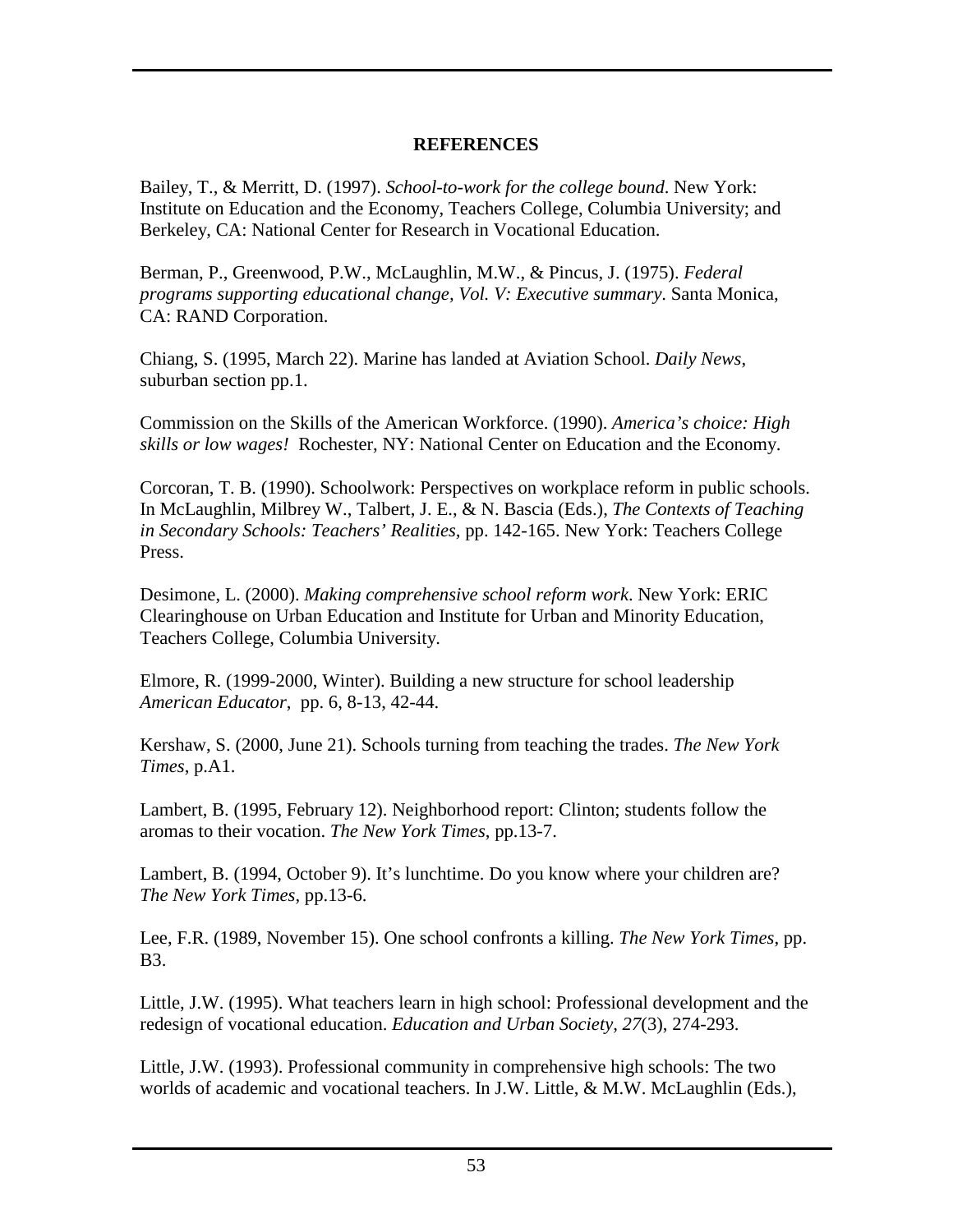*Teachers' Work: Individuals, Colleagues, and Contexts* (pp. 137-163). New York: Teachers College Press.

Louis, K.S. (1990). Social and community values and the quality of teachers' work life. In McLaughlin, M. W., Talbert, J. E., & N. Bascia (Eds.), *The Contexts of Teaching in Secondary Schools: Teachers' Realities* (pp.17-39). New York: Teachers College Press.

Mansnerus, L. (1994, August 7) New pressures on vocational education. *The New York Times Education Life Supplement*, pp. 4A-14.

McLaughlin, M W., and Talbert, Joan E. (1990). The contexts in question: The secondary school workplace. In McLaughlin, M.W., Talbert, J.E., & N. Bascia (Eds.), *The Contexts of Teaching in Secondary Schools: Teachers' Realities* (pp. 1-14). New York: Teachers College Press.

National Center for Education Statistics. (2000, February). *Vocational education in the United States: Toward the year 2000*. Washington, D.C.: Author.

National Commission on Excellence in Education. (1983). *A nation at risk*. Washington, D.C.: U.S. Department of Education.

*The New York Times*. (1988, March 13). Problem youths learn how to succeed in business. Section 1, Part 2, Page 46.

Olson, L. (1992, March 11). Schools getting swept up in current of business's 'quality' movement. *Education Week*.

Onishi, N. (1994, January 16). Teaching the mechanics of success. *The New York Times*, Section 1, pp. 23.

Phlegar, J., & Kaufman, J. (1992, May). *Effective professional development: A guide for youth apprenticeship and work-based learning programs*. Cambridge, MA: Jobs for the Future.

Secretary's Commission on Achieving Necessary Skills (SCANS). (1991). *What work requires of schools*: *A SCANS report for America 2000.* Washington DC: US Department of Labor.

Thomas, J. W. (2000). *A review of research on project-based learning*. Manuscript. San Rafael, CA: The Autodesk Foundation. (the report is available at http://www.autodesk.com/foundation)

Townsend, A.A. (1989, March 6). How to teach our children the value of golden hands. *Crain's New York Business*, pp. 13.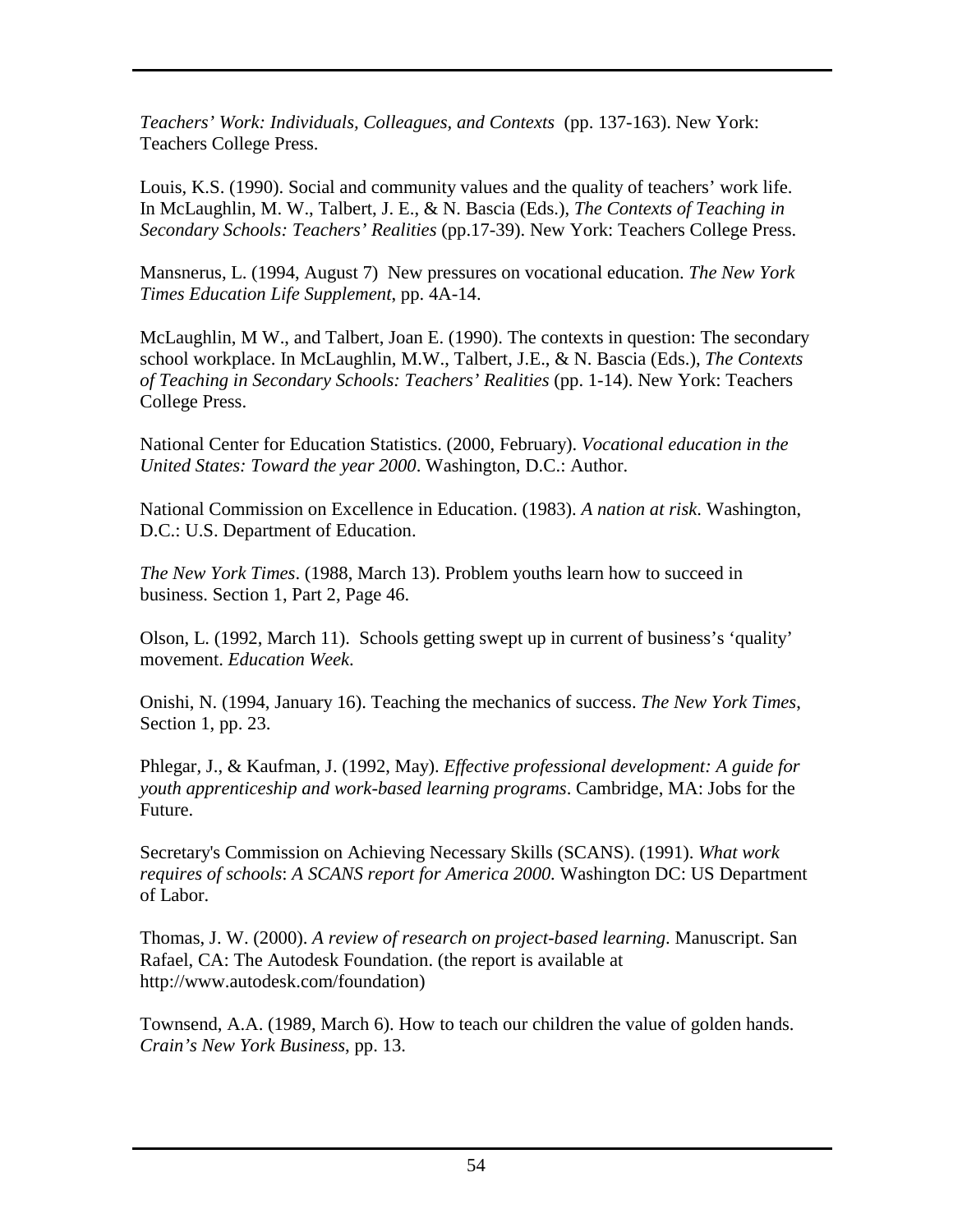Walker, R. (1988, March 30). School job-training programs boosted in New York, California. *Education Week*.

Williams, L. (1996, September 21). Showcase high school delays opening to make repairs. *The New York Times*, Section 1, pp. 25.

Zernike, K. (2001, February 7). Graduation rule adjusted for vocational students. *The New York Times*, pp. B4.